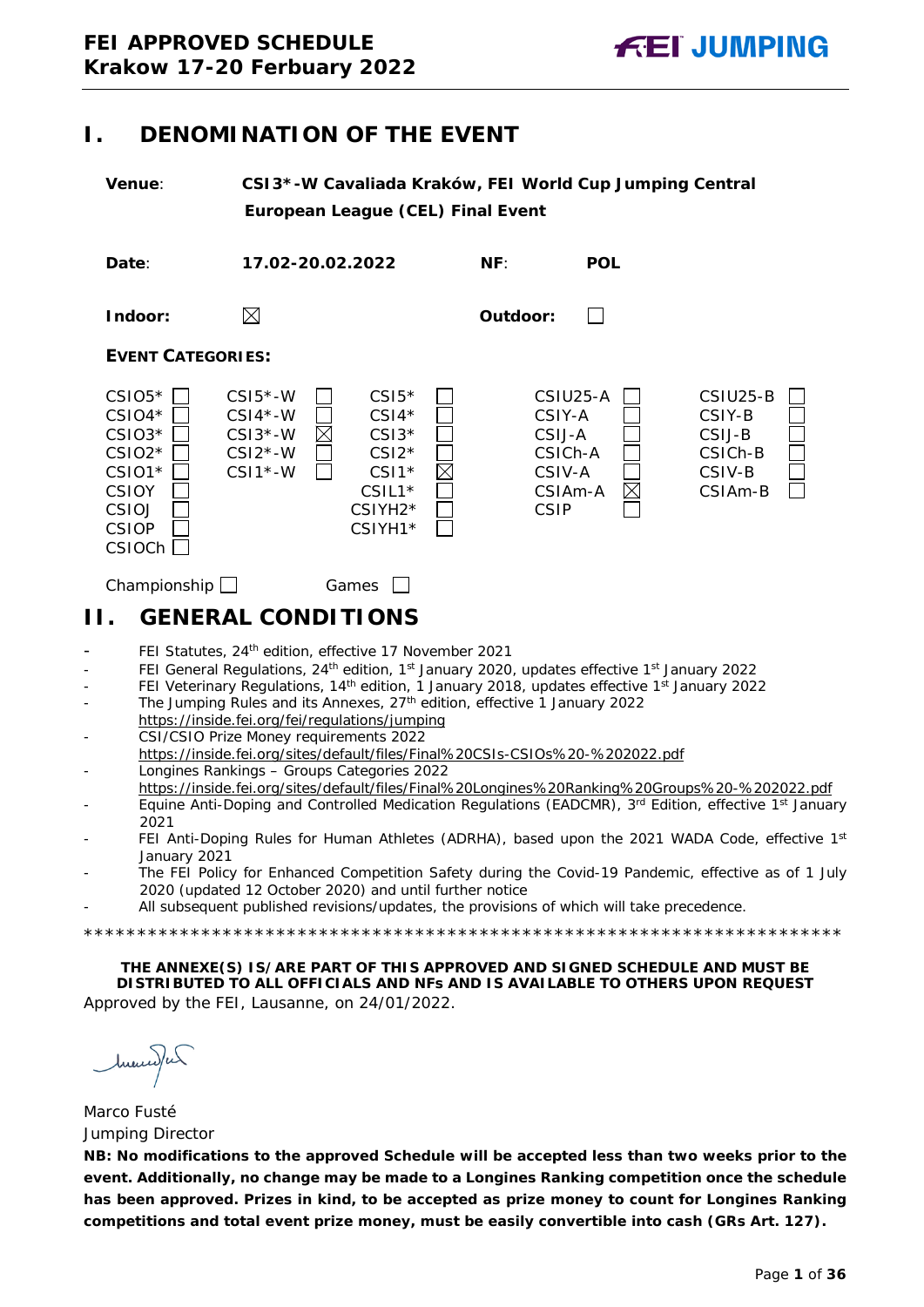# FEI APPROVED SCHEDULE Krakow 17-20 Ferbuary 2022



# **TABLE OF CONTENTS**

| $\mathbf{L}$                          |                                                                                              |  |
|---------------------------------------|----------------------------------------------------------------------------------------------|--|
| II.                                   |                                                                                              |  |
| III.                                  |                                                                                              |  |
| IV.                                   |                                                                                              |  |
| 1.<br>2.<br>3.<br>4.<br>5.            |                                                                                              |  |
| V.                                    |                                                                                              |  |
| VI.                                   |                                                                                              |  |
| 1.                                    |                                                                                              |  |
| VII.                                  |                                                                                              |  |
| 1.<br>2.<br>$\overline{3}$ .<br>VIII. |                                                                                              |  |
| IX.                                   |                                                                                              |  |
|                                       |                                                                                              |  |
| Х.                                    |                                                                                              |  |
| 1.<br>2.                              |                                                                                              |  |
| XI.                                   |                                                                                              |  |
| 1.                                    |                                                                                              |  |
| 2.                                    |                                                                                              |  |
| 3.                                    |                                                                                              |  |
| 4.                                    |                                                                                              |  |
| 5.                                    |                                                                                              |  |
| 6.                                    |                                                                                              |  |
| 7.                                    |                                                                                              |  |
| 8.                                    |                                                                                              |  |
| 9.                                    |                                                                                              |  |
| 10.                                   |                                                                                              |  |
| 11.                                   |                                                                                              |  |
| 12.                                   |                                                                                              |  |
| 13.<br>14.                            |                                                                                              |  |
| 15.                                   |                                                                                              |  |
| 16.                                   |                                                                                              |  |
| 17.                                   |                                                                                              |  |
| XII.                                  |                                                                                              |  |
| 1.                                    |                                                                                              |  |
| 2.                                    |                                                                                              |  |
| 3.                                    |                                                                                              |  |
| 4.                                    |                                                                                              |  |
| 5.                                    |                                                                                              |  |
| 6.                                    |                                                                                              |  |
| 7.                                    |                                                                                              |  |
| 8.                                    | EQUINE ANTI-DOPING AND CONTROLLED MEDICATION PROGRAMME (EADCMP). FEI VETERINARY REGULATIONS, |  |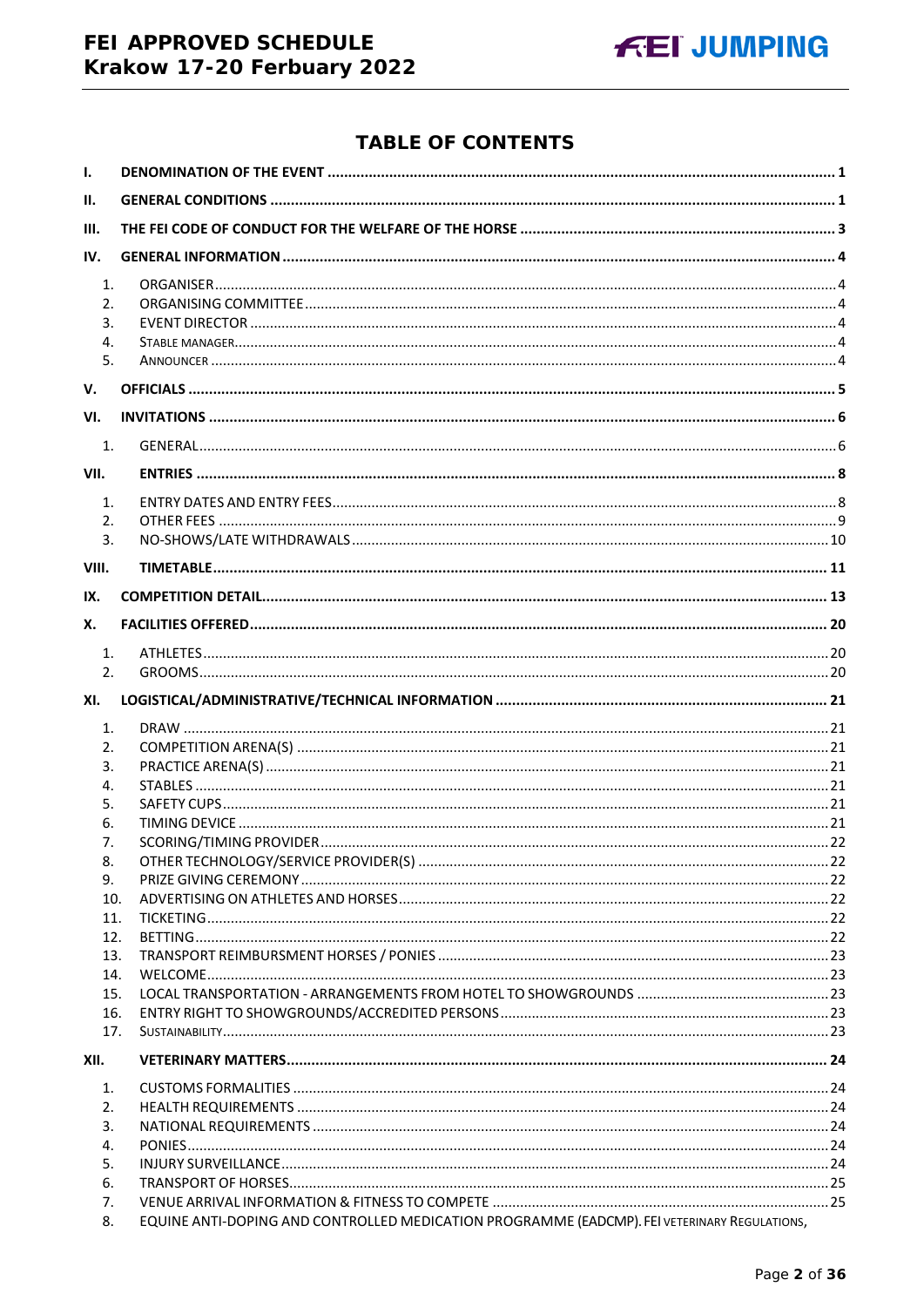| XIII.          |  |
|----------------|--|
| XIV.           |  |
| $\mathbf{1}$ . |  |
| $\mathcal{P}$  |  |
| 3.             |  |
| $\overline{4}$ |  |
| 5.             |  |
| 6.             |  |
| 7.             |  |
| 8.             |  |
| 9.             |  |
| 10.            |  |
| 11.            |  |
| XV.            |  |

# <span id="page-2-0"></span>**III. THE FEI CODE OF CONDUCT FOR THE WELFARE OF THE HORSE**

The Fédération Equestre Internationale (FEI) expects all those involved in international equestrian sport to adhere to the FEI's Code of Conduct and to acknowledge and accept that at all times the welfare of the horse must be paramount and must never be subordinated to competitive or commercial influences.

- 1. At all stages during the preparation and training of competition horses, welfare must take precedence over all other demands. This includes good horse management, training methods, farriery and tack, and transportation.
- 2. Horses and Athletes must be fit, competent and in good health before they are allowed to compete. This encompasses medication use, surgical procedures that threaten welfare or safety, pregnancy in mares and the misuse of aids.
- 3. Events must not prejudice horse welfare. This involves paying careful attention to the competition areas, ground surfaces, weather conditions, stabling, site safety and fitness of the horse for onward travel after the event.
- 4. Every effort must be made to ensure that horses receive proper attention after they have competed and that they are treated humanely when their competition careers are over. This covers proper veterinary care, competition injuries, euthanasia and retirement.
- 5. The FEI urges all involved with the sport to attain the highest levels of education in their areas of expertise.

The Long version of this Code can be obtained from the Fédération Equestre Internationale, HM King Hussein I Building, Chemin de la Joliette 8, 1006 Lausanne, Switzerland. Telephone: +41 21 310 47 47. The Code is available in English. The Code is also available on the FEI's website: [http://inside.fei.org/.](http://inside.fei.org/)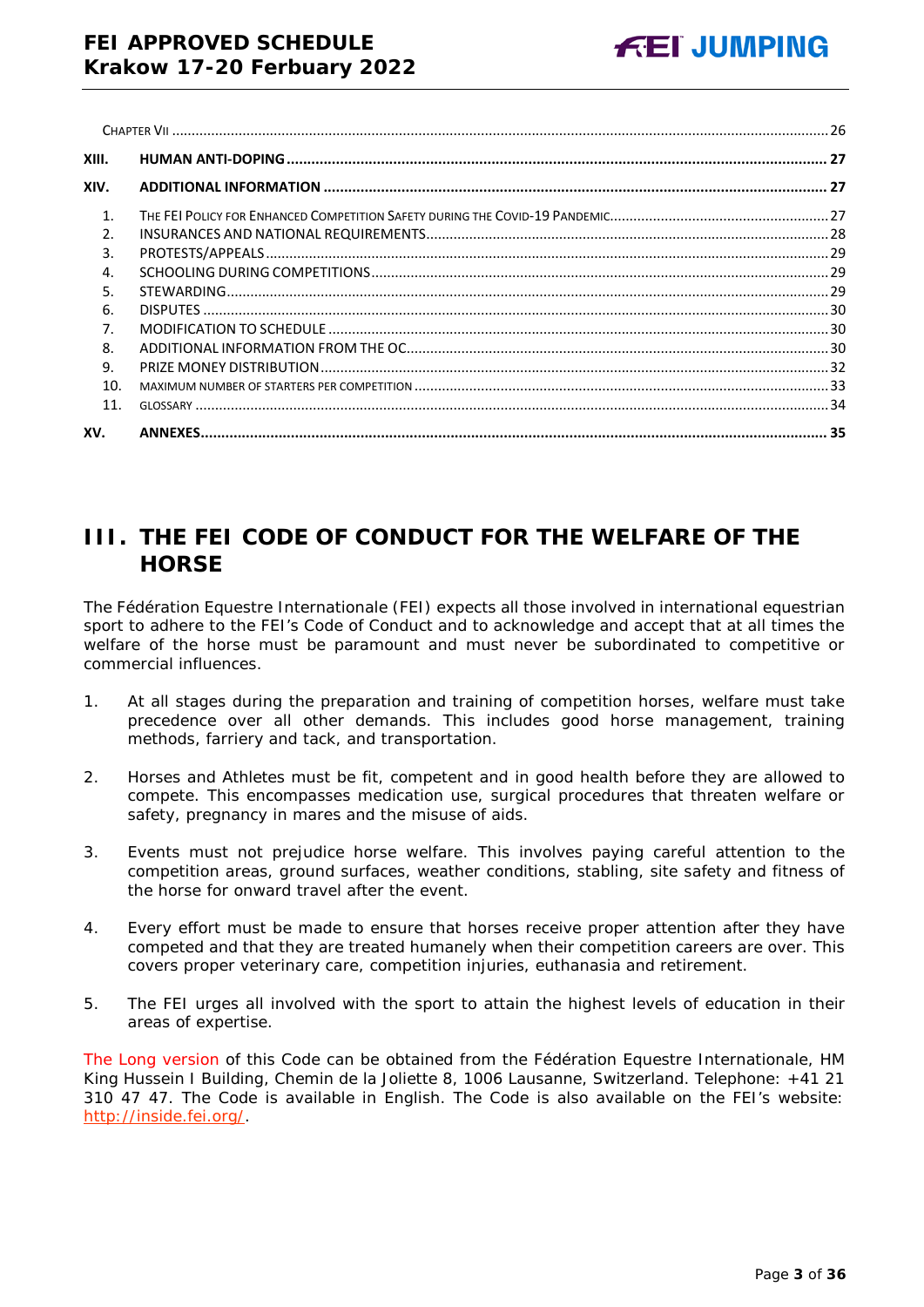

# <span id="page-3-0"></span>**IV. GENERAL INFORMATION**

## <span id="page-3-1"></span>**1. ORGANISER**

| Name:      | Międzinarodowe Targi Poznańskie Sp. z o.o. |
|------------|--------------------------------------------|
| Address:   | ul. Głogowska 14 60-724 Poznań             |
| Telephone: | +48/61/8692000                             |
| Fax:       | +48/61/8692999                             |
| Email:     | zawody@grupamtp.pl                         |
| Website:   | www.cavaliada.pl                           |

In cooperation with Stowarzyszenie Jeździeckie Baborówko

#### Contact Details Show Ground:

Address: Tauron Arena ul. Stanisława Lema 7, 31-571 Kraków<br>Telephone: +48 603 410 205 Telephone: +48 603 410 205 GPS Coordinates: 50° 04′ 02,89"N, 19° 59′ 30,10"E Accessibility details (directions by road, nearest airport / train station):

Arrival by car route from Western Europe - highway A4 to Kraków Arrival by train to Kraków Główny train station Arrival by plane to Kraków Airport

## <span id="page-3-2"></span>**2. ORGANISING COMMITTEE**

| Honorary President:     | Tomasz Kobierski     |
|-------------------------|----------------------|
| President of the Event: | <b>Filip Bittner</b> |
| Show Secretary:         | Henryk Święcicki     |
| Press Officer:          | Karina Czechowicz    |

#### <span id="page-3-3"></span>**3. EVENT DIRECTOR**

| Name:      | Radosław Kulupa                 |
|------------|---------------------------------|
| Address:   | ul. Głogowska 14; 60-724 Poznań |
| Telephone: | +48/61/8692000                  |
| Email:     | zawody@grupamtp.pl              |

## <span id="page-3-4"></span>**4. STABLE MANAGER**

| Name:      | Kaja Radzikowska   |
|------------|--------------------|
| Telephone: | +48 665 450 015    |
| Email:     | zawody@grupamtp.pl |

## <span id="page-3-5"></span>**5. ANNOUNCER**

| Name:  | Szymon Tarant & Zuzanna Ostańska               |
|--------|------------------------------------------------|
| Email: | tarantevents@gmail.com, zu.ostanska@gmail.com, |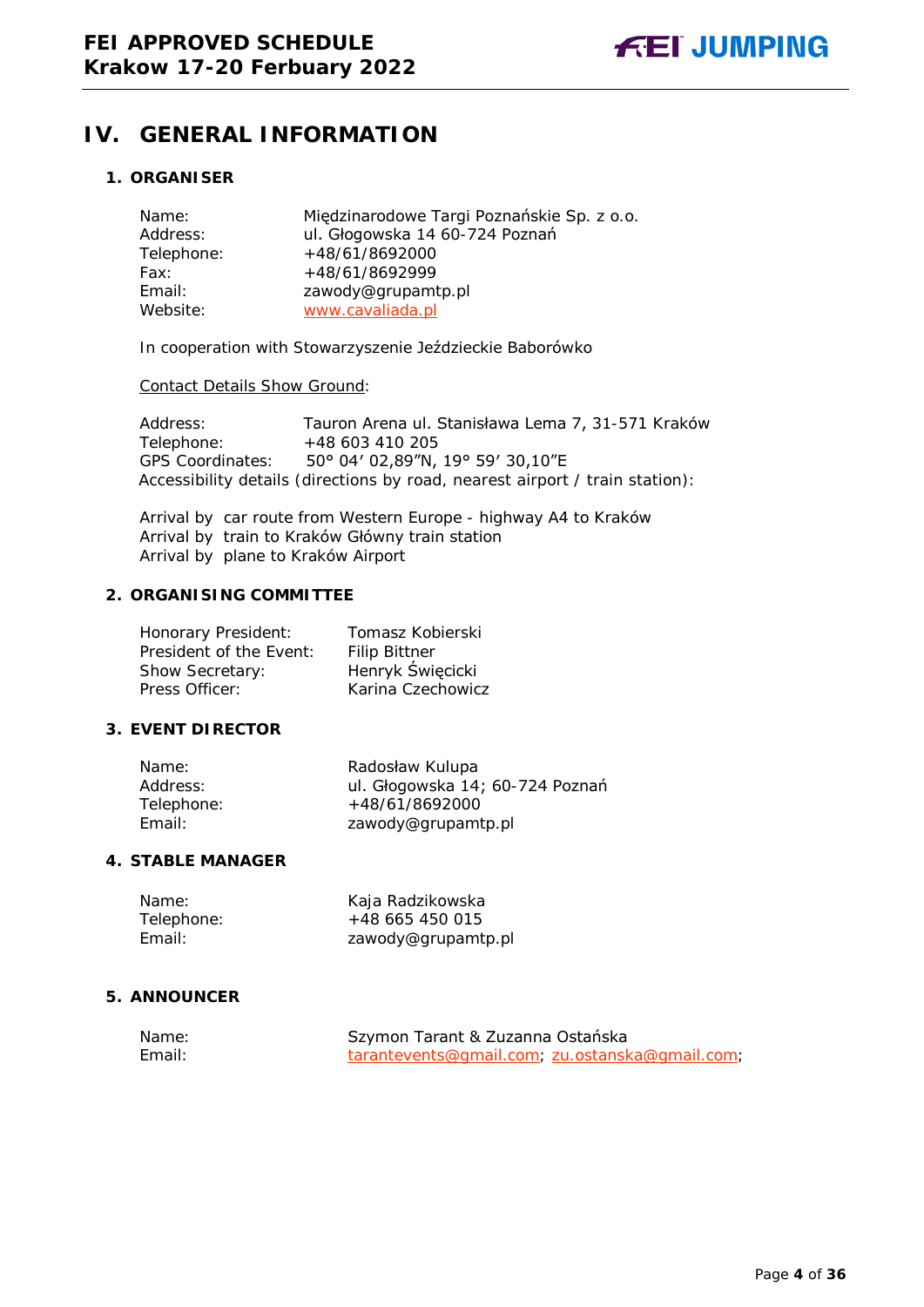# **V. OFFICIALS**

**Compulsory** 

**In case there are several categories and officials are not the same, please complete an additional chart per category.**

\*\* **National Judges may only officiate on the Ground Jury at CSI1\*/CSIYH1\* and CSIY/J/Ch//P/V/Am Cat. B Events that are not combined with higher level events. National Judges may not officiate outside their home country.**

| Ref. | Panel                                                        | <b>Function</b>                                               | FEI ID   | <b>Name</b>            | <b>NF</b>           | Level | <b>E-mail &amp; Mobile</b>               |
|------|--------------------------------------------------------------|---------------------------------------------------------------|----------|------------------------|---------------------|-------|------------------------------------------|
|      |                                                              | Ground Jury President                                         | 10051394 | Zofia Jurczyńska- Kret | POL                 | 3     | *zofkre@wp.pl<br>+48 607 799 478         |
|      | <b>Ground Jury</b>                                           | Ground Jury Member                                            | 10049773 | Tomasz Mossakowski     | POL                 | 3     |                                          |
|      |                                                              | Ground Jury Member                                            | 10134307 | Małgorzata Melon       | POL                 | 2     |                                          |
| 2    |                                                              |                                                               | 10053152 | Ganna Skabard          | <b>UKR</b>          | 3     | *askabard@ukr.net                        |
|      | Foreign Judge                                                | Foreign Judge                                                 |          |                        |                     |       | +380 (67) 466 53 75                      |
| 3    | <b>Foreign Technical Delegate</b>                            | Foreign Technical Delegate                                    |          |                        |                     |       |                                          |
|      |                                                              | <b>Course Designer</b>                                        | 10060881 | Andrea Colombo         | <b>ITA</b>          | 4     | *colomboandrea1@inwind.it                |
|      |                                                              | Assistant Course Designer                                     |          | Łukasz Szustorowski    | POL                 | N     |                                          |
| 4    | <b>Course Designer</b>                                       | Assistant Course Designer                                     |          | Piotr Staniszewski     | POL                 | N     |                                          |
|      |                                                              | <b>Assistant Course Designer</b>                              |          | Grzegorz Wojtaczka     | POL                 | N     |                                          |
|      |                                                              | Assistant Course Designer                                     |          | Magdalena Motyl        | POL                 | N     |                                          |
| 5    | <b>Chief Steward</b>                                         | <b>Chief Steward</b>                                          | 10052984 | <b>Zbigniew Seibt</b>  | POL                 | 3     | zas.s@wp.pl<br>+48 604 783 872 616       |
| 6    | <b>Foreign Steward</b>                                       | Foreign Steward                                               |          |                        |                     |       |                                          |
|      | <b>Assistants Stewards</b>                                   | <b>Assistant Steward</b>                                      | 10116088 | Aleksandra Tutai       | POL                 | 3     |                                          |
| 7    |                                                              | <b>Assistant Steward</b>                                      | 10049591 | Małgorzata Kram        | POL                 | 2     |                                          |
|      |                                                              | <b>Assistant Steward</b>                                      | 10169756 | Anna Talik-Przechrzta  | POL<br>$\mathbf{A}$ |       |                                          |
|      |                                                              | <b>Assistant Steward</b>                                      | 10052979 | Sylwia Bogacz          | POL                 | 3     |                                          |
| 8    | FEI Veterinary Delegate                                      | FEI Veterinary Delegate                                       | 10086688 | Łukasz Gątkiewicz      | POL                 | 3     | +48601 553 236<br>info@evan-vet.pl       |
| 9    | Veterinary Service Manager /<br><b>Treating Veterinarian</b> | Veterinary Service Manager<br>Permitted Treating Veterinarian | 10109763 | Monika Szubart         | <b>CZE</b>          |       | wet@eventus.pl<br>+ 48 694 684 768       |
| 10   | <b>Medical Doctor</b>                                        | <b>Medical Doctor</b>                                         |          | Mila Medica            |                     |       | milamedicaa@gmail.com<br>+48 697 987 866 |
| 11   | <b>Farrier</b>                                               | Farrier                                                       |          | Robert Musiał          | POL                 |       | +48 518 383 959                          |
| 12   | <b>NF Delegate</b>                                           | NF Delegate (if applicable)                                   |          |                        |                     |       |                                          |

<span id="page-4-0"></span>**A minimum of one VD must be appointed for every 400 horses. The FEI Veterinary Department reserves the right to request AVDs.**

Please note that the schedule has been approved under the provision that all appointed Officials have successfully passed the on-line FEI Competency Evaluation Test.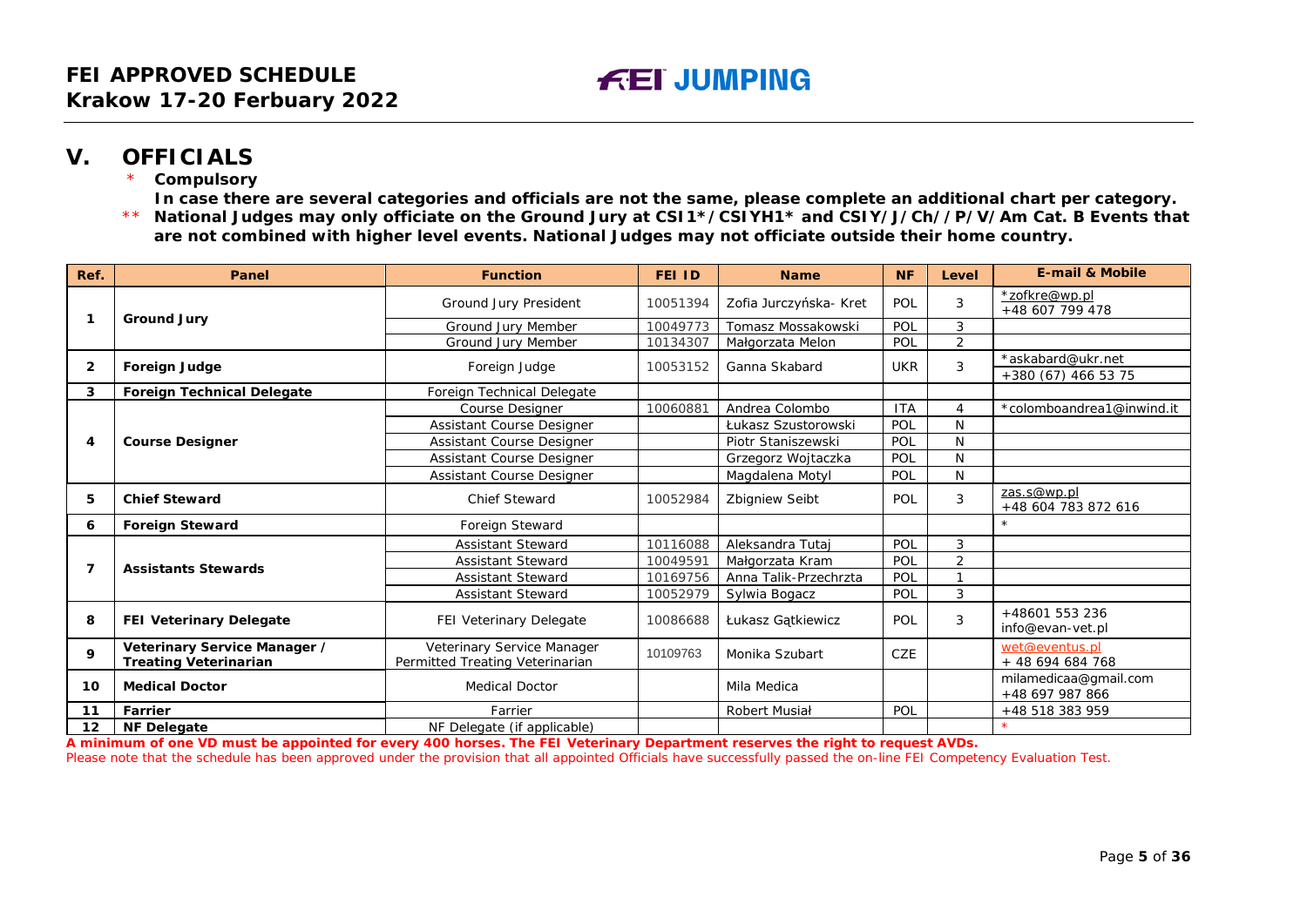# <span id="page-5-0"></span>**VI. INVITATIONS**

## <span id="page-5-1"></span>**1. GENERAL**

Horses entered in one CSI star level/category may not enter another CSI star level/category at the same Show.

Horses may take part in national Competitions and international Competitions at the same Show only under the following conditions:

- Horses may take part in national Events up to two hours prior to the start of the international Event's Horse Inspection;
- If the national Event includes Competitions after the international Event ends, either on the same day or on the following day(s), horses having taken part in the international Event may take part in national Competitions only, following the conclusion of the international Event.

#### **Invitations**

#### **CSI3\* W:**

FEI Central European World Cup Southern League: 20 + ties FEI Central European World Cup Northern League: 20 + ties Quota to meet 100 will be filled by Foreign and/or Home Athletes not earning WC points Number of foreign Riders excluding above: 25 Maximum number of athletes to be invited: 100 Overall maximum number of horses that may be entered: 300 Number of horses per athlete:  $3 + 1$  for Puissance (com. No 7)

| CSI1:                         |            |
|-------------------------------|------------|
| NF's invited:                 | all        |
| Reserve NFs:                  |            |
| Total number of athletes:     | 80         |
| Number of home athletes:      | no limited |
| Number of foreign athletes:   | no limited |
| Number of horses per athlete: | 2          |
| CSIA <sub>m</sub> -A:         |            |
| NF's invited:                 | all        |
| Reserve NFs:                  |            |
| Total number of athletes:     | 30         |
| Number of home athletes:      | 20         |
| Number of foreign athletes:   | 10         |
| Number of horses per athlete: |            |

Athletes are invited by the Organiser through their National Federation.

One (1) groom per athlete.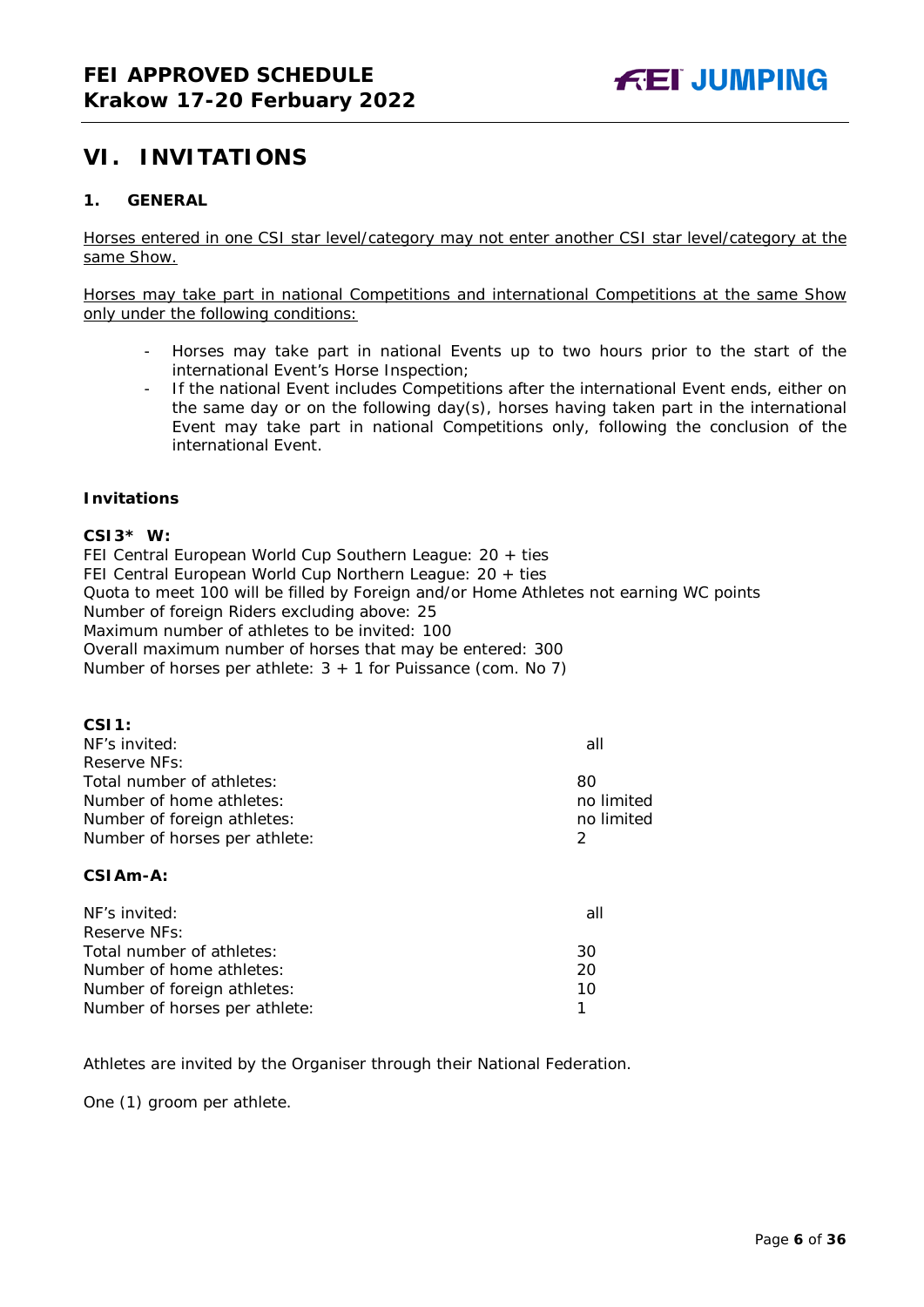#### **CSI3\*W**

Each horse can start only in one competition a day and can start 3 times during the event (start in 3 competitions).

Exception: A horse starting in Competition no. 3 Venus vs Mars and Competition no. 6 Puissance can start in another competition on that day and can start 4 or 5 times during the event, except if it is the fourth horse of the rider, in which case this horse can only take part in Competition no. 6.

#### **CSI1\***

Entries of Polish athletes will be accept in order by Polish NF Ranking (PZJ no 01/2022).

Provided that there are places available, athletes not ranked in the Polish NF (PZJ) Ranking will be accepted by the order of entries.

Each horse can start only in one competition a day and can start 3 times during the event (start in 3 competitions).

## **CSIAm-A**

ANNEX XIII RULES FOR AMATEUR OWNER CATEGORY (JUMPING RULES 26th edition, effective 1 January 2018 Updates effective 1 January 2021)

ARTICLE 1 REQUIREMENTS

1. To be considered an "Amateur Owner" :

1.1. The Athlete must be the owner of the Horse(s) with which he/she competes. Ownership may be extended to the immediate family members.

1.2. The Athlete must possess a valid licence granted by his/her NF and be registered with the FEI. Horses must be registered with the FEI and, if competing in a country outside the Horse's country of residence, have a valid FEI passport or a national passport with an FEI recognition card. Horses competing in Amateur Events in their country of residence do not need an FEI passport or FEI recognition card but must be registered and identifiable (see GRs 137.2).

1.2.1. An "Amateur Owner's" license will only be granted by NFs to an Athlete who has formally signed a statement that he/she does not earn money for riding other people's Horses, giving riding lessons, riding sponsored Horses, or for publicity or commercial purposes, etc. The buying and selling of Horses, as well as receiving prize money in cash, are not forbidden providing they do not constitute the Athlete's only source of income.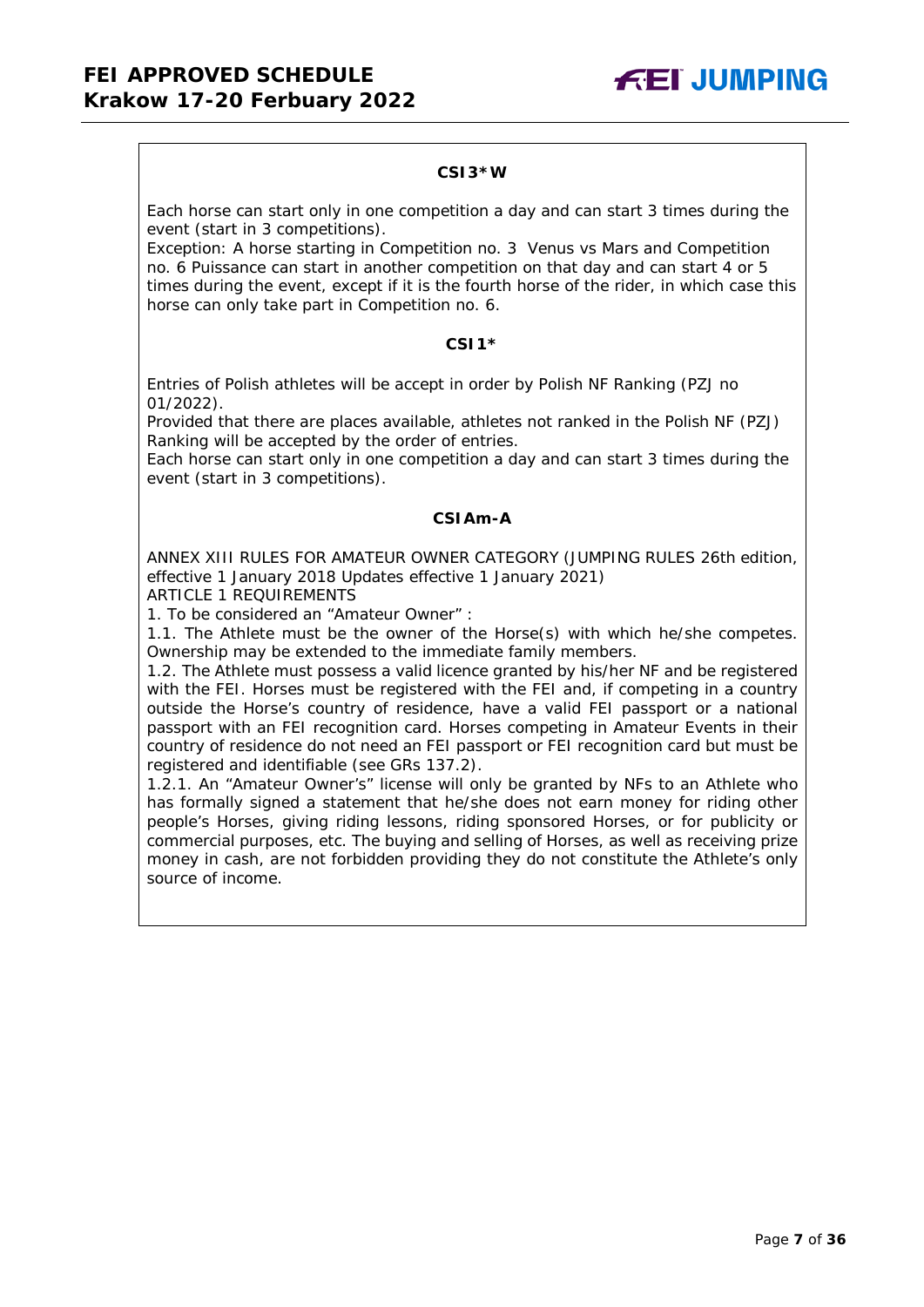# <span id="page-7-0"></span>**VII. ENTRIES**

## **IMPORTANT**

- Entries must be made by NFs through the FEI Entry System for all categories of this Event [\(https://invitation.fei.org/login\)](https://invitation.fei.org/login);
- Additional documentation can be found at: [https://inside.fei.org/fei/your-role/it-services/fei-entry-system/fei-entry-system-jumping;](https://inside.fei.org/fei/your-role/it-services/fei-entry-system/fei-entry-system-jumping)
- All Athletes and Horses participating in any International Competition must be registered with the FEI;
- Athletes and/or Horses present at the Event without having been entered through the FEI's Online Entry System will be automatically disqualified unless compelling circumstances warrant otherwise.

## <span id="page-7-1"></span>**1. ENTRY DATES AND ENTRY FEES**

Entries have to be in accordance with Art.251 of the FEI Jumping Rules, 27th edition, effective 1 January 2022

## **Deadlines for Entries:**

Definite Entries: **27.01.2022**

Last date for substitutions: **16.02.2022**

## **Entry fee per horse** *(per category):*

**VAT excluded**

| Category                                                                  | Amount                    |
|---------------------------------------------------------------------------|---------------------------|
| $CSI3*W$                                                                  | 450 EUR (VAT excluded)    |
| $CSI1*$                                                                   | 400 EUR (VAT excluded)    |
| CSIA <sub>m</sub> -A<br>*Fach Athlete CSIAm-A will receive two VIP-cards. | 1000 EUR (VAT excluded) * |

**VAT** (in %) **: 0%**

Please refer to definition of Entry fees and Compulsory fees in the Glossary of the FEI Jumping Rules 27th edition, effective 1 January 2022, that is copied in Section XIV point 10.

## **Compulsory fees per horse:**

 $E$ ADCMP Fee:  $\Box$  Included in entry fee  $\Box$ Not included in entry fee  $\boxtimes$ Lower Level Events (CIMs) CHF 18 per horse per event Higher Level Events CHF 25 per horse per event (For definition of CIMs see Appendix E of the FEI General Regulations, all other events not defined as CIMs)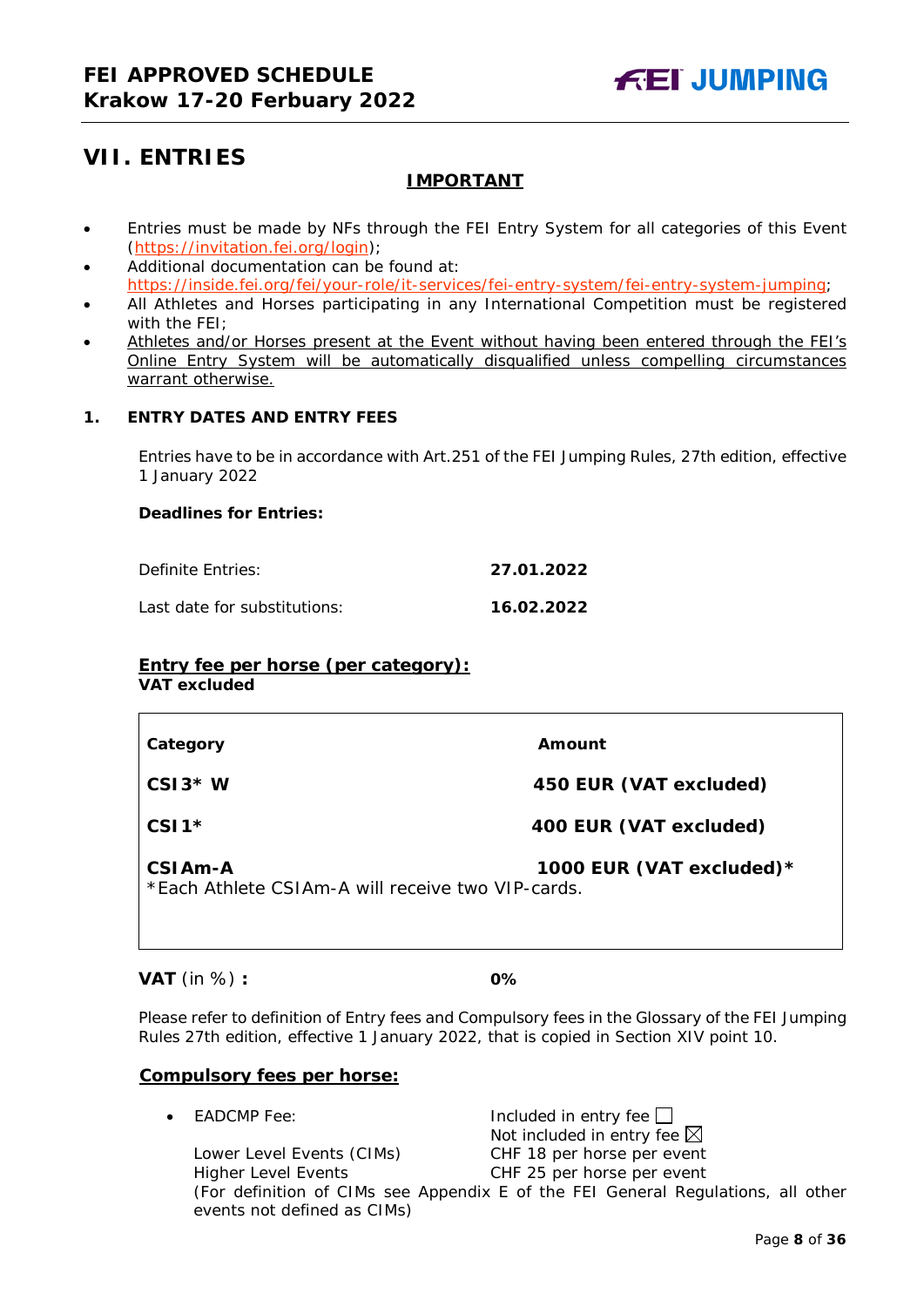- Fee for manure disposal (at OC discretion; maximum  $\epsilon$  40 per horse per Event). 40 EUR Per horse
- Fee for health/customs-related documents for Horses, if applicable (only if requested) 30 EUR Per horse

#### **All aforementioned amounts are including VAT**

## Total maximum fee per horse:  $70$  EUR + 25 or 18 CHF

#### **Compulsory fees per athlete:**

• NF fee if applicable  $\overline{P}$  and  $\overline{P}$  athlete • NF medication control programme fee if applicable Per athlete • Fee for lorry parking if applicable **Per lorry/caravan** • Fee for electric hook-up for lorry metal was not all the 70 EUR Per lorry/caravan **All aforementioned amounts are including VAT**

# **Total maximum fee per Athlete:** 70 EUR

#### <span id="page-8-0"></span>**2. OTHER FEES**

All other fees must optional fees and be listed hereunder with the details of the amounts to be charged and approved by the FEI. Only fees approved by the FEI and listed in the approved Schedule can be charged by the OC. *Please specify if price per bale or other quantity.*

| Hay:      | 6 EUR per bail                    |
|-----------|-----------------------------------|
| Straw:    | 5 EUR per bail First Bedding Free |
| Shavings: | 15 EUR per bail                   |

Other (please specify): one Athlete can buy max. 2 additional entries (Athletes can buy extra entry till 16.02.2022)

#### **All aforementioned amounts are including VAT**

VAT number of the organiser: PL7872039063

The NFs and riders who failed to make their outstanding payments with the OC CSI Cavaliada Poznań, CSI Cavaliada Lublin, CSI Cavaliada Sopot or CSI Cavaliada Warszawa or CSI Cavaliada Kraków for their financial obligations connected with shows of previous years will not be accepted unless they clear all the accounts with the OC. The athletes must pay with the entries prepayment of the amount of minimum 200 EUR or 900 PLN per horse by the date of definite entries,

to the account of: Stowarzyszenie Jezdzieckie Baborowko Address: Baborowko Parkowa 1 64-500 Szamotuly, Poland Bank: BNP Paribas Bank Polska S.A. Account number: 1. PLN: 14 2030 0045 1110 0000 0209 7090 2. EUR: PL 56 2030 0045 3110 0000 0018 5150 SWIFT code: PPABPLPKXXX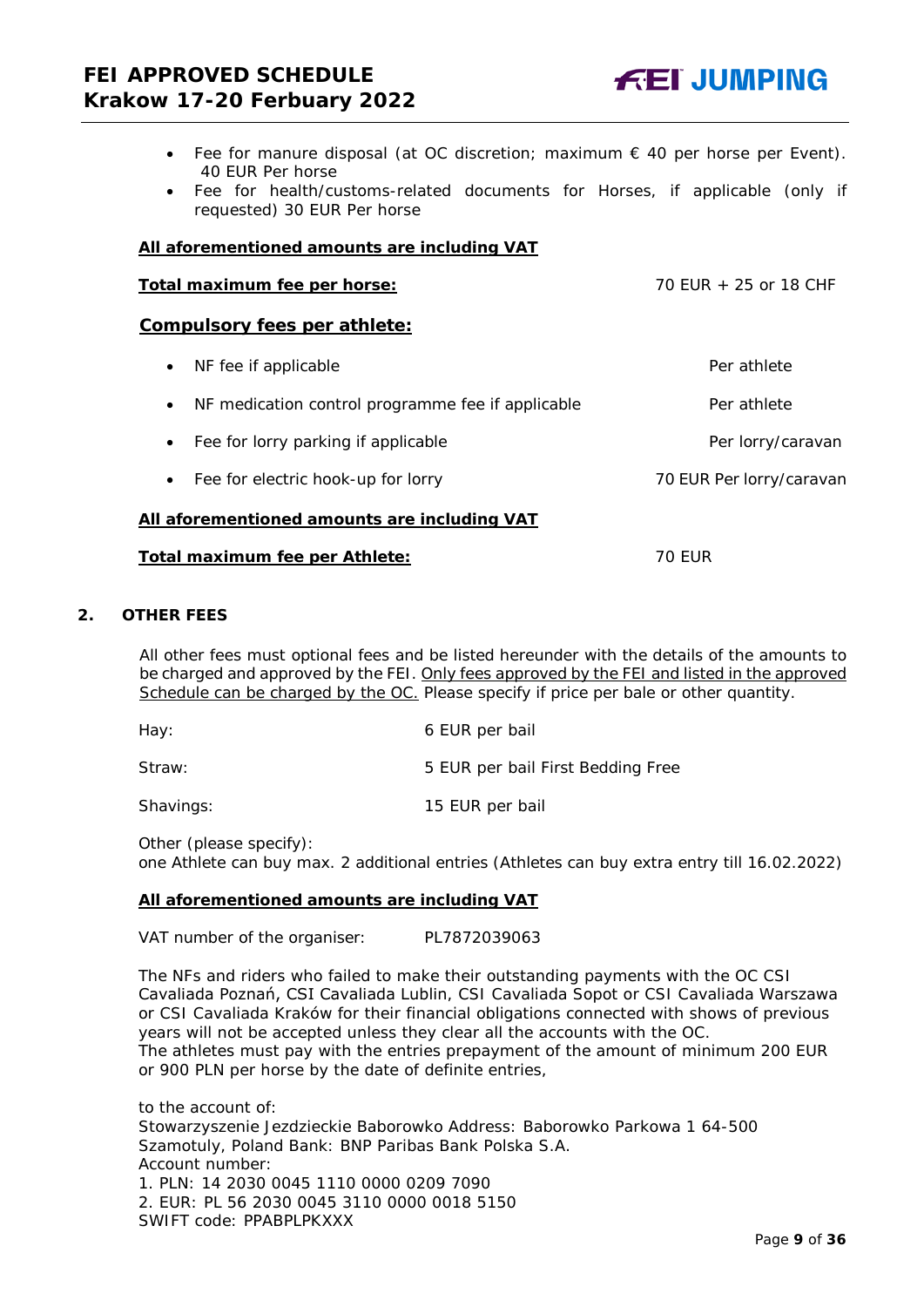Title: Kraków/Horse/Rider/TAX identification number Only bank transfers will be accepted. The rest of the fees has to be paid on arrival.

#### INVOICE

From 01.01.2020, in accordance with the regulations, the seller may issue the buyer (VAT payer) an invoice to the receipt only if the buyer's tax identification number is on the receipt. Therefore, people who want to receive an invoice for the company are asked to write a tax identification number in the title of the transfer and send information to the email address: zawody@grupamtp.pl

After issuing a receipt without a tax identification number, it will not be possible to issue an invoice to the company.

#### <span id="page-9-0"></span>**3. NO-SHOWS/LATE WITHDRAWALS**

**NB**: In the case of withdrawals after the date of definite entries or no-shows the athlete or the respective NF will be held liable to reimburse the OC for the actual financial loss incurred by the OC (please refer to Jumping Rules Art. 251.17) as a result of the late withdrawal or no-show.

#### **Amount charged:**

Withdrawal before the date of definite entries - 27.01.2022 - OC refund all fees.

Withdrawal after the date of definite entries and until the last date of substitution – the athletes or respective NF has to pay the amount of 200 EUR per horse.

Withdrawal after the last date of substitution or no-shows – the athletes or respective NF has to pay full entry fee (CSI3\*-W - 450 EUR, CSI1\* - 400 EUR, CSIAmA - 1000 EUR) per horse.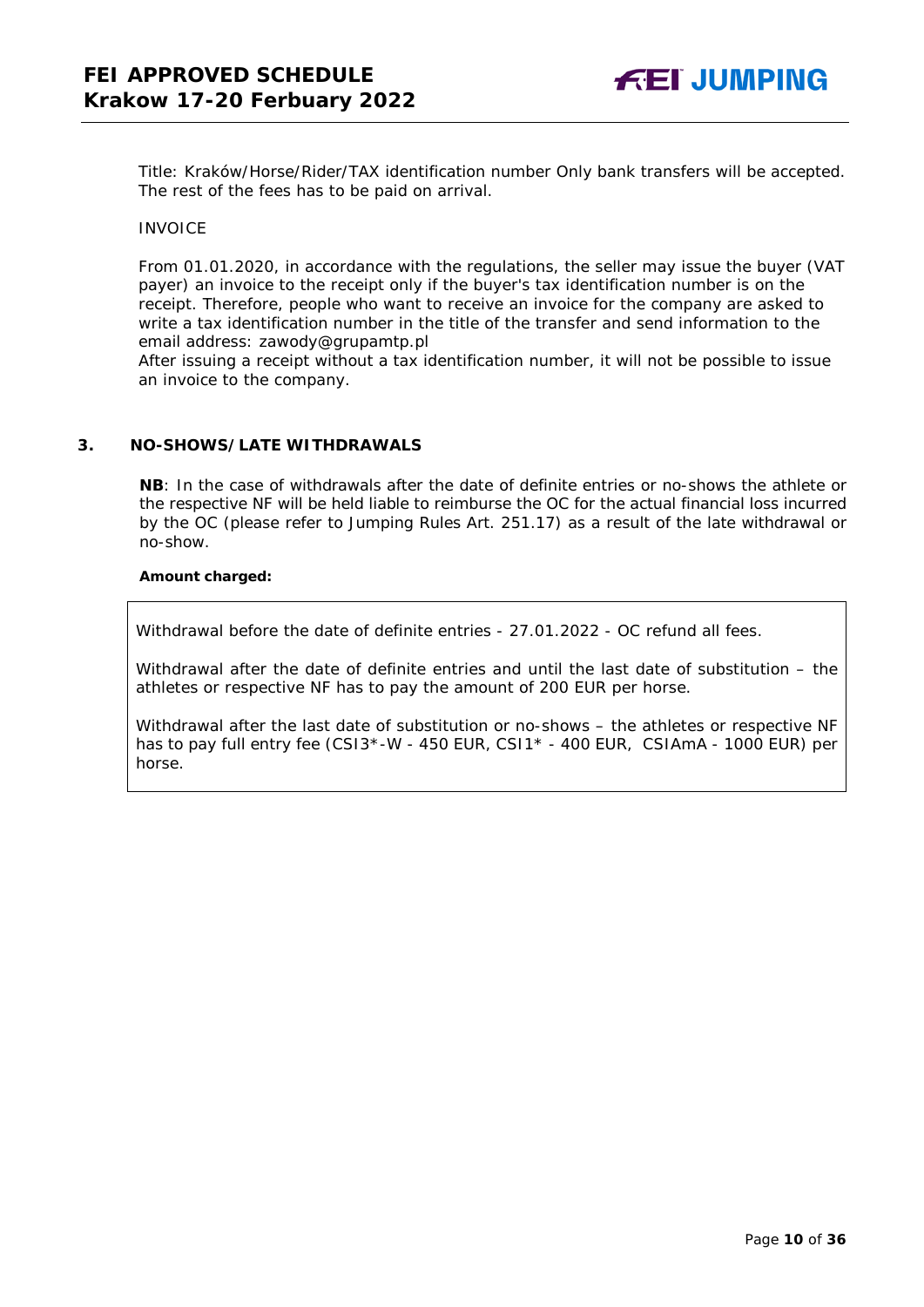# <span id="page-10-0"></span>**VIII. TIMETABLE**

## **Competitions must not start before 08:00 and must not finish after 23:00, unless prior approval is granted by the FEI.**

## **As per Jumping Rules Annex VI: combined competitions are not permitted.**

*The scheduling of competitions must take into account mandatory maintenance breaks as follows. In principle, there should be one maintenance break for every 40 starters; at a minimum, it is compulsory to include one maintenance break in competitions with 50-99 starters after half of the starters have competed. Competitions with 100 starters or more must have three maintenance breaks. The start list must indicate when the maintenance break will take place (e.g. after N° 25).*

| (to be provided per category/level if multiple events)                 | Day       | Date       | Time      |
|------------------------------------------------------------------------|-----------|------------|-----------|
| Opening of stables                                                     | Tuesday   | 15.02.2022 | 16.00     |
| • Horse Inspection All horses taking part at this Event must Mednesday |           | 16.02.2022 | $16.00 -$ |
| be present during the first horse inspection, unless unable to do      |           |            | 19.00     |
| so due to "force majeure"                                              |           |            |           |
| Horse Re-Inspection                                                    | Thursday  | 17.02.2022 | 7.00      |
| Opening times of exercise areas                                        | Wednesday | 16.02.2022 | $10.00 -$ |
|                                                                        |           |            | 15.30     |

| <b>Competitions CSI3*W</b>              | Day       | Date       | <b>Time</b> | Art.      | <b>Prize Money</b> |
|-----------------------------------------|-----------|------------|-------------|-----------|--------------------|
| Declaration of Starters                 | Wednesday | 16.02.2022 | 18.00       |           |                    |
| No 1 Middle Tour (135)                  | Thursday  | 17.02.2022 | following   | 274.1.5.3 | 10 000 PLN         |
| No 2 Big Tour (CELWC) (145)             | Thursday  | 17.02.2022 | following   | 263+239   | 10 000 PLN         |
| No 3 Venus vs Mars (135)                | Thursday  | 17.02.2022 | following   | 270       | 23 000 PLN         |
| No 4 Middle Tour (140)                  | Friday    | 18.02.2022 | following   | 238.2.1   | 10 000 PLN         |
| No 5 Big Tour (LR D, CT, CELWC) (150)   | Friday    | 18.02.2022 | following   | 238.2.2   | 103 500 PLN        |
| No 6 Puissance                          | Friday    | 18.02.2022 | following   | 262.2     | 21 000 PLN         |
| No 7 Middle Tour Final (145)            | Saturday  | 19.02.2022 | following   | 238.2.2   | 103 500 PLN        |
| No 8 Speed & Music (135)                | Saturday  | 19.02.2022 | following   | 263+239   | 30 000 PLN         |
| No 9 Grand Prix (LR C, CT, CELWC) (155) | Sunday    | 20.02.2022 | following   | 238.2.2   | 206 500 PLN        |
| <b>Total Prize Money</b>                |           |            |             |           | 517 500 PLN        |

| <b>Competitions CSI1*</b>                       | Day       | <b>Date</b> | Time  | Art.      | <b>Prize Money</b> |
|-------------------------------------------------|-----------|-------------|-------|-----------|--------------------|
| <b>Declaration of Starters</b>                  | Wednesday | 16.02.2022  | 18.00 |           |                    |
| Comp. No 1 <sup>*</sup> Small Round (125)       | Thursday  | 17 02 2022  | 8.00  | 274.2.5   | 8 000 PLN          |
| Comp. No 2* Small Round (125)                   | Saturday  | 19 02 2022  | 8.00  | 238.2.1   | 8 000 PLN          |
| Comp. No 3 <sup>*</sup> Small Round Final (125) | Sunday    | 20 02 2022  | 8.00  | 274.1.5.3 | 8 000 PLN          |
| <b>Total Prize Money</b>                        |           |             |       |           | 24 000 PLN         |

| <b>Competitions CSIAm-A</b> | Dav | <b>Date</b> | Time | Art. | <b>Prize Money</b> |  |
|-----------------------------|-----|-------------|------|------|--------------------|--|
|-----------------------------|-----|-------------|------|------|--------------------|--|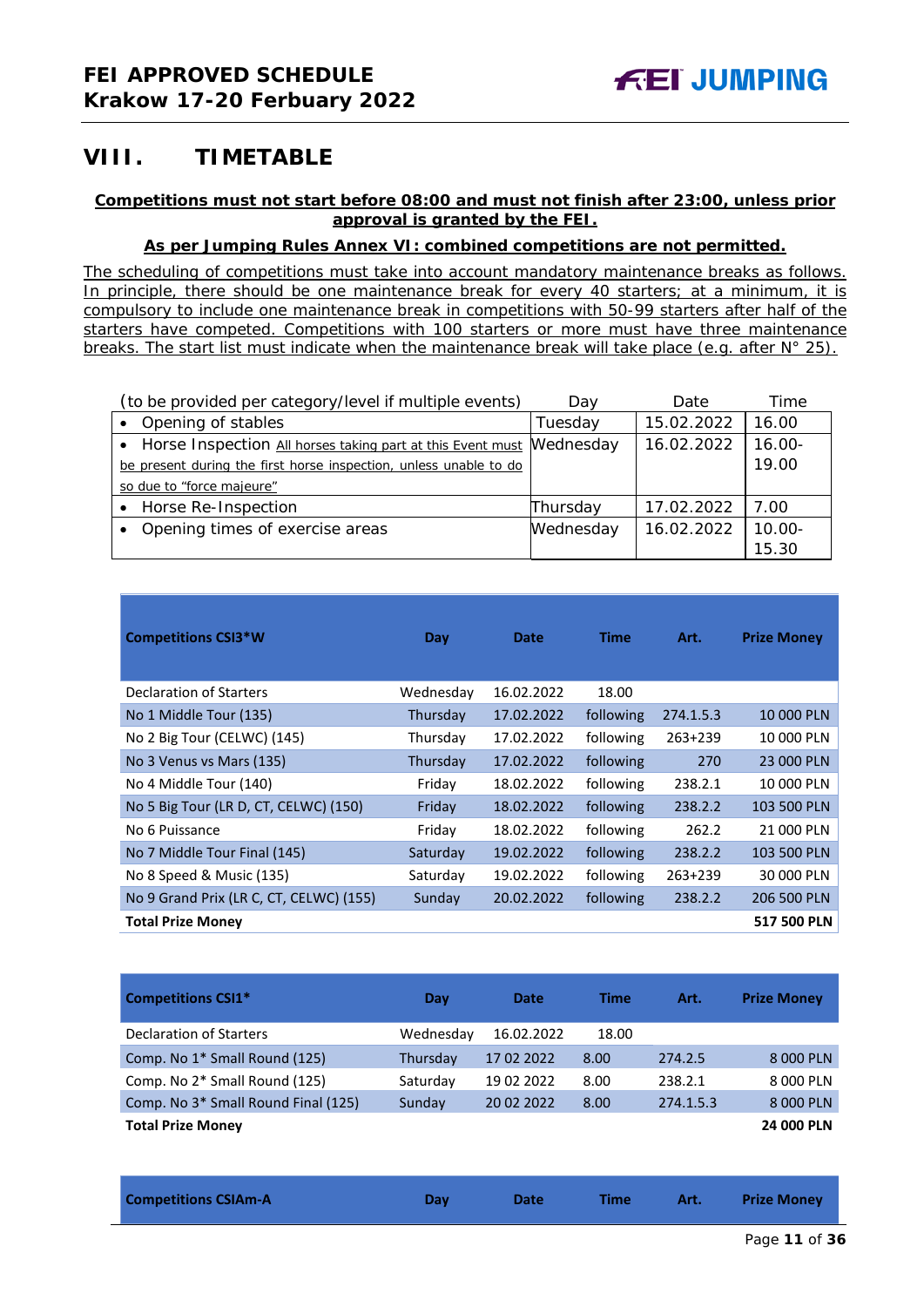# **FEI APPROVED SCHEDULE Krakow 17-20 Ferbuary 2022**



| Declaration of Starters  | Wednesday | 16.02.2022 | 18.00     |         |           |
|--------------------------|-----------|------------|-----------|---------|-----------|
| No 1A Amateur Tour (110) | Thursday  | 17.02.2022 | following | 274.2.5 | 2 000 PLN |
| No 2A Amateur Tour (110) | Friday    | 18.02.2022 | 8.00      | 238.2.1 | 2 000 PLN |
| No 3A Amateur Tour (115) | Saturday  | 19 02 2022 | following | 238.2.1 | 4 000 PLN |
| <b>Total Prize Money</b> |           |            |           |         | 8 000 PLN |

#### **Overall Prize Money: 549 500 PLN**

## **Applicable government tax to be deducted from Prize Money (see also XIV.8): 10 %**

#### **GENERAL CLASSIFICATION AT THE END OF THE COMPETITIONS:**

Leading athlete award – winner of comp. no 9 (Grand Prix) - watch with value 3 800 PLN - from Polish Equestrian Federation

Leading Female athlete Venus vs Mars – The best Female athlete of comp. no 3 (Venus vs Mars) watch with value 2 200 PLN - - from Polish Equestrian Federation

Best PZHK Horse (The horse which won the most money in LR Competitions no 5 & 7 & 9 in total) - Cup

| Best foreign athlete - | (Prize description and value) |
|------------------------|-------------------------------|
| Best home athlete –    | (Prize description and value) |
| Team awards –          | (Prize description and value) |

## **PRIZE – CLASSIFICATION:**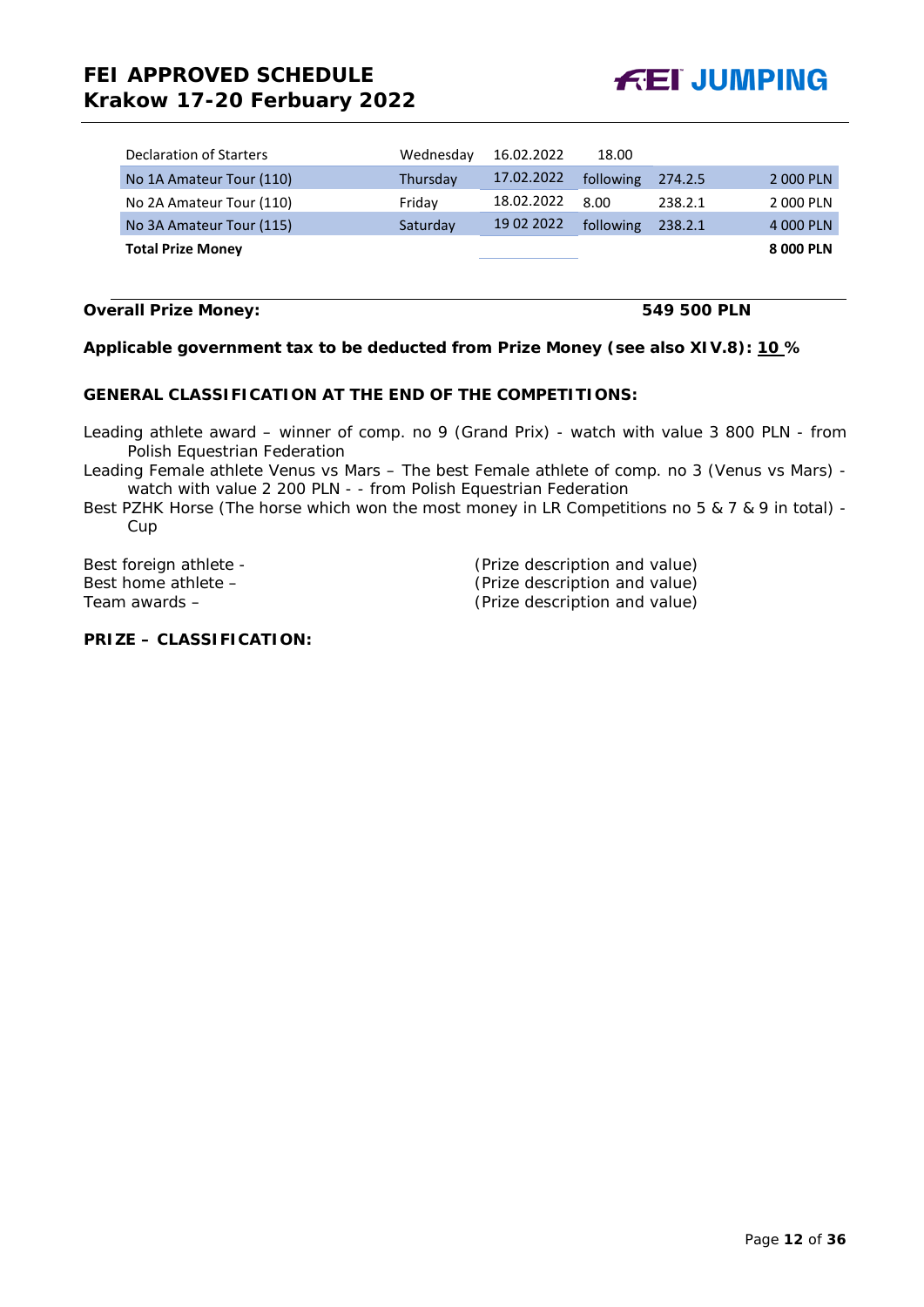# <span id="page-12-0"></span>**IX. COMPETITION DETAIL**

# **CSI3\*-W**

#### **FIRST DAY : Thursday DATE: 17/02/2022**

**FEI JUMPING** 

#### **COMPETITION No:** 1

Type of Competition: Middle Tour Acc. to Article: 274.1.5.3 Competition description: two phases,  $1^{st}$  &  $2^{nd}$  phase against the clock

#### **1st Qualification to Comp. Venus vs Mars**

Jump-off (if any) no Speed/Fixed time 350 m/min Height of obstacles: 135 cm Number of horses per athlete 2 Number of Starters (Section XIV.10): All invited Total prize money: 10 000 PLN  $\boxtimes$ Chart to be used: 1 (25% to winner) 2 (33% to winner)  $\Box$ Please specify prize money amount for each athlete placed 13<sup>th</sup> and beyond: 100 PLN

#### \* \* \* \* \* \* \* \* \* \* \*

#### **COMPETITION No:** 2

Type of Competition: Big Tour Acc. to Article: 239 Table C Competition description: Table C competition over a Table A course

#### **FEI World Cup points to the best placed: 10, 9, 8 ,7, 6, 5, 4, 3, 2, 1, 1st Competition of CEL Final – FEI World CupTM, 1st Qualification to World Cup Grand Prix (Competition No 9) 2nd Qualification to Comp. Venus vs Mars**

| Jump-off (if any)                    | no                                                                                             |
|--------------------------------------|------------------------------------------------------------------------------------------------|
| Speed/Fixed time                     | 120 or 180 sec depending on the length of the course                                           |
| Height of obstacles:                 | 145 cm                                                                                         |
| Number of horses per athlete         |                                                                                                |
| Number of Starters (Section XIV.10): | All invited                                                                                    |
| Total prize money:                   | 10 000 PLN                                                                                     |
| Chart to be used:                    | $\bowtie$<br>1 $(25\%$ to winner)                                                              |
|                                      | 2 (33% to winner)                                                                              |
|                                      | Please specify prize money amount for each athlete placed 13 <sup>th</sup> and beyond: 100 PLN |

\* \* \* \* \* \* \* \* \* \* \*

#### **COMPETITION No:** 3

Type of Competition: Venus vs Mars Acc. to Article: 270 Competition description: Top score competition with Jocker (270.12)

**Declaration to start in this competition has to be done on Wednesday 16.02.2022 in The Show Office till 18:00. Open only for riders who have made a declaration to start**.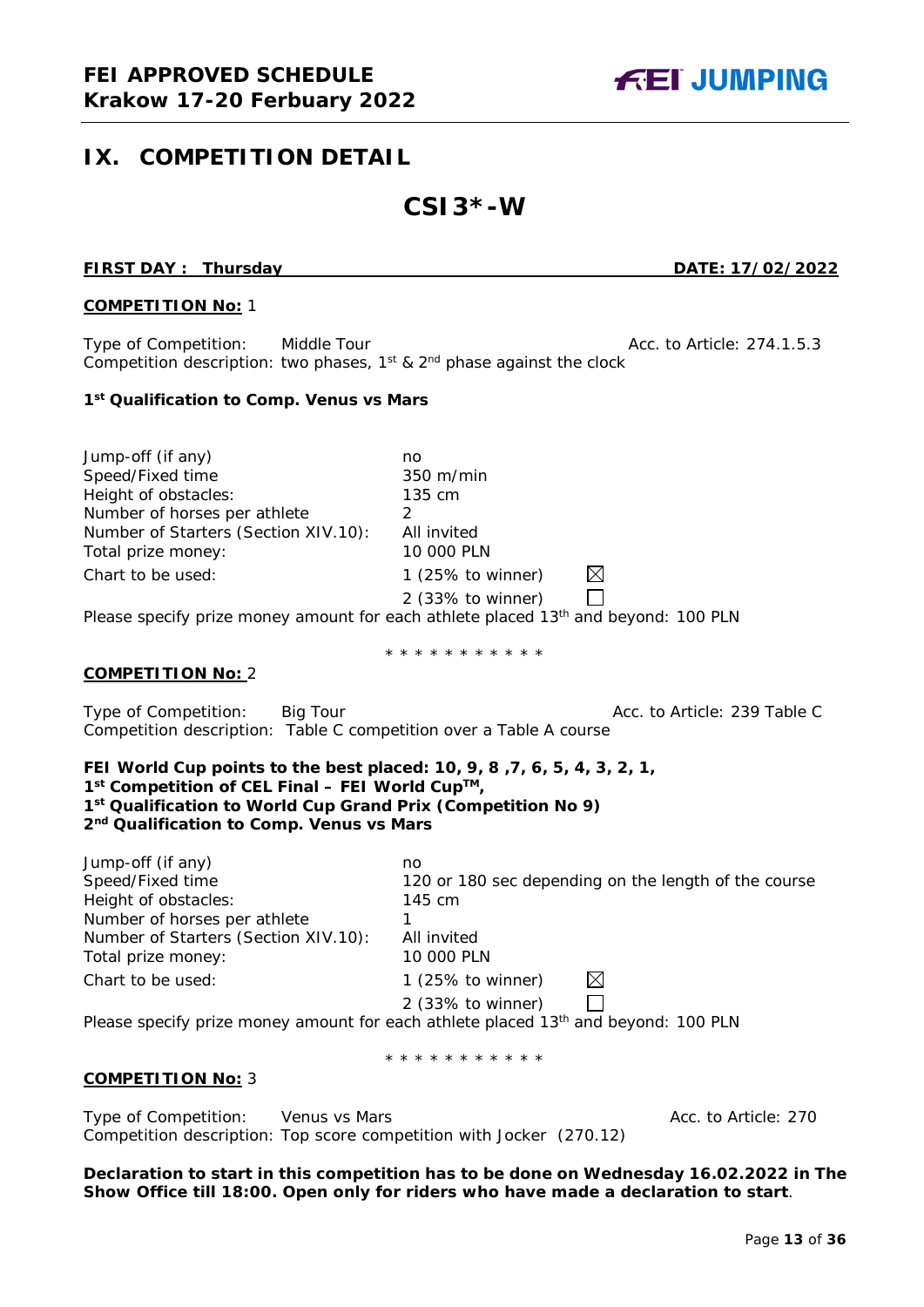#### Open to:

1. The best three women athletes from Competition no 2 are invited to participate. If any of these women athletes do not participate, the 4th best rider will be invited, and so on.

2. The best three men athletes from Competition no 2 are invited to participate. If any of these man athletes do not participate, the 4th best rider will be invited, and so on.

3. The best three women athletes from Competition no 1 are invited to participate. If any of these women athletes do not participate, the 4th best rider will be invited, and so on.

4. The best three men athletes from Competition no 1 are invited to participate. If any of these men athletes do not participate, the 4th best rider will be invited, and so on.

| Jump-off (if any)                    | 1 (to determinate the winning team)                     |
|--------------------------------------|---------------------------------------------------------|
| Speed/Fixed time                     | 60 seconds                                              |
| Height of obstacles:                 | 135 cm                                                  |
| Number of horses per athlete         |                                                         |
| Number of Starters (Section XIV.10): | 12                                                      |
| Total prize money:                   | 23 000 PLN (15 000 PLN for individuals classification + |
|                                      | 8 000 PLN for the best team)                            |
| Chart to be used:                    | 1 $(25\% \text{ to winner})$                            |
|                                      | 2 (33% to winner)<br>$\bowtie$                          |

Team classification: The athletes are divided into two teams: Mars (men) and Venus (women), each consisting of 10 athletes. Each team has a chef d'equipe, who determines the starting order. A draw deciding which team goes first will take place 10 minutes before the competition in front of the audience. Venus FEI APPROVED SCHEDULE Sopot 20-23 January 2022 Page 16 of 36 and Mars athletes take turns starting (one Mars/Venus athlete, after that one Venus/Mars athlete etc.). The points acquired by the athletes will be accumulated for their respective teams. The team which has acquired the highest number of points wins. In the event of the equality of points, a jumpoff will determine the winning team. Chefs d'equipe choose one rider for the jump-off. The fixed time for the jump-off is 40 seconds.

\* \* \* \* \* \* \* \* \* \* \*

#### **SECOND DAY : Friday DATE: 18/02/2022**

## **COMPETITION No:** 4

Type of Competition: Middle Tour Acc. to Article: 238.2.1 Competition description: against the clock

#### **Qualification to Comp. No 7 Middle Tour Final**

| Jump-off (if any)                    | no                  |   |  |
|--------------------------------------|---------------------|---|--|
| Speed/Fixed time                     | $350 \text{ m/min}$ |   |  |
| Height of obstacles:                 | 140 cm              |   |  |
| Number of horses per athlete         |                     |   |  |
| Number of Starters (Section XIV.10): | All invited         |   |  |
| Total prize money:                   | 10 000 PLN          |   |  |
| Chart to be used:                    | 1 (25% to winner)   | ⊠ |  |
|                                      | 2 (33% to winner)   |   |  |

Please specify prize money amount for each athlete placed 13<sup>th</sup> and beyond: 100 PLN

\* \* \* \* \* \* \* \* \* \*

#### **COMPETITION No:** 5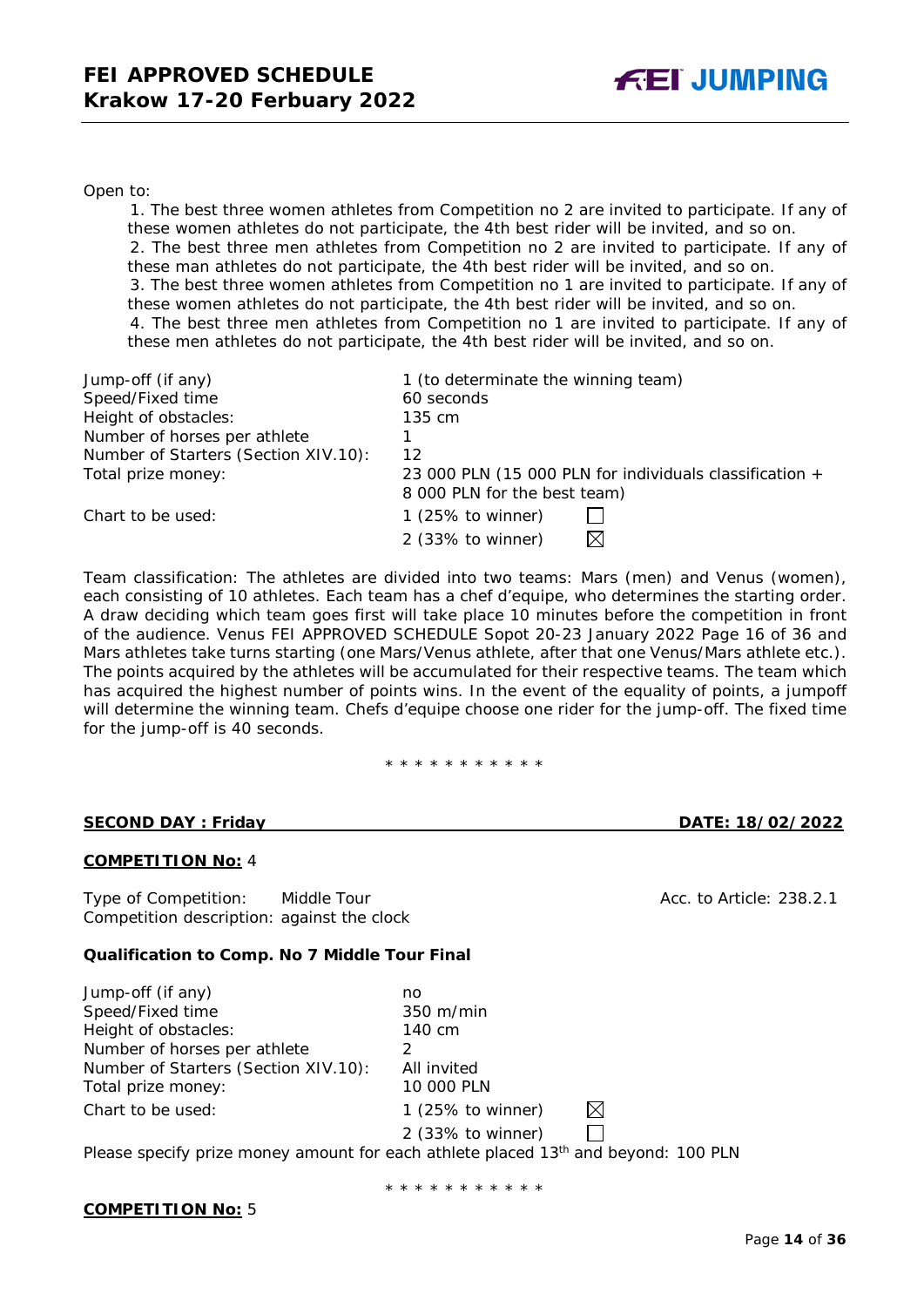Acc. to Article: 238.2.2

| Type of Competition: | Big Tour                                                 |
|----------------------|----------------------------------------------------------|
|                      | Competition description: against the clock with jump off |

**Points to the sixteen best placed as per the normal FEI World Cup™ points table 2nd Comp. of CEL Final – FEI World CupTM, Table A, art. 238.2.2 + Annex E Counts for the Longines Rankings Group D Counts for Cavaliada Tour 2021/2022**

#### **2nd Qualification to World Cup Grand Prix (Competition No 9)**

| Jump-off (if any)                    |                                                                                                |
|--------------------------------------|------------------------------------------------------------------------------------------------|
| Speed/Fixed time                     | 350 m/min                                                                                      |
| Height of obstacles:                 | 150 cm                                                                                         |
| Number of horses per athlete         |                                                                                                |
| Number of Starters (Section XIV.10): | All invited                                                                                    |
| Total prize money:                   | 103 500 PLN                                                                                    |
| Chart to be used:                    | $\boxtimes$<br>1 $(25\% \text{ to winner})$                                                    |
|                                      | 2 (33% to winner)                                                                              |
|                                      | Please specify prize money amount for each athlete placed 13 <sup>th</sup> and beyond: 100 PLN |

\* \* \* \* \* \* \* \* \* \*

#### **COMPETITION No:** 6

Type of Competition: Puissance **Acc. to Article: 262.2** Acc. to Article: 262.2 Competition description: Puissance

Jump-off (if any) 4 Speed/Fixed time Height of obstacles: 170 cm to start Number of horses per athlete 1 Number of Starters (Section XIV.10): All invited Total prize money: 21 000 PLN Chart to be used: 1 (25% to winner)  $\Box$  $\boxtimes$ 2 (33% to winner) Please specify prize money amount for each athlete placed 13<sup>th</sup> and beyond: 100 PLN

\* \* \* \* \* \* \* \* \* \* \*

## **THIRD DAY : Saturday DATE: 19/02/2022**

## **COMPETITION No:** 7

Type of Competition: Middle Tour Final Acc. to Article: 238.2.2 Competition description: against the clock with jump off

#### **Open to the best 48 Athletes from Comp. No 4, if one of the best 48 does not participate, he/she will be replaced by the next coming on the list. All athletes must have completed Competition No 4**

## **Counts for the Longines Rankings Group D**

Jump-off (if any) 1 Speed/Fixed time 350 m/min



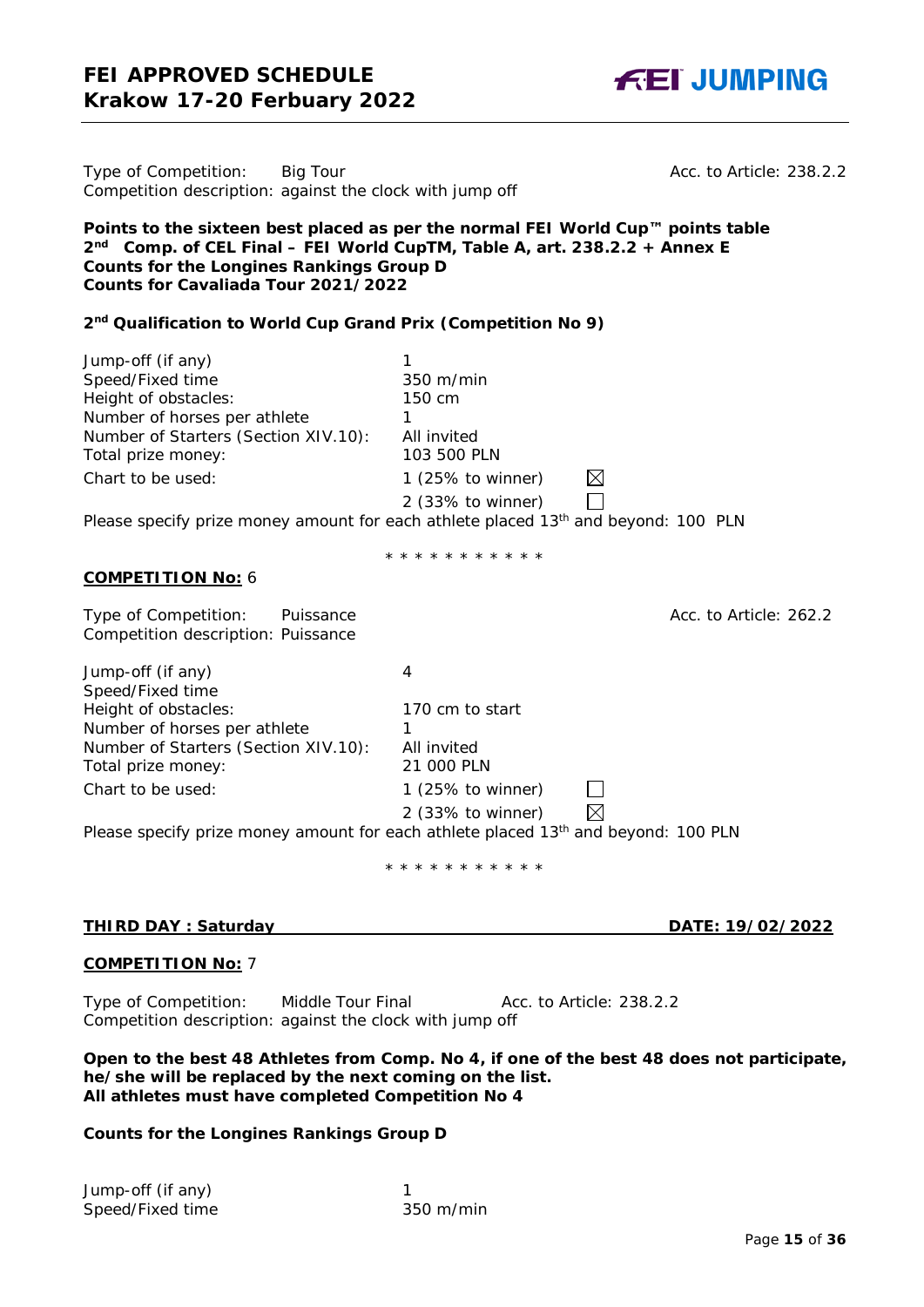

| Height of obstacles:<br>Number of horses per athlete<br>Number of Starters (Section XIV.10):<br>Total prize money:<br>Chart to be used:                                                                                                                                            | 145 cm<br>1.<br>48<br>103 500 PLN<br>1 $(25\% \text{ to winner})$<br>2 (33% to winner)              | $\boxtimes$              |
|------------------------------------------------------------------------------------------------------------------------------------------------------------------------------------------------------------------------------------------------------------------------------------|-----------------------------------------------------------------------------------------------------|--------------------------|
|                                                                                                                                                                                                                                                                                    | * * * * * * * * * * *                                                                               |                          |
| <b>COMPETITION No: 8</b>                                                                                                                                                                                                                                                           |                                                                                                     |                          |
| Type of Competition:<br>Speed & Music                                                                                                                                                                                                                                              |                                                                                                     | Acc. to Article: 263+239 |
| Competition description: speed competition, Table C                                                                                                                                                                                                                                |                                                                                                     |                          |
| Jump-off (if any)<br>Speed/Fixed time<br>Height of obstacles:<br>Number of horses per athlete<br>Number of Starters (Section XIV.10):<br>Total prize money:<br>Chart to be used:<br>Please specify prize money amount for each athlete placed 13 <sup>th</sup> and beyond: 100 PLN | no<br>120 sec<br>135 cm<br>2<br>All invited<br>30 000 PLN<br>1 (25% to winner)<br>2 (33% to winner) | $\boxtimes$              |
| <b>FOURTH DAY: Sunday</b>                                                                                                                                                                                                                                                          |                                                                                                     | DATE: 20/02/2022         |
| <b>COMPETITION No: 9</b>                                                                                                                                                                                                                                                           |                                                                                                     |                          |
| Type of Competition: World Cup Grand Prix<br>Competition description: against the clock with jump off                                                                                                                                                                              |                                                                                                     | Acc. to Article: 238.2.2 |
| FEI World Cup™ Points as per the FEI World Cup™ Rules, Art. 656.2. Double points<br>(200%) to the sixteen best placed based on the FEI World Cup™ points table.<br>3 <sup>rd</sup> comp. of CEL Final – FEI World Cup™, art. 238.2.2 + Annex E                                     |                                                                                                     |                          |
| <b>Counts for the Longines Rankings Group C</b><br>Counts for the Cavaliada Tour 2021/2022                                                                                                                                                                                         |                                                                                                     |                          |
| Jump-off (if any)<br>Speed/Fixed time<br>Height of obstacles:<br>Number of horses per athlete<br>Number of Starters (Section XIV.10):<br>Total prize money:                                                                                                                        | 1<br>350 m/min<br>155 cm<br>1.<br>50                                                                |                          |
| Chart to be used:<br>Please specify prize money amount for each athlete placed 13 <sup>th</sup> and beyond: 200 PLN                                                                                                                                                                | 206 500 PLN<br>1 (25% to winner)<br>2 (33% to winner)                                               | $\boxtimes$              |

- 2) Qualified for the Grand Prix are also 10 the best athletes from Comp. No 2.
- 3) The remaining athletes up to a quota of 50 qualify from Comp. No 5 (these athletes must have completed Comp. No 5).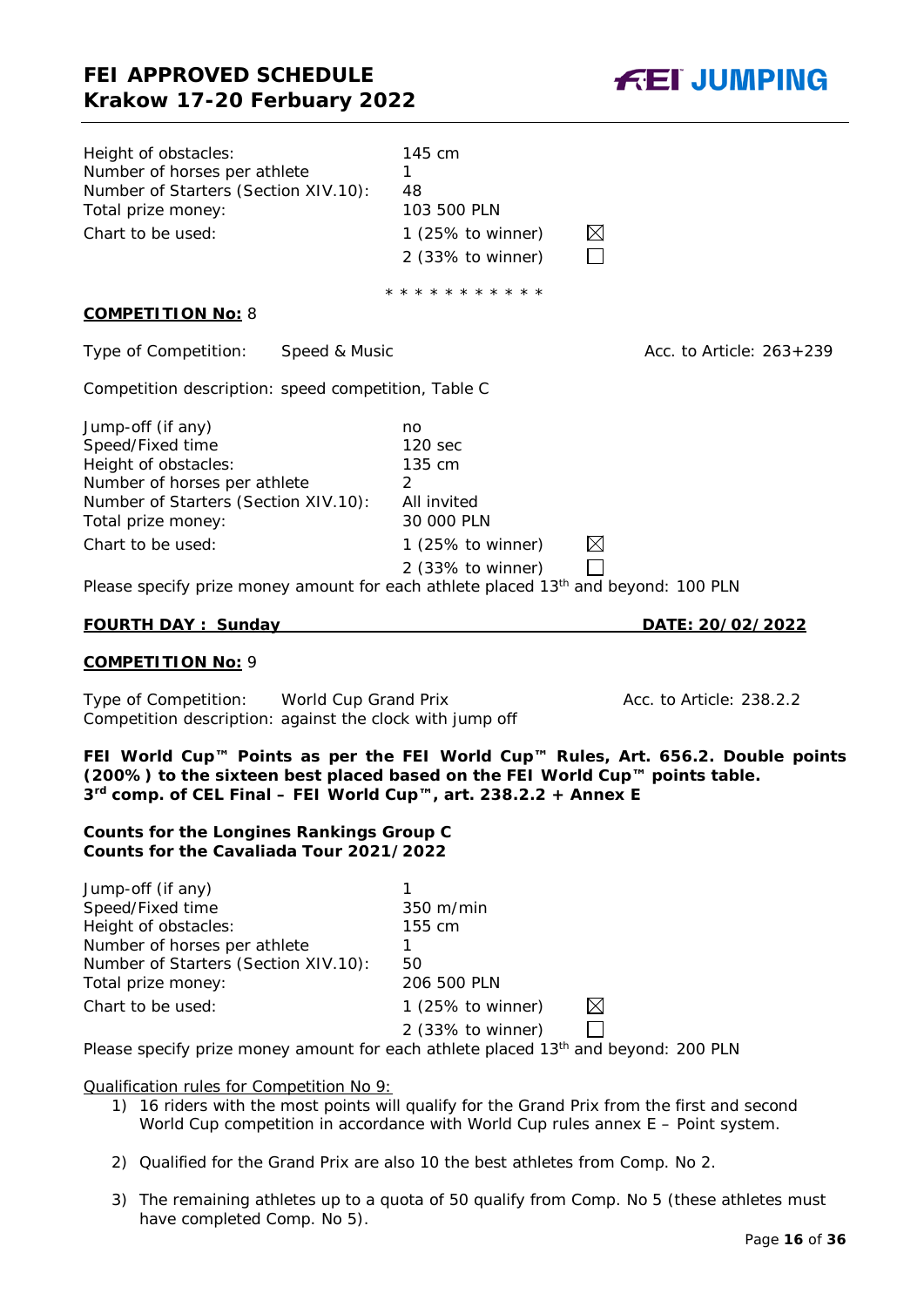**FEI JUMPING** 

If one of the 50 qualified athletes declines to participate, he/she will be replaced by the next best athletes in Competition no 5.

Replacements are done until 4 hours prior to the Grand Prix World Cup Points double as per Art. 656.2 of the FEI World Cup Rules.

All athletes qualified for the FEI World CupTM competition, must complete with their FEI World CupTM horse, the initial round of at least one competition prior to the FEI World CupTM competition.

\* \* \* \* \* \* \* \* \* \* \*

# **CSI1\***

## **FIRST DAY : Thursday DATE: 17/02/2022**

## **COMPETITION No:** 1\*

Type of Competition: Small Tour Acc. to Article: 274.2.5 Competition description: two phases special, 1<sup>st</sup> phase not against the clock, 2<sup>nd</sup> against the clock

| Jump-off (if any)                    | no                    |             |  |
|--------------------------------------|-----------------------|-------------|--|
| Speed/Fixed time                     | $350 \; \text{m/min}$ |             |  |
| Height of obstacles:                 | $125 \text{ cm}$      |             |  |
| Number of horses per athlete         |                       |             |  |
| Number of Starters (Section XIV.10): | All invited           |             |  |
| Total prize money:                   | 8 000 PLN             |             |  |
| Chart to be used:                    | 1 (25% to winner)     | $\boxtimes$ |  |
|                                      | 2 (33% to winner)     |             |  |

Please specify prize money amount for each athlete placed 13<sup>th</sup> and beyond: 50 PLN

\* \* \* \* \* \* \* \* \* \* \*

#### **SECOND DAY : Saturday DATE: 19/02/2022**

#### **COMPETITION No:** 2\*

Type of Competition: Small Tour Acc. to Article: 238.2.1 Competition description: against the clock

Jump-off (if any) no Speed/Fixed time 350 m/min Height of obstacles: 125 cm Number of horses per athlete 2 Number of Starters (Section XIV.10): All invited Total prize money: 8 000 PLN Chart to be used: 1 (25% to winner)

2 (33% to winner)

 $\boxtimes$  $\Box$ 

Please specify prize money amount for each athlete placed 13<sup>th</sup> and beyond: 50 PLN

\* \* \* \* \* \* \* \* \* \* \*

#### **THIRD DAY : Sunday DATE: 20/02/2022**

**COMPETITION No:** 3\*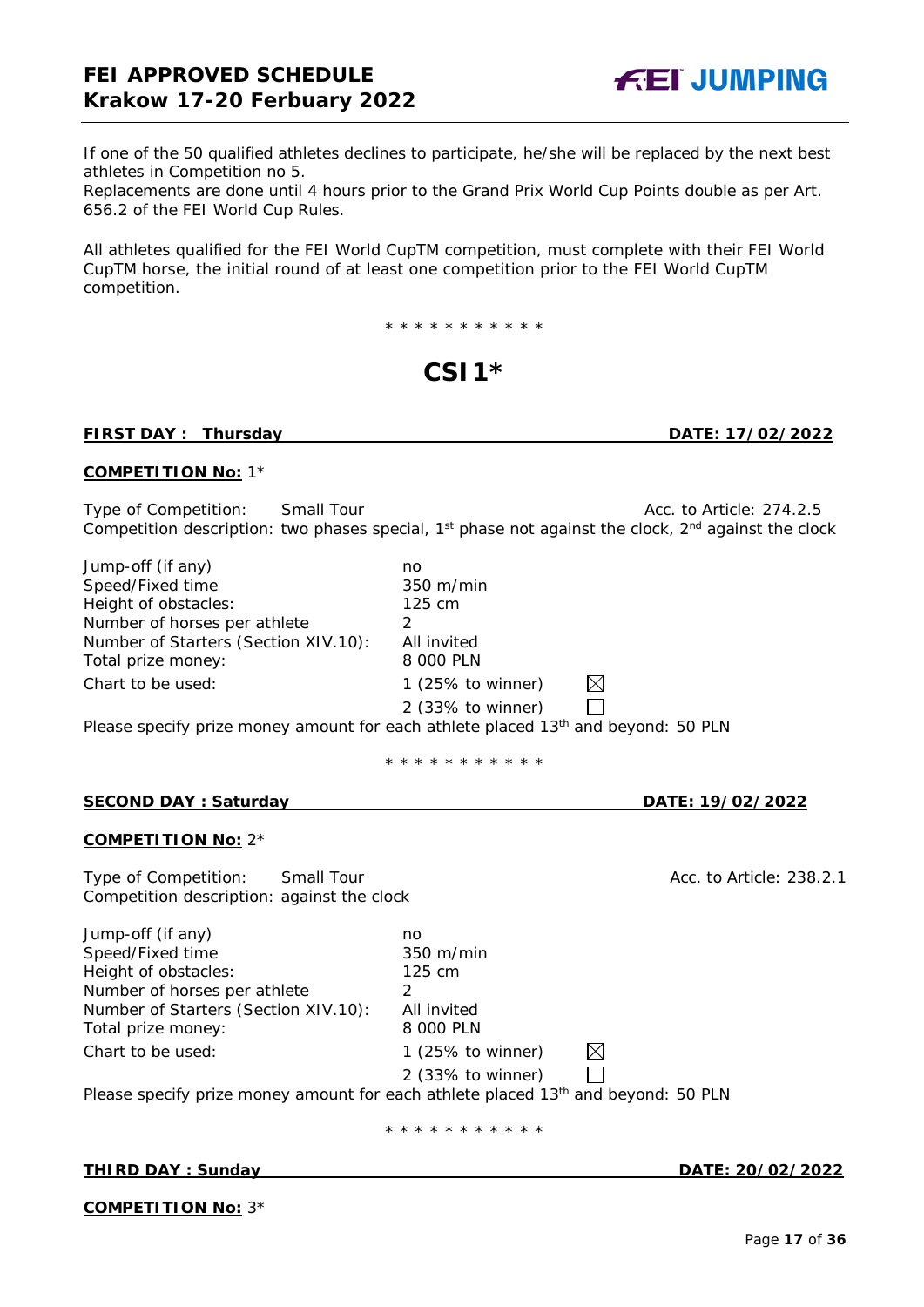

| Type of Competition:<br>Small Tour<br>Competition description: two phases, $1^{st}$ & $2^{nd}$ phase against the clock |                                     | Acc. to Article: 274.1.5.3 |
|------------------------------------------------------------------------------------------------------------------------|-------------------------------------|----------------------------|
| Jump-off (if any)                                                                                                      | no.                                 |                            |
| Speed/Fixed time                                                                                                       | $350 \text{ m/min}$                 |                            |
| Height of obstacles:                                                                                                   | 125 cm                              |                            |
| Number of horses per athlete                                                                                           | 2                                   |                            |
| Number of Starters (Section XIV.10):                                                                                   | All invited                         |                            |
| Total prize money:                                                                                                     | 8 000 PLN                           |                            |
| Chart to be used:                                                                                                      | $\boxtimes$<br>1 $(25\%$ to winner) |                            |
|                                                                                                                        | $2$ (33% to winner)                 |                            |
| Please specify prize money amount for each athlete placed 13 <sup>th</sup> and beyond: 50 PLN                          |                                     |                            |

\* \* \* \* \* \* \* \* \* \* \*

#### **FIRST DAY : Thursday DATE: 17/02/2022**

#### **COMPETITION No:** 1A

Type of Competition: Amateur Tour Acc. to Article: 274.2.5 Competition description: two phases special, 1<sup>st</sup> phase not against the clock, 2<sup>nd</sup> against the clock

Jump-off (if any) no Speed/Fixed time 350 m/min Height of obstacles: 110 cm Number of horses per athlete 1 Number of Starters (Section XIV.10): All invited Total prize money: 2 000 PLN Chart to be used: 1 (25% to winner)

2 (33% to winner) \* \* \* \* \* \* \* \* \* \* \*

 $\boxtimes$  $\Box$ 

⊠  $\Box$ 

#### **SECOND DAY : Friday DATE: 18/02/2022**

#### **COMPETITION No:** 2A

Type of Competition: Amateur Tour Acc. to Article: 238.2.1 Competition description: against the clock

Jump-off (if any) no<br>Speed/Fixed time no and 350 m/min Speed/Fixed time Height of obstacles: 110 cm Number of horses per athlete 1 Number of Starters (Section XIV.10): Total prize money: Chart to be used:

| All invited       |
|-------------------|
| 2 000 PLN         |
| 1 (25% to winner) |
| 2 (33% to winner) |

\* \* \* \* \* \* \* \* \* \* \*

#### **THIRD DAY : Saturday DATE: 19/02/2022**

#### **COMPETITION No:** 3A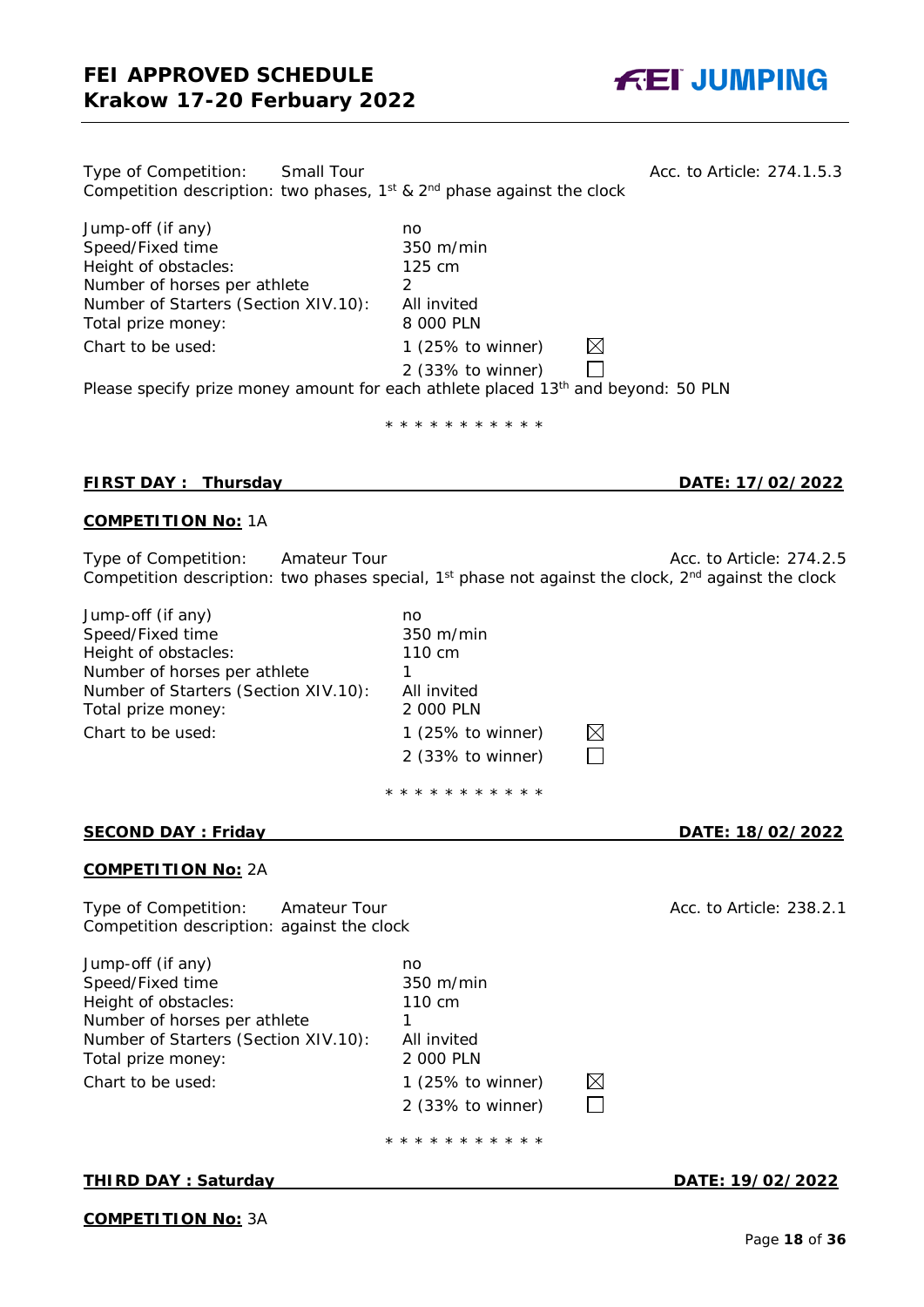

Type of Competition: Amateur Tour Final Acc. to Article: 238.2.1 Competition description: against the clock

Jump-off (if any)<br>
Speed/Fixed time<br>
350 m/min Speed/Fixed time 350 m/r<br>
Height of obstacles: 115 cm Height of obstacles: 115 eight of obstacles: 115 cm athlete 1 Number of horses per athlete 1<br>Number of Starters (Section XIV.10): All invited Number of Starters (Section XIV.10): All invited<br>Total prize money: 4 000 PLN Total prize money: Chart to be used: 1 (25% to winner)

2 (33% to winner)

 $\boxtimes$  $\Box$ 

\* \* \* \* \* \* \* \* \* \* \*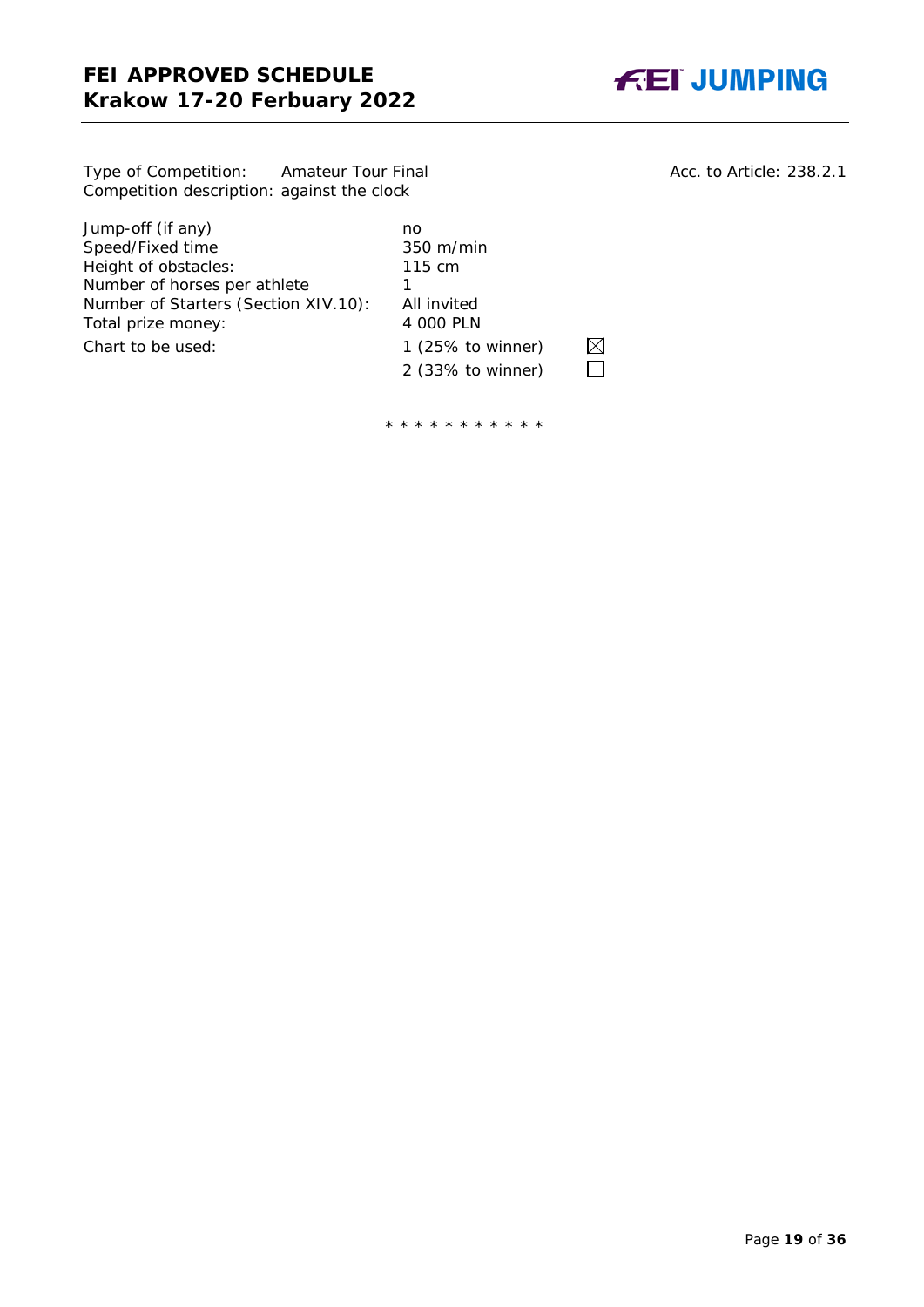

# <span id="page-19-0"></span>**X. FACILITIES OFFERED**

#### <span id="page-19-1"></span>**1. ATHLETES**

#### **Accommodation**

Hotel: list of hotels at cavaliada.pl Address: Telephone: At the expense of: The Organiser  $\Box$  or Athletes  $\boxtimes$ Accommodated (bed and breakfast) from 16.02.2022 to 20.02.2022

#### **Meals**

At the expense of: The Organiser  $\Box$  or Athletes  $\boxtimes$ Meals provided from 16.02.2022 to 20.02.2022 .

Space for organiser to include details if necessary

#### <span id="page-19-2"></span>**2. GROOMS**

#### **Accommodation.**

Requests for accommodation must be sent with entries. At the expense of: The Organiser  $\bigsqcup$  or Athletes Accommodated (bed and breakfast) from 16.02.2022 to 20.02.2022

#### **Meals.**

At the expense of: The Organiser  $\Box$  or Athletes  $\boxtimes$ Meals provided from 16.02.2022 to 20.02.2022 .

Space for organiser to include details if necessary

**NB**: If applicable, Organiser must provide proper sanitary conditions. The showering facilities should be sufficient for both male and female grooms with hot and cold water. Shower facilities as well as restrooms should at all times be in a state of cleanliness.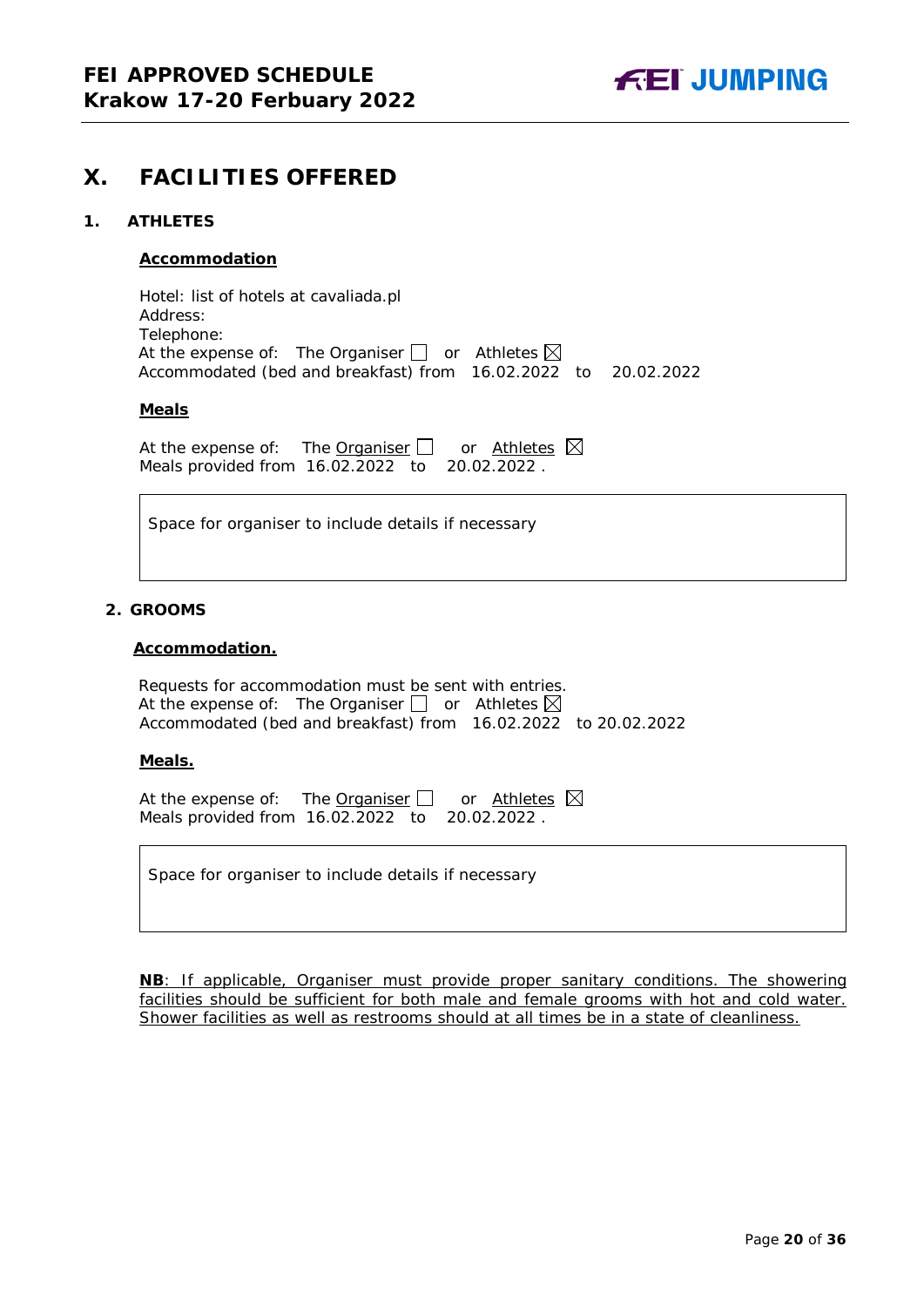# <span id="page-20-0"></span>**XI. LOGISTICAL/ADMINISTRATIVE/TECHNICAL INFORMATION**

#### <span id="page-20-1"></span>**1. DRAW**

List of Draws, time, date and location: Draw for comp. 1, 2, 3, 4, 5, 6, 8,  $, 1^*, 2^*, 3^*, 1A, 2A, 3A$  - draw by computer system Draw for the Grand Prix Comp. 9, Saturday, 19.02.2022, 17.00 at the Show Office

#### <span id="page-20-2"></span>**2. COMPETITION ARENA(S)**

| Dimensions:      | $67 \text{ m} \times 35 \text{ m}$ |
|------------------|------------------------------------|
| Type of Footing: | sand                               |

#### <span id="page-20-3"></span>**3. PRACTICE ARENA(S)**

| Dimensions:      | $22 \text{ m} \times 42 \text{ m}$ |
|------------------|------------------------------------|
| Type of Footing: | sand                               |

Riders must have the possibility to exercise their horses in an exercise area under a Steward's supervision at least 30 minutes per day outside of the competition warm-up period. Details of opening times of exercise areas must be included in the timetable.

#### <span id="page-20-4"></span>**4. STABLES**

Size of boxes 3 m x 3 m (at least 3m x 3m) **An adequate number of stables must be at least 4m x 3m to accommodate the larger Horses.**

Stables: from Tuesday 15.02.2022 - 16.00 hrs to Sunday 20.02.2022 – 22.00 hrs There is no possibility to come earlier! There will be no night arrival! In reference to the FEI requirements concerning the current COVID-19 situation all riders must be checked upon arrival.

Hours of arrival at the competition site are limited to the following time slots: • Tuesday, 15.02.2022, 16.00 hrs - 20.00 hrs (4:00 pm - 8:00 pm) • Wednesday 16.02.2022 7.00 hrs - 20.00 hrs (7:00 am - 8:00 pm)

There is not possible to arrive at other times. Outside of these hours the horses won't be checked and they won't be allowed to pass stable area.

Request for first bedding in shavings must be sent together until 10 of Febluary. If not you will find straw in your boxes.

#### <span id="page-20-5"></span>**5. SAFETY CUPS**

Name of Manufacturer: Turnierbedarf & Hindernisbau Schaefer or Caro

#### <span id="page-20-6"></span>**6. TIMING DEVICE**

| Name of Manufacturer: | Tag Heur & Alge-Timing                     |
|-----------------------|--------------------------------------------|
| Model:                | CP 545, $HLS - RX & Timy3 WP$ , $PR1aw$    |
| FEI Report number:    | 22010028A, 2016004B & 2014001 A, 2014002 B |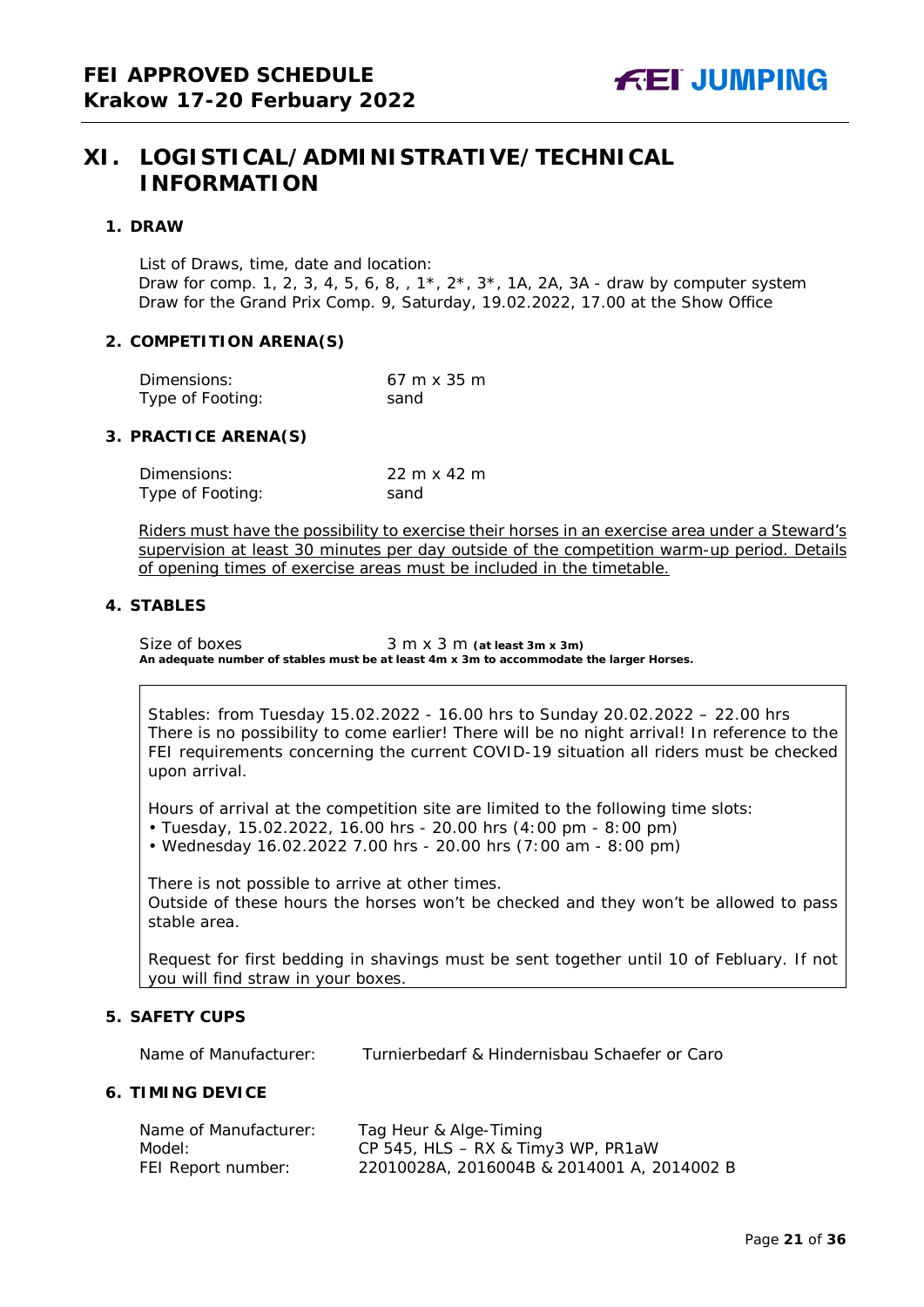## <span id="page-21-0"></span>**7. SCORING/TIMING PROVIDER**

Will you use a FEI Certified Service Provider to manage the scoring and timing at your Event?

*(The list of certified Service Providers is available here:* [https://inside.fei.org/fei/your](https://inside.fei.org/fei/your-role/it-services/it-providers/list)[role/it-services/it-providers/list](https://inside.fei.org/fei/your-role/it-services/it-providers/list)*)*

No  $\boxtimes$ Name of the company: Tarant Events Contact person at Event FEI ID number: 10139344<br>Contact email: agnieszka

Name: Agnieszka Tarant Contact email: *agnieszkatarant@gmail.com*

#### *Please fill in Annex XV – FEI Entry System for the Timing Provider*

The FEI may require to be provided with real time results data feed of your Events according to FEI requirements; in this case you and your provider will be informed accordingly.

#### <span id="page-21-1"></span>**8. OTHER TECHNOLOGY/SERVICE PROVIDER(S)**

Will you use other technology/service provider(s) at your event?

 $No \boxtimes$ 

## <span id="page-21-2"></span>**9. PRIZE GIVING CEREMONY**

The owner of the winning horse/pony must be invited to the prize giving ceremony for the Grand Prix, if present at the event.

The number of athletes required to present themselves for the prize-giving ceremony of each competition is 8.

All Prize Giving Ceremonies must strictly follow the **Covid-19 guidelines for Prize giving protocols and media activities.**

#### <span id="page-21-3"></span>**10.ADVERTISING ON ATHLETES AND HORSES**

At CSI events, and all competitions except for the Nations Cup, athletes are authorised to carry the logo of their personal sponsor in accordance with the articles 256.3 and 257.3 of the FEI Jumping Rules.

The Chief Steward will check that the advertising on athletes and horses complies with these Articles.

## <span id="page-21-4"></span>**11.TICKETING**

Are you selling tickets for spectators to attend your event: Yes  $\boxtimes$  No  $\Box$ Name of your ticketing provider: MTP Sp. z o.o. Web address to buy ticket: tobilet.pl

## <span id="page-21-5"></span>**12.BETTING**

Betting will be authorised by the Organiser: Yes  $\boxtimes$  No  $\Box$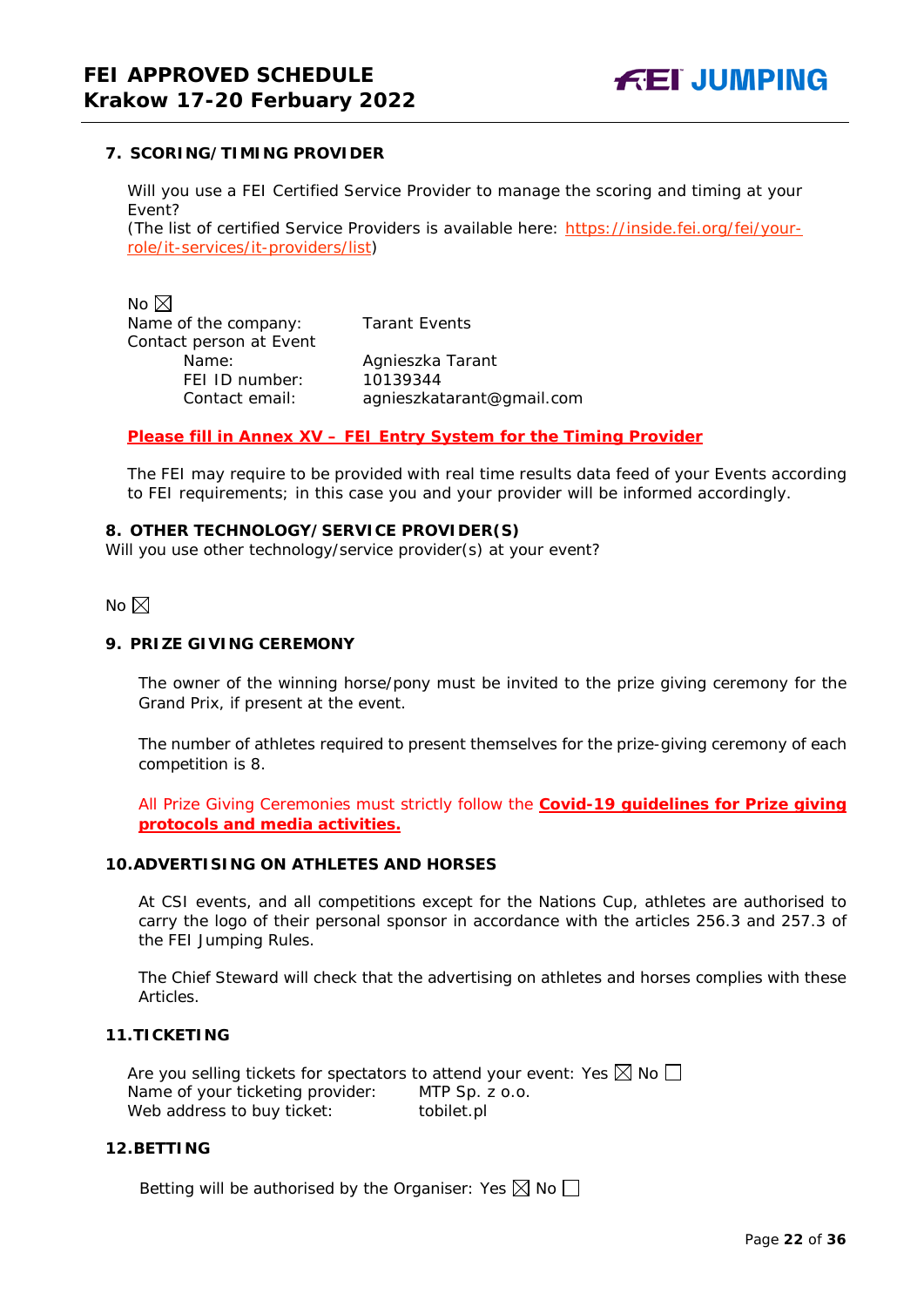## <span id="page-22-0"></span>**13.TRANSPORT REIMBURSMENT HORSES / PONIES**

Transport expenses to be paid by: The **Organiser**  $\Box$  at per km. The Athlete  $\boxtimes$ 

#### <span id="page-22-1"></span>**14.WELCOME**

The time and date of arrival of athletes, horses and their means of transport must be given to the Organiser in order to facilitate their arrival.

#### <span id="page-22-2"></span>**15.LOCAL TRANSPORTATION - ARRANGEMENTS FROM HOTEL TO SHOWGROUNDS** Walking distance  $\boxtimes$

Organiser Shuttle Service  $\Box$ Public Transport  $\Box$  to be paid by the Organiser  $\Box$  / the Athlete  $\boxtimes$ If paid by Athlete approximate cost per round trip: Other:

#### <span id="page-22-3"></span>**16.ENTRY RIGHT TO SHOWGROUNDS/ACCREDITED PERSONS**

Entry right to the stable area according to FEI Veterinary Regulations Articles 1008-1009.

NUMBER OF ACCREDITED PERSONS:

Athlete: 1 Partner: 1

Groom: 1

Horse Owner: max. 2 accreditations per FEI-Passport - who is not a competitor, whose name is mentioned in the FEI passport of the concerned horse and who is present at the event two (2) accreditations per horse acc. to FEI-Passport

## <span id="page-22-4"></span>**17.SUSTAINABILITY**

Please consider the environment when organising an FEI Event. Please find useful information on FEI Sustainability here: [http://inside.fei.org/fei/your](http://inside.fei.org/fei/your-role/organisers/handbook)[role/organisers/handbook](http://inside.fei.org/fei/your-role/organisers/handbook)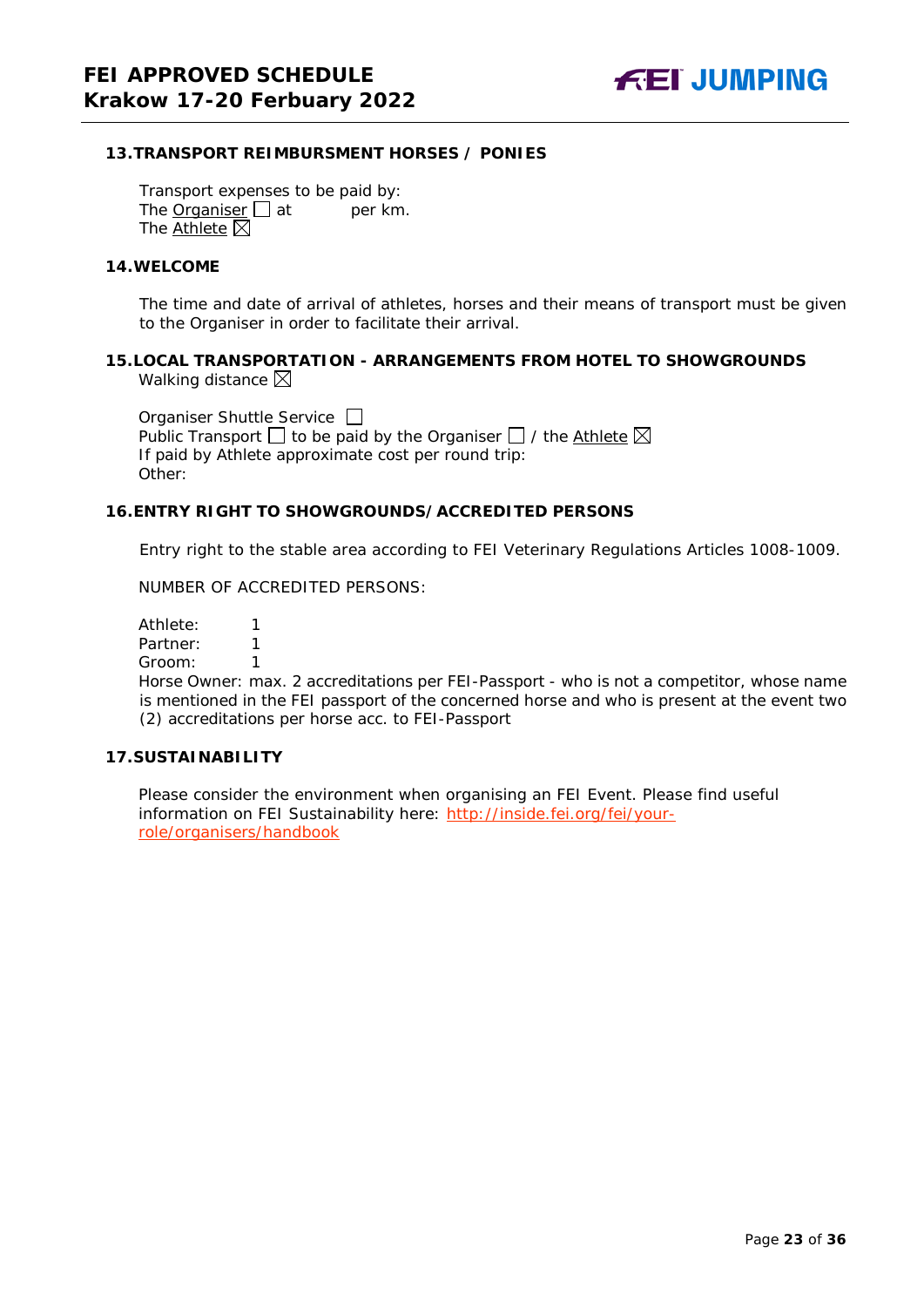# <span id="page-23-0"></span>**XII. VETERINARY MATTERS**

## <span id="page-23-1"></span>**1. CUSTOMS FORMALITIES**

Contact details for Customs Formalities:

| Name:          | C. Hartwing S.A. (international shipping company) |
|----------------|---------------------------------------------------|
| Address:       | Równoległa 4, 02-235 Warszawa                     |
| Telephone:     | +48 22 868 34 71                                  |
| Fax:           | +48 22 846 69 96                                  |
| Email:         | k.jarosz@chg.pl                                   |
| Opening hours: | $8.00 - 16.00$                                    |

Space for organiser to include details if necessary

#### <span id="page-23-2"></span>**2. HEALTH REQUIREMENTS**

#### **GENERAL**

In accordance with the FEI Code of Conduct for the Welfare of the Horse it is imperative that all Horses at FEI Events are physically fit and free from infectious disease before being allowed to compete.

## **ENTRY OF HORSES**

Required health tests and vaccinations: Quarantine period: Specimen Import Licence applied:

For questions or problems, please contact your Government Veterinary Services.

Athlete must declare the need for VET CERTIFICATE for return horses of the latest to THURSDAY 17/02/2022 in SHOW OFFICE.

## <span id="page-23-3"></span>**3. NATIONAL REQUIREMENTS**

If applicable please provide:

Space for organiser to include details if necessary

## <span id="page-23-4"></span>**4. PONIES**

FEI Veterinary Regulations, Chapter IX and Annex IX: For all Pony Events, Ponies must be available for Pony Measurement if requested by the FEI.

#### <span id="page-23-5"></span>**5. INJURY SURVEILLANCE**

FEI Veterinary Regulations, Chapter VIII:

Horses participating in FEI Events are subject to injury surveillance protocols; and in the event of fatality, a post mortem examination.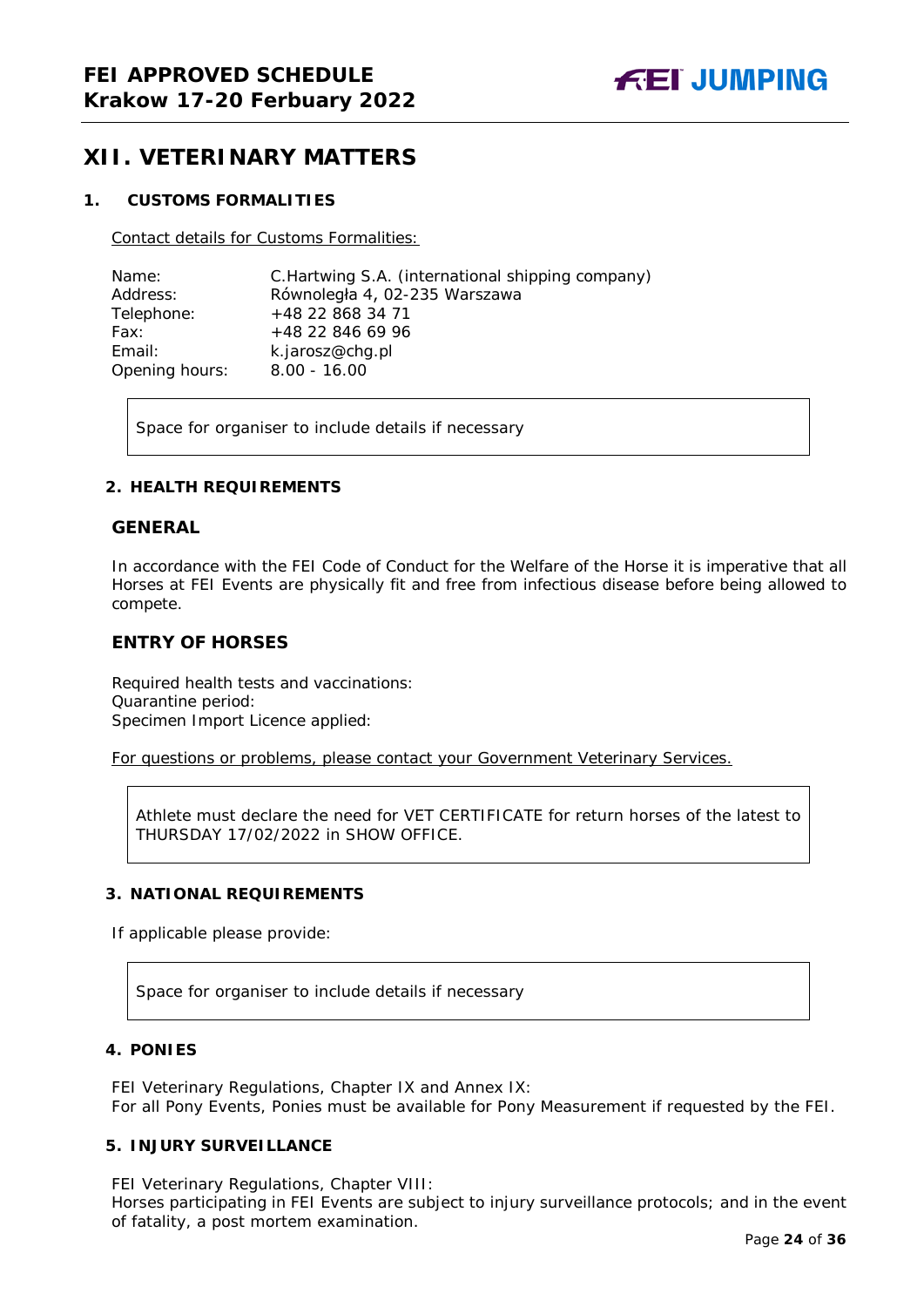## <span id="page-24-0"></span>**6. TRANSPORT OF HORSES**

Horses must be fit to travel and be transported in suitable vehicles for the transport of horses. Any government requirements for disease testing and control must be requested well in advance, to ensure that the horse is in compliance by the time of arrival at the border of the country where the Event is taking place. Athletes, or their representatives, have the responsibility to comply with national legislation in both their country of origin and the host nation of the Event. Where necessary athletes must contact local government authorities or veterinary advisors for information regarding animal health requirements and transport legislation. Within the European Union (EU), this includes EU Council Regulation (EC) No 1/2005 concerning the protection of animals during transport within the Member States of the EU.

#### <span id="page-24-1"></span>**7. VENUE ARRIVAL INFORMATION & FITNESS TO COMPETE**

#### **7.1. PASSPORTS. FEI General Regulations, Art. 137**

## **For all issues relating to FEI Horse Passports/FEI Recognition Cards please contact your National Federation.**

All Horses competing at FEI Events must be registered with the FEI.

FEI Passports or FEI Recognition Cards (for those Horses with a national passport approved by the FEI) are compulsory for FEI Events.

NB: Horses entered in CIMs and in CSIP in their country of residence are not required to have an FEI Passport or FEI Recognition Card but must be properly registered with the FEI and identifiable (FEI General Regulations, Art. 137.2).

Athletes who do not present a Horse's Passport and/or Recognition Card, or one that is not correctly validated or fail to meet other passport requirements will be **subject to Sanctions in accordance with Annex VI of the FEI Veterinary Regulations** and may not be allowed to compete.

**NB** for Horses permanently resident in a Member State of the European Union: all Horses must have a national EU passport in compliance with EU Regulations to which a FEI Recognition card is applied. The exception to this being Horses in possession of an FEI passport which has been continually revalidated without interruption.

#### **7.2. VACCINATIONS - EQUINE INFLUENZA. FEI Veterinary Regulations, Art. 1003**

Horses competing at FEI Events must comply with the requirements for Equine Influenza vaccination in accordance with the Veterinary Regulations and as summarised below.

| <b>VACCINATION</b>    | <b>PROTOCOL</b>                        | <b>ELIGIBILITY TO ENTER</b><br><b>VENUE</b>   |
|-----------------------|----------------------------------------|-----------------------------------------------|
| <b>Primary Course</b> | 1 <sup>st</sup> Vaccination: day 0     | May compete 7 days after the                  |
|                       | 2 <sup>nd</sup> Vaccination: day 21-92 | 2 <sup>nd</sup> Vaccination                   |
| <b>First Booster</b>  | Within 7 months of the 2nd             | May compete for 6 months $+21$                |
|                       | vaccination<br>the<br>Primary<br>of    | days after the 2 <sup>nd</sup> vaccination of |
|                       | Course                                 | the Primary Course                            |
|                       |                                        | Must not compete in the 7 days                |
|                       |                                        | after receiving a vaccination                 |
|                       |                                        |                                               |
| <b>Boosters</b>       | MINIMUM: within one year of            | Must<br>been<br>have<br>vaccinated            |
|                       | previous booster vaccination           | within 6 months $+21$ days                    |
|                       | IF COMPETING: must be in               | before arriving at the Event                  |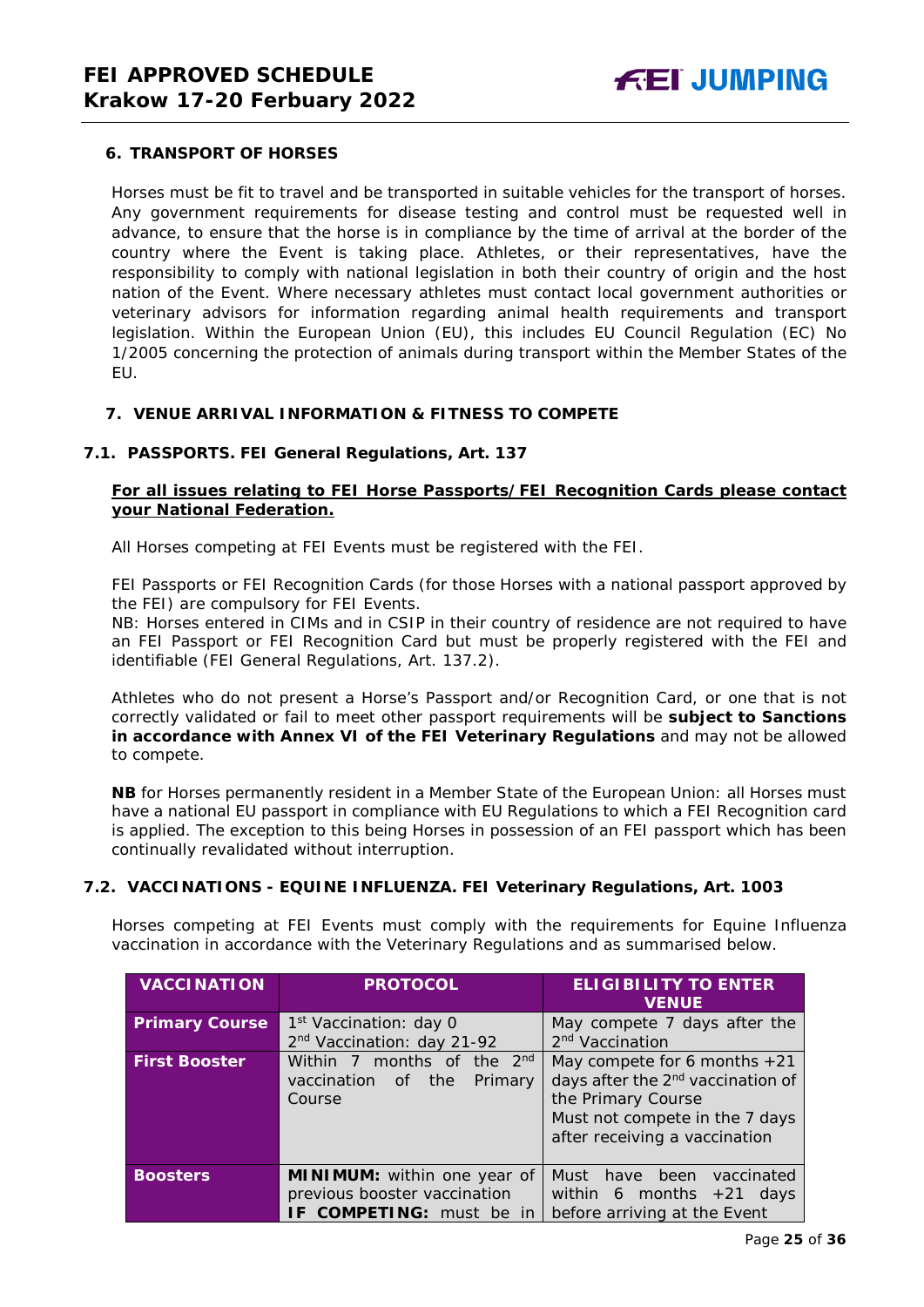| the 6 months $+21$ days of the   Must not compete in the 7 days |                               |
|-----------------------------------------------------------------|-------------------------------|
| booster previous vaccination                                    | after receiving a vaccination |

All FEI registered Horses intending to compete at FEI Events (including CIMs) must be vaccinated against Equine Influenza in accordance with these VRs. The exception being if the applicable domestic legislation prevents the use of Equine Influenza vaccines within the relevant territory

#### **7.3. EXAMINATION ON ARRIVAL. FEI Veterinary Regulations, Art. 1031**

On arrival at an Event venue, all Horses must undergo an examination by a veterinarian to confirm their identification from their passport and micro-chip ID (where present), their vaccination status and general health. To protect all horses attending events, any Horse with a questionable health status concerning vaccination, disease or other concerns, must be stabled within the isolation facilities provided by the Organising Committee pending a decision on entering the venue. PRs must fulfil the Horse Health Requirements via the FEI HorseApp in advance of the event which will be checked at the Examination on Arrival.

#### **7.4. HORSE INSPECTIONS. FEI Veterinary Regulations, Art. 1034-1042**

All Horses will be assessed for their fitness to compete during the Horse Inspection. Any Horse demonstrating questionable fitness may be referred to the Holding Box for further veterinary examination. Horses not deemed fit to compete by the Inspection Panel will not be permitted to compete.

#### **7.5. LIMB SENSITIVITY EXAMINATION. FEI Veterinary Regulations, Art. 1048-1053 and Annex VIII**

All Horses are subject to examination under the protocol for abnormal limb sensitivity throughout the period of an Event. For Jumping that includes, but is not limited to, between rounds and before the Jump Off. Horses may be examined once or on multiple occasions during the Period of an Event.

Horses may be selected for examination under the protocol randomly or they may be targeted. All Horses selected to be tested must submit promptly to the examination or are subject to immediate disqualification. There is no obligation to examine any specific number of Horses at an Event.

#### <span id="page-25-0"></span>**8. EQUINE ANTI-DOPING AND CONTROLLED MEDICATION PROGRAMME (EADCMP). FEI VETERINARY REGULATIONS, CHAPTER VII**

#### **8.1. SAMPLING. FEI Veterinary Regulations, Chapter VII**

All horses competing at FEI Events may be subject to sampling for the presence of Prohibited Substances in accordance with the Anti-Doping and Controlled Medication Regulations (EADCMRs). Horses may be selected for sampling in accordance with obligatory testing, targeted or random sampling procedures. Refer to FEI Financial Charges for details of fees relating to Equine and Human Anti-Doping program (EADCMP), which OCs/NFs have the right to charge to the athlete (applicable for all FEI events worldwide).

## **8.2. ELECTIVE TESTING. FEI VETERINARY REGULATIONS ARTICLES 1058**

Elective Testing may be carried out prior to an Event to check for the presence of Prohibited Substances. Please refer to <https://inside.fei.org/fei/cleansport/horses> for information and details.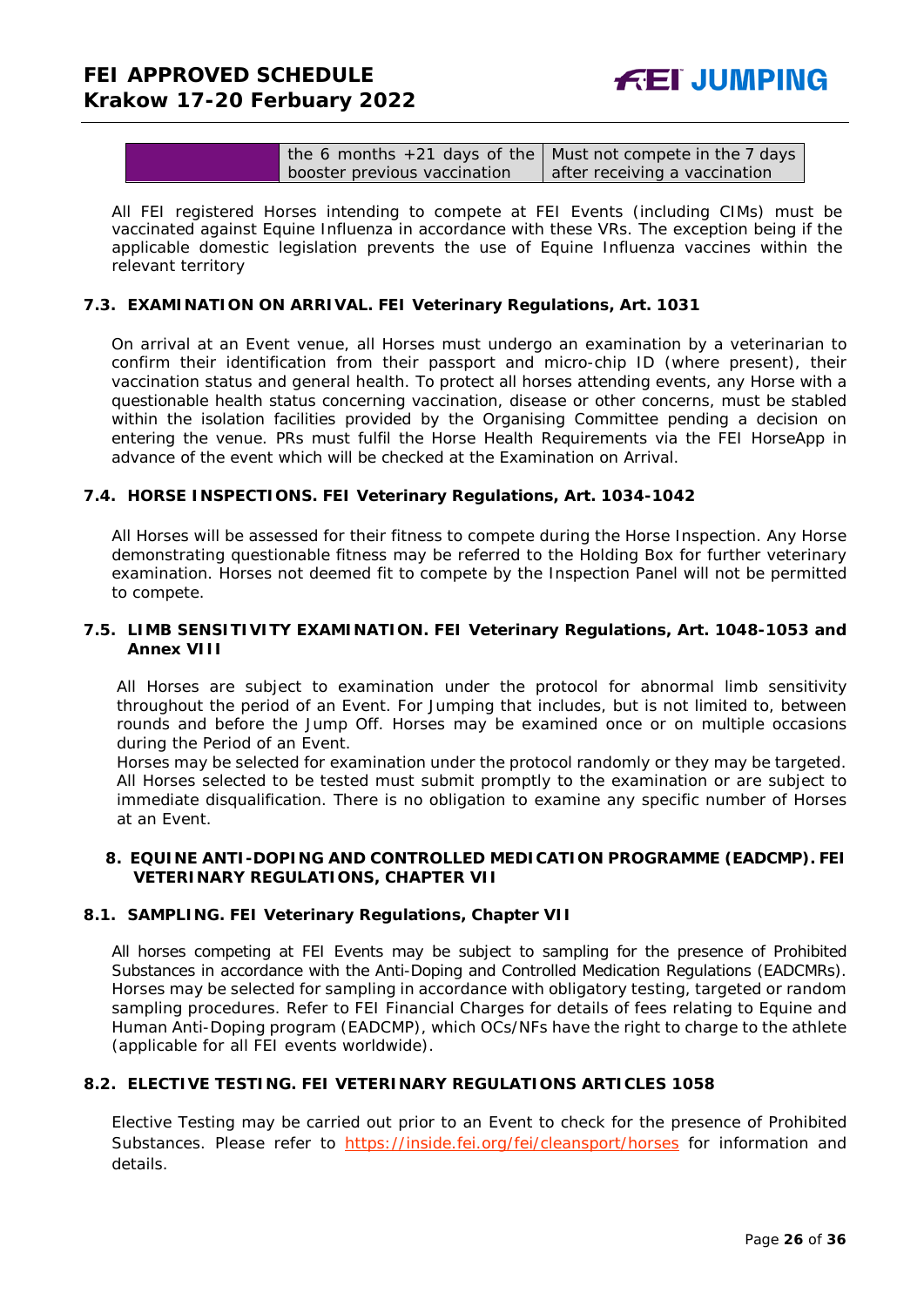# <span id="page-26-0"></span>**XIII. HUMAN ANTI-DOPING**

Athletes can be tested at any FEI Event, by the FEI or by other Anti-Doping Organisations with Testing jurisdiction. Organisers will have the responsibility to provide facilities and staff/volunteers to facilitate such Testing if requested by the FEI as outlined in article 22.3 of the FEI's Anti-doping Rules for Human Athletes (ADRHA).

The ADRHA rules are published on the FEI website at [http://inside.fei.org/content/anti-doping](http://inside.fei.org/content/anti-doping-rules)[rules.](http://inside.fei.org/content/anti-doping-rules)

# <span id="page-26-1"></span>**XIV. ADDITIONAL INFORMATION**

## <span id="page-26-2"></span>**1. THE FEI POLICY FOR ENHANCED COMPETITION SAFETY DURING THE COVID-19 PANDEMIC**

The FEI Policy for Enhanced Competition Safety during the Covid-19 Pandemic ("Policy") (https://inside.fei.org/system/files/FEI%20Policy%20for%20Enhanced%20Competition%2 0Safety%20during%20the%20Covid-19%20Pandemic%20-

%20Effective%201%20July%202020%20-%20Updated%2012%20October%202020.pdf) is mandatory and applies for any FEI Event taking place **as of 1 July 2020**. The Policy has been developed based on currently accepted best practices by the WHO and US Center for Disease Control (CDC) and will be continually reviewed and updated as more information becomes available. It is not intended to replace the applicable guidance and policies from domestic government and health authorities, but to supplement their recommendations with sport specific considerations.

The OC shall submit the risk assessment and mitigation plan (including name and contact details of the person in charge) to the FEI as an annex to the Event Schedule, **at the latest ten (10) working days before the event's deadline for Definite Entries**.

Events for which the FEI has not received the documented risk assessment and mitigation measures plan in accordance with article 2.1.g) of the Policy **will be removed from the FEI calendar** in accordance with Article 112.3 of the FEI General Regulations.

## **ASSUMPTION OF RISK / WAIVER OF LIABILITY**

In consideration of being allowed to participate in the Event and related activities, all Participants (as defined in the Policy) acknowledge, appreciate, and agree that:

- 1. Participation includes possible exposure to and illness from infectious diseases including but not limited to COVID-19. While particular rules and personal discipline may reduce this risk, the risk of serious illness and death does exist; and,
- 2. The Participants knowingly and freely assume all such risks, both known and unknown, even if arising from the negligence of the OC or others, and assume full responsibility for their participation; and,
- 3. The Participants willingly agree to comply with the stated and customary terms and conditions for participation as regards protection against infectious diseases. If, however, a Participant observes any unusual or significant hazard during his/her presence or participation, the Participant will remove himself/herself from participation and bring such to the attention of the nearest official immediately; and,
- 4. The Participants, for themselves and on behalf of their heirs, assigns, personal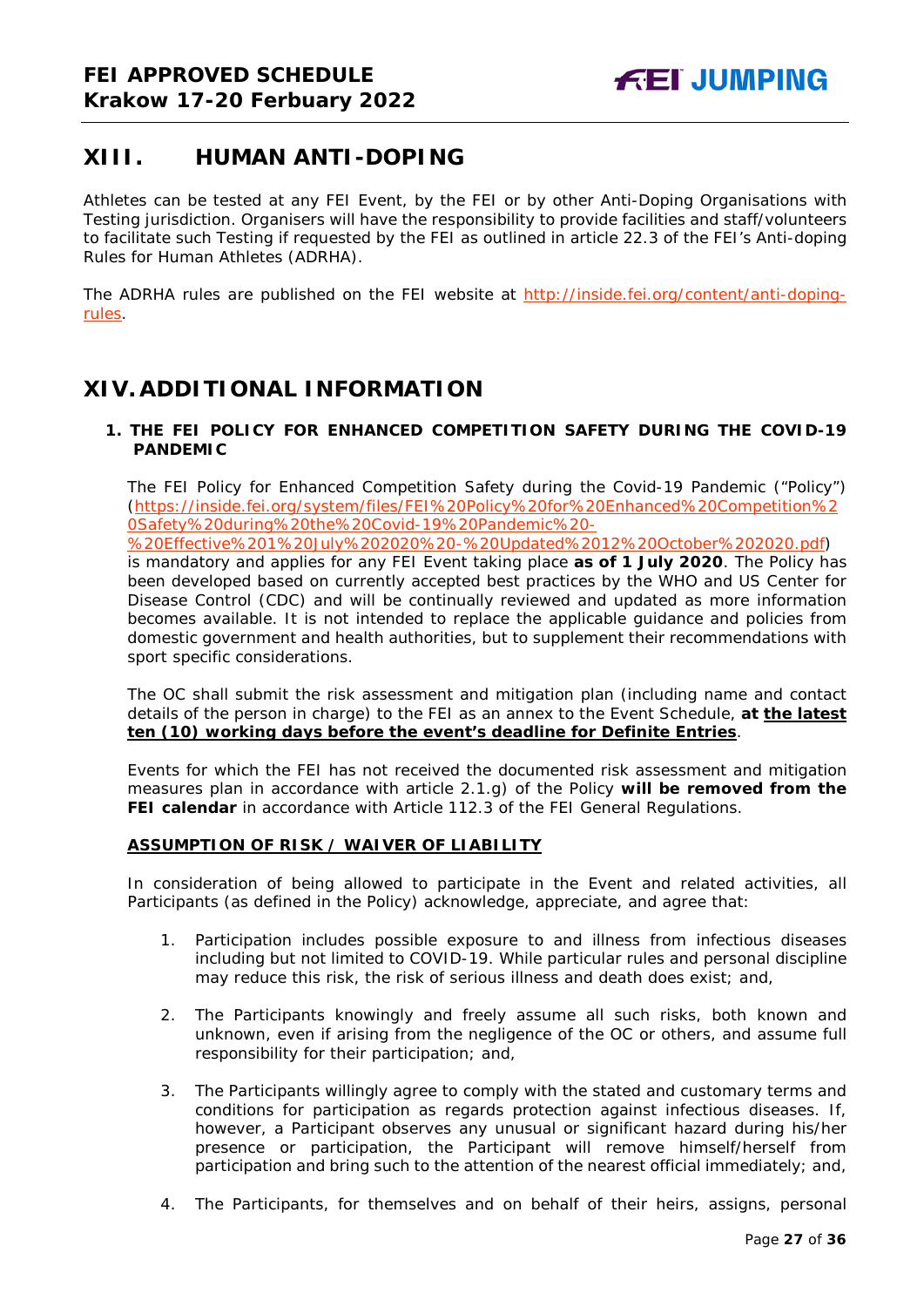representatives and next of kin, HEREBY RELEASE AND HOLD HARMLESS THE OC AND THE FEI, their officers, officials, agents, and/or employees, other participants, sponsoring agencies, sponsors, advertisers, and if applicable, owners and lessors of premises used to conduct the event ("RELEASEES"), WITH RESPECT TO ANY AND ALL ILLNESS, DISABILITY, DEATH, or loss or damage to person or property, WHETHER ARISING FROM THE NEGLIGENCE OF RELEASEES OR OTHERWISE, to the fullest extent permitted by law.

The Participants confirm to have read this release of liability and assumption of risk agreement, fully understand its terms, understand that they have given up substantial rights.

#### <span id="page-27-0"></span>**2. INSURANCES AND NATIONAL REQUIREMENTS**

Equestrian sports involve inherent dangerous risks. To the greatest extent permitted by law, the FEI and the FEI Event Organiser shall NOT be liable for any damages relating to loss of property or injury of any kind to Athletes, Owners, Support Personnel or Horses at or in connection with an FEI Event and the FEI expressly excludes all such liability.

#### **2.1. ATHLETES, OWNERS AND SUPPORT PERSONNEL**

#### **2.1.1. Personal Accident and Health Insurance**

It is your responsibility as an Athlete/Owner/ Support Personnel to ensure that you have adequate personal accident insurance in place to cover your participation at FEI Events and in particular to insure against any personal injury or medical expenses arising from an accident, injury or illness which may occur at a FEI Event.

You should check with your National Federation to confirm if your National Federation's insurance policy (if any) covers personal accidents and/or illnesses which may occur when you are attending/participating in FEI Events.

If your National Federation does not have a personal accident/health insurance policy or if the National Federation's insurance policy does not cover personal accident or health claims, then you should obtain your own personal accident and health insurance policy to cover your attendance/participation at FEI Events.

#### **2.1.2. Personal Property Insurance**

You should also ensure that you are insured against property loss, theft or damage which may occur at an FEI Event.

Again, the advice is to check with your National Federation to confirm if they have an insurance policy in place which would cover you in case of such property loss, theft or damage. If not, then you should obtain your own personal property insurance to cover such situations.

#### **2.1.3. Press Equipment**

Press equipment and other items left in the Press workroom, Press lockers, the Press Tribune or anywhere on the showgrounds are left entirely at the owner's risk. The Organising Committee does not accept any responsibility for any loss or damage to such equipment or items. Members of the Press are advised not to leave any equipment or personal items unattended.

#### **2.2. ATHLETES AND OWNERS**

#### **2.2.1. Third Party Liability Insurance**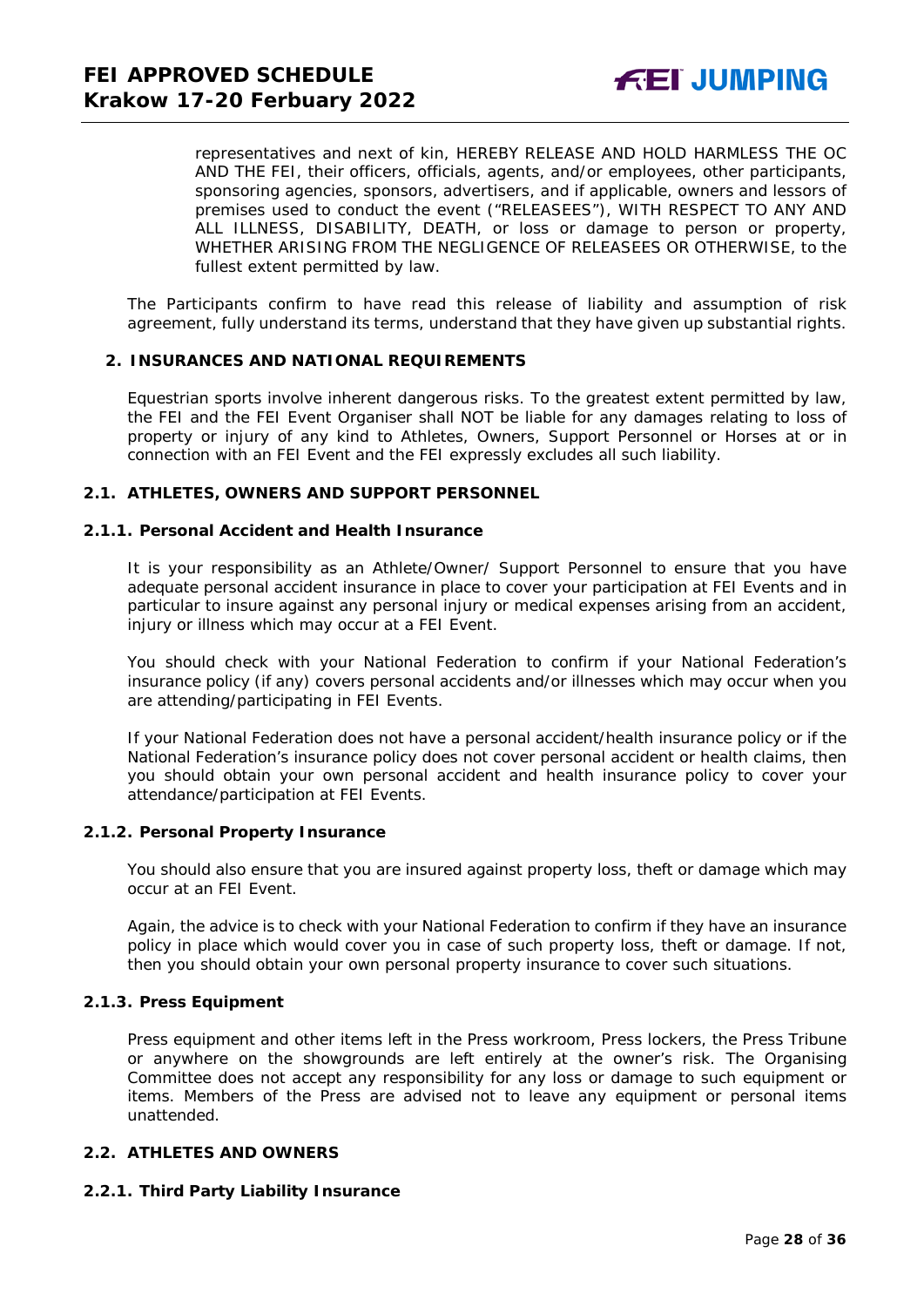As an Athlete/Owner you are personally responsible for damages to third parties caused by you, your employees, Support Personnel, your agents or your Horses. You are, therefore, strongly advised to take out third-party liability insurance providing full coverage in relation to FEI Events at home and abroad, and to keep the policy up to date.

The FEI and the Organiser will NOT be responsible for any damage caused to third parties by you, your employees, Support Personnel, your agents or your Horses.

#### **2.2.2. Additional Liability Information**

Space for organiser to include reference to National Laws when necessary

## **2.2.3. Horse Insurance**

As an Owner you should ensure that your Horses are adequately insured against any injuries or illnesses they may sustain while participating at a FEI Event.

Space for organiser to include reference to National Laws when necessary

#### <span id="page-28-0"></span>**3. PROTESTS/APPEALS**

To be valid, all Protests and Appeals must be made in writing and accompanied by a deposit of CHF 150.- or equivalent, as mentioned in the FEI General Regulations (Art. 161-162) available at the following link:

<https://inside.fei.org/content/general-regs-statutes>

## <span id="page-28-1"></span>**4. SCHOOLING DURING COMPETITIONS**

Athletes wishing to school during speed competitions (Table A and Table C) must inform the OC before these competitions begin. These athletes will start first in these competitions.

#### <span id="page-28-2"></span>**5. STEWARDING**

- If an athlete is uncertain as to whether the boots they intends to use during an event are allowed, they or their representative should show the boots to the Chief Steward for their opinion before the boots are used in training or in competition.
- In addition, athletes are to be made aware that hind boots must be removed and placed again on the horse's legs in the presence of a Steward while in the warm-up arena prior to entering the competition arena for certain competitions. (If bandages are used in place of boots, athletes are not required to remove the bandages in the warm-up arena.) This procedure is compulsory for competitions for which boot and bandage control is mandatory, that is the Nations Cup, Grand Prix, and the competition with the highest prize money, and is at the discretion of the Chief Steward for other competitions.
- As an alternative to carrying out this procedure at the time designated by the Steward an athlete may ask their groom to take the boots to the in-gate and place them on the horse's legs in front of the Steward prior to the combination entering the arena.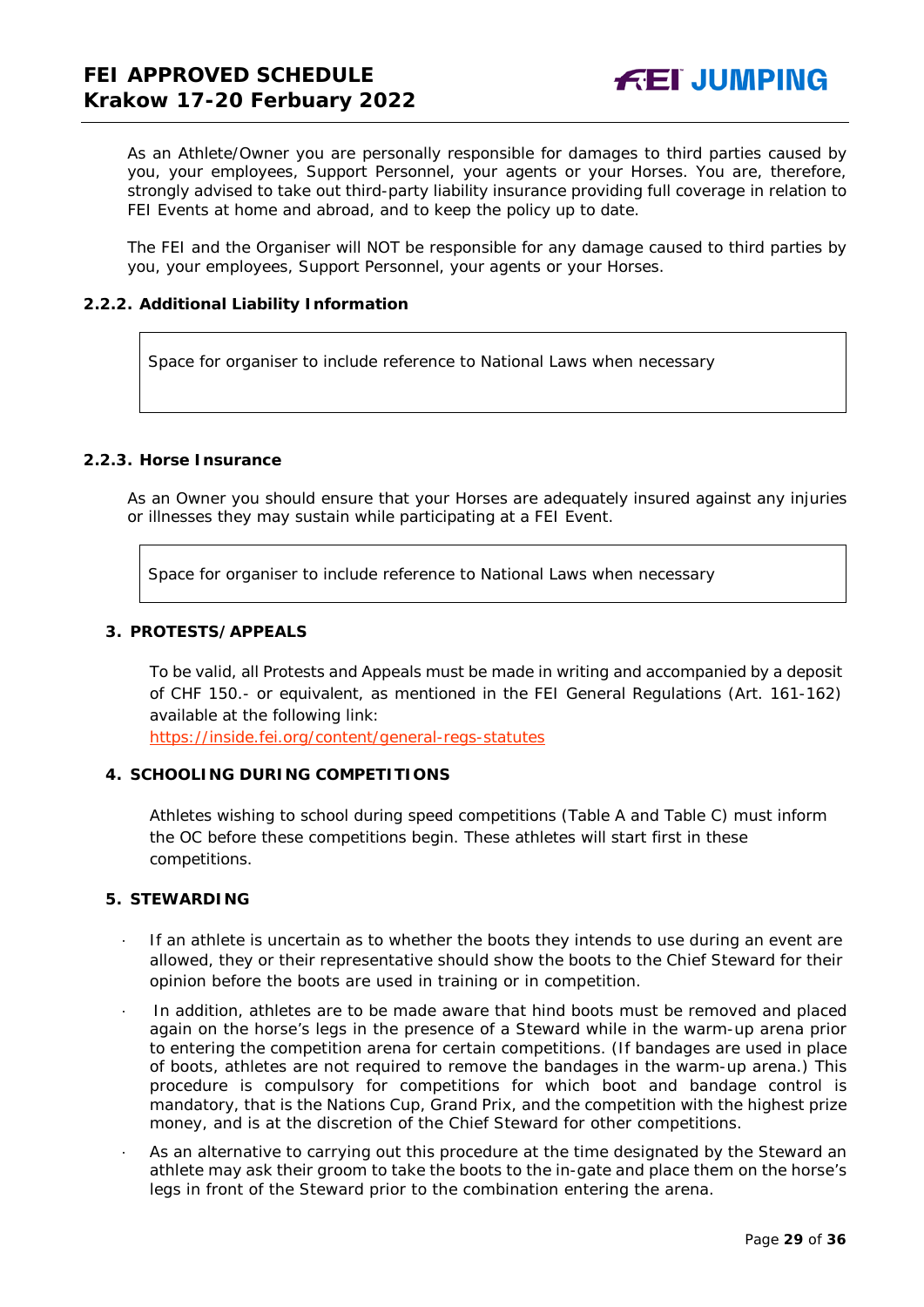- The Steward has the authority to intervene if a boot is deemed excessively tight by instructing that the boot be removed and put on again correctly. *[Stewards are to note that it is normal for a horse's gait to be somewhat affected immediately after boots have been removed and re-placed.]* If an athlete or his/her groom refuses to remove and replace the boot(s) when instructed to do so by the Steward, a Yellow Warning Card will be issued to the athlete in question.
- · If it is deemed impossible or unsafe to remove the hind boots in the warm-up arena prior to the combination entering the competition arena, due to an extremely excited or nervous horse, the boots of the horse in question are to be removed by the athlete/groom following the athlete's round upon leaving the arena and inspected by the Steward. This inspection may be carried out during the boot and bandage control if the boot and bandage control is carried out for the competition in question.
- · This procedure does not replace boot and bandage control after completion of an athlete's round for competitions for which boot and bandage control is mandatory (refer to JRs Art. 244.1).

#### <span id="page-29-0"></span>**6. DISPUTES**

In the event of any discussion concerning the interpretation of the schedule (in translated languages), the English version will be decisive.

#### <span id="page-29-1"></span>**7. MODIFICATION TO SCHEDULE**

In exceptional circumstances, together with the approval of Chefs d'Equipe, host NF delegate, if any, and the Ground Jury, the Organiser may change the schedule in order to clarify any matter arising from an omission or due to unforeseen circumstances. Any such changes must be notified to all athletes and officials as soon as possible and they must be reported to the FEI Secretary General by the Technical Delegate, the President of the Ground Jury or the Foreign Judge, as applicable.

## <span id="page-29-2"></span>**8. ADDITIONAL INFORMATION FROM THE OC**

Space for organiser to include any additional information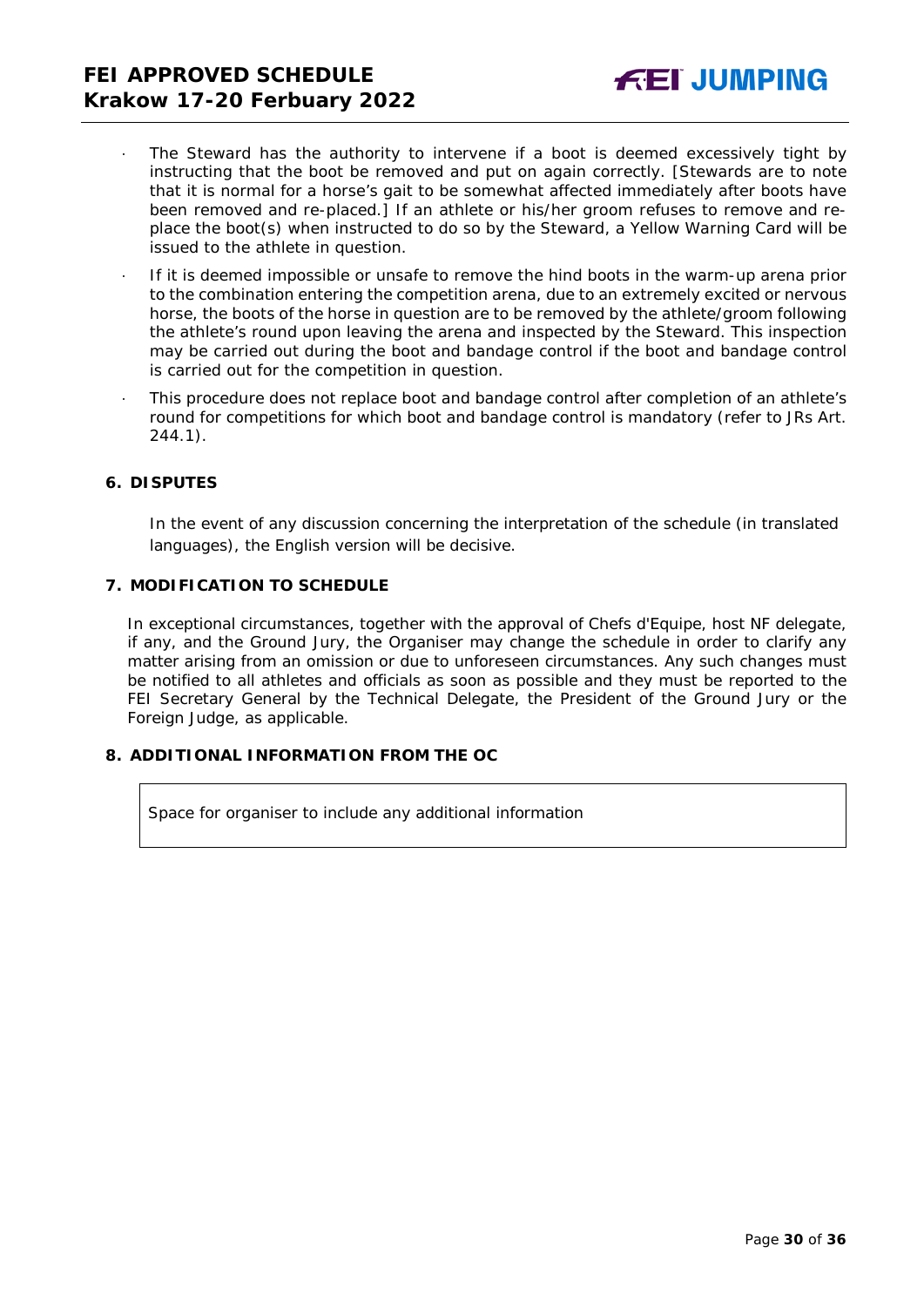#### **Age of Athletes and Horses according to the Event's Category**

| <b>Event's Category</b>                                                                     | Age of Athletes (Refer to JRs 255)                                                                                             | <b>Age of Horses</b>      |
|---------------------------------------------------------------------------------------------|--------------------------------------------------------------------------------------------------------------------------------|---------------------------|
| <b>Olympic Games/WEG</b>                                                                    | As of 18 <sup>th</sup> year                                                                                                    | Min 9 y.o.                |
| <b>Continental Championships Senior</b>                                                     | As of 18 <sup>th</sup> year                                                                                                    | Min 8 y.o.                |
| Regional Championships/Games                                                                | As of 18 <sup>th</sup> year                                                                                                    | Min. 8 y.o.               |
|                                                                                             | As of 16 <sup>th</sup> year if height of obstacles max.1.40m (JRs                                                              | Min. 7 y.o. if height of  |
|                                                                                             | Annex IX, Art. 6.1)                                                                                                            | obstacles max. 1.40m      |
|                                                                                             |                                                                                                                                | (JRs Art. 254.1.1)        |
| <b>World Cup Final</b>                                                                      | As of 18th year                                                                                                                | Min. 9 y.o.               |
| <b>Nations Cup Final</b>                                                                    | As of 18th year                                                                                                                | Min. 8 y.o.               |
| CSIO(-W)3*-5*/CSI-W3*-5*                                                                    |                                                                                                                                |                           |
| Grand Prix, World Cup, Nations Cup, Power and Skill, Derby or                               |                                                                                                                                |                           |
| Competition with the highest prize money                                                    | As of 18 <sup>th</sup> year                                                                                                    | Min. 7 y.o.               |
| <b>Other Competitions</b>                                                                   | As of 16th year                                                                                                                |                           |
| Other Competitions if height max. 1.40m                                                     | As of 14 <sup>th</sup> year                                                                                                    |                           |
| Other Competitions if height max. 1.30m                                                     | As of 12 <sup>th</sup> year                                                                                                    |                           |
| CSIO-W1*-2*                                                                                 |                                                                                                                                |                           |
| Grand Prix, World Cup, Nations Cup, Power and Skill, Derby or                               |                                                                                                                                |                           |
| Competition with the highest prize money<br><b>Other Competitions</b>                       | As of 18 <sup>th</sup> year<br>As of 16 <sup>th</sup> year                                                                     | Min. 7 y.o.               |
| Other Competitions if height max. 1.40m                                                     | As of 14 <sup>th</sup> year                                                                                                    |                           |
| Other Competitions if height max. 1.30m                                                     | As of 12 <sup>th</sup> year                                                                                                    |                           |
| CSI01*-2*                                                                                   |                                                                                                                                |                           |
| Grand Prix, Nations Cup, Power and Skill, Derby or Competition                              |                                                                                                                                |                           |
| with the highest prize money                                                                | As of 18 <sup>th</sup> year                                                                                                    |                           |
| <b>Other Competitions</b>                                                                   | As of 16 <sup>th</sup> year                                                                                                    | Min. 6 y.o. $*$           |
| Other Competitions if height max. 1.40m                                                     | As of 14 <sup>th</sup> year                                                                                                    |                           |
| Other Competitions if height max. 1.30m                                                     | As of 12 <sup>th</sup> year                                                                                                    |                           |
| $CSI-W2*$                                                                                   |                                                                                                                                |                           |
| World Cup, Power and Skill or Derby                                                         | As of 18th year                                                                                                                |                           |
| Grand Prix, if not the World Cup Competition and other                                      |                                                                                                                                |                           |
| Competitions                                                                                | As of 16 <sup>th</sup> year                                                                                                    | Min. 7 y.o.               |
| Grand Prix, if not the World Cup Competition and other                                      |                                                                                                                                |                           |
| Competitions if height max. 1.40m                                                           | As of 14 <sup>th</sup> year                                                                                                    |                           |
| Grand Prix, if not the World Cup Competition and other<br>Competitions if height max. 1.30m | As of 12 <sup>th</sup> year                                                                                                    |                           |
| $CSI-W1*$                                                                                   |                                                                                                                                |                           |
| World Cup, Power and Skill or Derby                                                         | As of 18 <sup>th</sup> year                                                                                                    |                           |
| Grand Prix, if not the World Cup Competition and other                                      |                                                                                                                                |                           |
| Competitions if height max. 1.40m                                                           | As of 14 <sup>th</sup> year                                                                                                    | Min. 7 y.o.               |
| Grand Prix, if not the World Cup Competition and other                                      |                                                                                                                                |                           |
| Competitions if height max. 1.30m                                                           | As of 12 <sup>th</sup> year                                                                                                    |                           |
| CSI3*-5*                                                                                    |                                                                                                                                |                           |
| Grand Prix, Power and Skill, Derby or Competition with the                                  |                                                                                                                                |                           |
| highest prize money                                                                         | As of 18th year                                                                                                                | Min. 7 y.o.               |
| <b>Other Competitions</b>                                                                   | As of 16 <sup>th</sup> year                                                                                                    |                           |
| Other Competitions if height max. 1.40m                                                     | As of 14 <sup>th</sup> year                                                                                                    |                           |
| Other Competitions if height max. 1.30m                                                     | As of 12 <sup>th</sup> year                                                                                                    |                           |
| $CSI2*$                                                                                     |                                                                                                                                |                           |
| Power and Skill or Derby<br>Grand Prix and other Competitions                               | As of 18th year<br>As of 16 <sup>th</sup> year                                                                                 | Min. 6 y.o.               |
| Grand Prix and other Competitions if height max. 1.40m                                      | As of 14 <sup>th</sup> year                                                                                                    |                           |
| Grand Prix and other Competitions if height max. 1.30m                                      | As of 12 <sup>th</sup> vear                                                                                                    |                           |
| CSI <sub>1</sub> *                                                                          |                                                                                                                                |                           |
| Power and Skill or Derby                                                                    | As of 18 <sup>th</sup> year                                                                                                    |                           |
| Grand Prix and other Competitions if height max. 1.40m                                      | As of 14 <sup>th</sup> year                                                                                                    | Min. 6 y.o.               |
| Grand Prix and other Competitions if height max. 1.30m                                      | As of 12 <sup>th</sup> year                                                                                                    |                           |
| CH-Y                                                                                        | As of 16 <sup>th</sup> year to end 21 <sup>st</sup> year                                                                       | Min. 7 y.o.               |
| CSI/CSIO-Y                                                                                  | As of 16 <sup>th</sup> year to end 21 <sup>st</sup> year                                                                       | Min. 7 y.o.               |
| CH-J                                                                                        | As of 14 <sup>th</sup> year to end 18 <sup>th</sup> year                                                                       | Min. 7 y.o.               |
| CSI/CSIO-J                                                                                  | As of 14 <sup>th</sup> year to end 18 <sup>th</sup> year                                                                       | Min. 6 y.o.               |
| CSI/CSIO-Ch/CH-Ch                                                                           | As of 12 <sup>th</sup> year to end 14 <sup>th</sup> year                                                                       | Min. 6 y.o.               |
| CSI/CSIOP/CH-P                                                                              | As of 12 <sup>th</sup> year to end 16 <sup>th</sup> year                                                                       | Min. 6 y.o.               |
| $CSIU-25$                                                                                   | Ponies must be registered as ponies with FEI<br>As of 16 <sup>th</sup> year to end 25 <sup>th</sup> year for all CSIU-25 comp. |                           |
|                                                                                             | As of 14 <sup>th</sup> year if height max. 1.40m (to end 25 <sup>th</sup> year)                                                | Min. 7 y.o.               |
| <b>CSIV</b>                                                                                 | As of 45 <sup>th</sup> year                                                                                                    | Min. 6 y.o.               |
| <b>CSIAm</b>                                                                                | As of 14 <sup>th</sup> year for all CSIAm comp.                                                                                |                           |
|                                                                                             | As of 12 <sup>th</sup> year until end of 13 <sup>th</sup> year if competition height                                           | Min. 6 y.o.               |
|                                                                                             | is max. 1.30m                                                                                                                  |                           |
| <b>CSIYH</b>                                                                                | Per Art. 255.2                                                                                                                 | Min. 5 y.o. - Max. 8 y.o. |
| CH-M-YH-S                                                                                   | As of 18th year or 16 year for athletes qualified with the                                                                     | 5 y.o. / 6 y.o. / 7 y.o.  |
|                                                                                             | same horse                                                                                                                     |                           |

\*Art. 254.1.1: Horses entered for CSIO2\* Events at which the Nations Cup is built to the dimensions set forth in JRs Art. 264.3 for 2\* Events must be at least 6 years old; Horses entered for CSIO2\* Events at which the Nations Cup is built to the dimensions set forth in JRs Art. 264.3 for 3\* Events or higher must be at least 7 years old.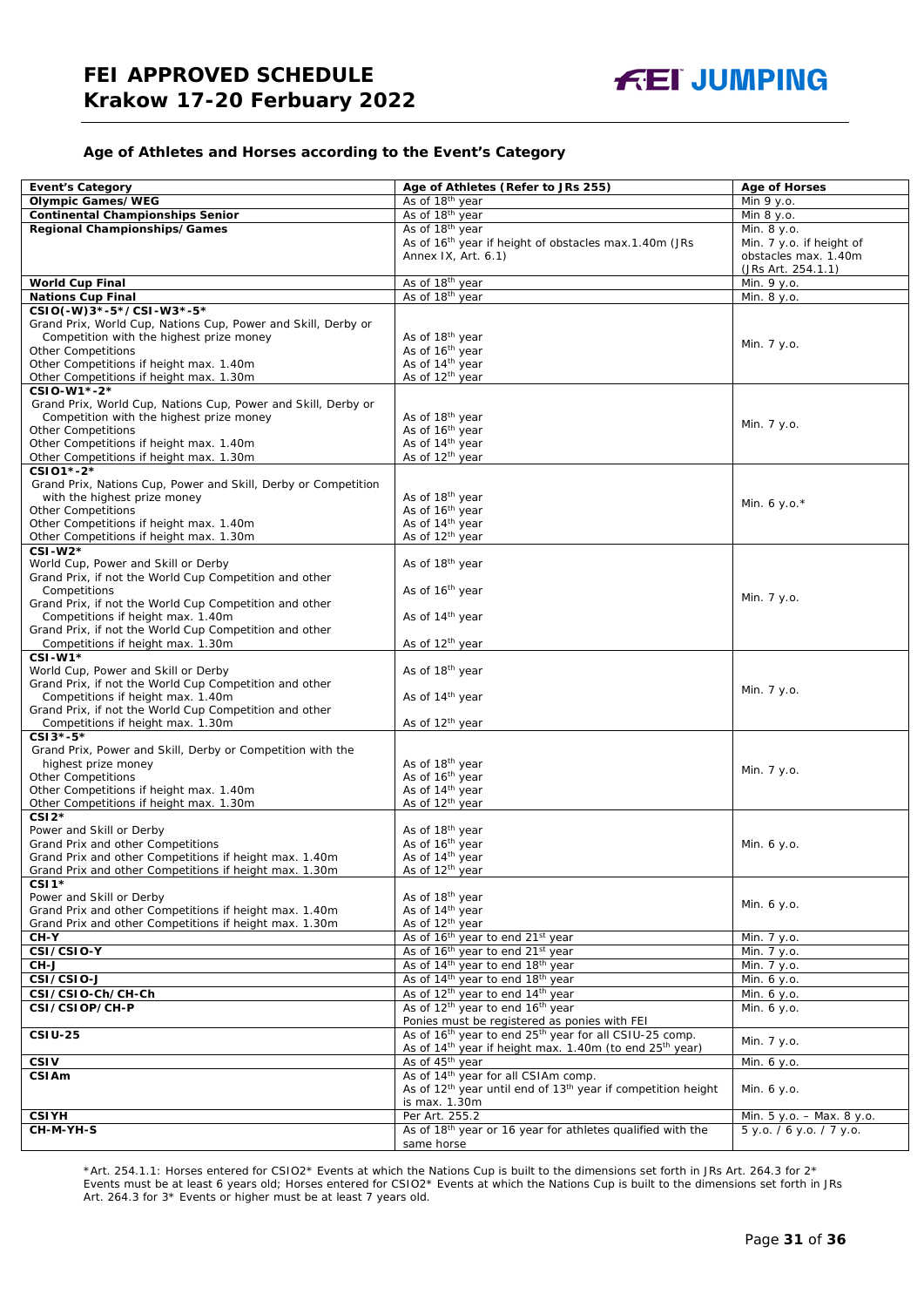## <span id="page-31-0"></span>**9. PRIZE MONEY DISTRIBUTION**

Prize Money Distribution Chart 1: Prize money distribution with 25% of prize money for the winner updated 06.12.2021

| N° of<br>starters                                                                                                                                                                                                               | up to 11                                                                                                                                                                                                                                                                                        |      | $12 - 48$ |                                                   | 49-100                               |  |
|---------------------------------------------------------------------------------------------------------------------------------------------------------------------------------------------------------------------------------|-------------------------------------------------------------------------------------------------------------------------------------------------------------------------------------------------------------------------------------------------------------------------------------------------|------|-----------|---------------------------------------------------|--------------------------------------|--|
| N° of<br>prizes                                                                                                                                                                                                                 | Same as the number of starters who finish the competition                                                                                                                                                                                                                                       | 12   |           | First 12 acc. to<br>for 13 <sup>th</sup> to last* | percentages be-<br>low; extra prizes |  |
| Prize<br>money                                                                                                                                                                                                                  | Example: Competition prize money = $40'000$ .-                                                                                                                                                                                                                                                  |      |           |                                                   | $100\% = 40'000$ $100\% = 40'000$    |  |
|                                                                                                                                                                                                                                 |                                                                                                                                                                                                                                                                                                 | %    |           | %                                                 |                                      |  |
| $\mathbf{1}$                                                                                                                                                                                                                    | All athletes who complete the competition receive prize money,                                                                                                                                                                                                                                  | 25   | 10'000    | 25                                                | 10'000                               |  |
| $\overline{2}$                                                                                                                                                                                                                  | to be distributed according to the percentages at right from the                                                                                                                                                                                                                                | 20   | 8000      | 20                                                | 8000                                 |  |
| 3                                                                                                                                                                                                                               | 1st placed to the last placed athlete. The remaining prizes, i.e.<br>the prizes foreseen up to 12 <sup>th</sup> place, are then distributed in                                                                                                                                                  | 15   | 6000      | 15                                                | 6000                                 |  |
| 4                                                                                                                                                                                                                               | descending order starting again with the 1st placed athlete until                                                                                                                                                                                                                               | 10   | 4000      | 10                                                | 4000                                 |  |
| 5                                                                                                                                                                                                                               | there are no more prizes to be distributed. See examples below.                                                                                                                                                                                                                                 | 7    | 2800      | $\overline{7}$                                    | 2800                                 |  |
| 6<br>5 athletes: winner gets prize for 1 <sup>#</sup> (25%) and the other athletes get the                                                                                                                                      |                                                                                                                                                                                                                                                                                                 | 5.5  | 2200      | 5.5                                               | 2200                                 |  |
| relevant percentages down to the last athlete, i.e. 5 <sup>th</sup> place (7%). The prize for<br>$\overline{7}$<br>$6th$ (5.5%) is then given to the winner, the prize for 7 <sup>th</sup> (4%) is given to the 2 <sup>nd</sup> |                                                                                                                                                                                                                                                                                                 |      | 1600      | 4                                                 | 1600                                 |  |
| 8                                                                                                                                                                                                                               | placed athlete, the prize for 8th (3%) is given to the 3rd placed athlete, the prize                                                                                                                                                                                                            |      |           | $\overline{3}$                                    | 1200                                 |  |
| $\mathbf{Q}$                                                                                                                                                                                                                    | for 9 <sup>th</sup> (3%) is given to the 4 <sup>th</sup> placed athlete and the prize for 10 <sup>th</sup> (2.5%) is<br>given to the 5 <sup>th</sup> placed athlete. The prize for $11th$ (2.5%) is then given to the $1th$                                                                     |      | 1200      | $\overline{3}$                                    | 1200                                 |  |
| 10                                                                                                                                                                                                                              | place athlete and the prize for 12 <sup>th</sup> (2.5%) is given to the 2 <sup>nd</sup> placed athlete.                                                                                                                                                                                         | 2.5  | 1000      | 2.5                                               | 1000                                 |  |
| 11                                                                                                                                                                                                                              | 10 athletes: winner gets prize for $131$ (25%) and $11th$ (2.5%), second placed<br>gets prize for 2 <sup>nd</sup> (20%) and 12 <sup>th</sup> (2.5%); the remaining athletes receive the<br>prize money for their placing as per the percentages from 3 <sup>rd</sup> to 10 <sup>th</sup> place. | 2.5  | 1000      | 2.5                                               | 1000                                 |  |
| 12                                                                                                                                                                                                                              | n/a                                                                                                                                                                                                                                                                                             | 2.5  | 1000      | 2.5                                               | 1000                                 |  |
| Total                                                                                                                                                                                                                           | 40'000                                                                                                                                                                                                                                                                                          | 100% | 40'000    | 100%                                              | 40'000                               |  |
| 13                                                                                                                                                                                                                              |                                                                                                                                                                                                                                                                                                 |      |           |                                                   | Extra prizes for 13th                |  |
| 14                                                                                                                                                                                                                              |                                                                                                                                                                                                                                                                                                 |      |           | to last place*                                    |                                      |  |
| 15                                                                                                                                                                                                                              |                                                                                                                                                                                                                                                                                                 |      |           |                                                   |                                      |  |
| 16                                                                                                                                                                                                                              |                                                                                                                                                                                                                                                                                                 |      |           |                                                   |                                      |  |
| Total                                                                                                                                                                                                                           |                                                                                                                                                                                                                                                                                                 |      |           |                                                   |                                      |  |
|                                                                                                                                                                                                                                 | * The OC must provide additional prizes for the remaining placed athletes to fulfil quota of one prize<br>per four athletes. The amount to be given to each of these athletes must be stated in the Schedule.                                                                                   |      |           |                                                   |                                      |  |

Prize Money Distribution Chart 2: Prize money distribution with 33% of prize money for the winner updated 06.12.2021

| N° of<br>starters                                                                 | up to $11$                                                                                                                                                                                                                                                                                                             | $12 - 48$<br>49-100 |        |                |                                                                                           |  |
|-----------------------------------------------------------------------------------|------------------------------------------------------------------------------------------------------------------------------------------------------------------------------------------------------------------------------------------------------------------------------------------------------------------------|---------------------|--------|----------------|-------------------------------------------------------------------------------------------|--|
| N° of<br>prizes                                                                   | Same as the number of starters who finish the competition                                                                                                                                                                                                                                                              |                     | 12     |                | First 12 acc. to<br>percentages be-<br>low; extra prizes<br>for 13 <sup>th</sup> to last* |  |
| Prize<br>money                                                                    | Example: Competition prize money = 40'000.-                                                                                                                                                                                                                                                                            |                     |        |                | $100\% = 40'000$ $100\% = 40'000$                                                         |  |
|                                                                                   |                                                                                                                                                                                                                                                                                                                        | $\frac{9}{6}$       |        | %              |                                                                                           |  |
| $\mathbf{1}$                                                                      | All athletes who complete the competition receive prize money,                                                                                                                                                                                                                                                         | 33                  | 13'200 | 33             | 13'200                                                                                    |  |
| $\overline{2}$                                                                    | to be distributed according to the percentages at right from the                                                                                                                                                                                                                                                       | 20                  | 8000   | 20             | 8000                                                                                      |  |
| 3                                                                                 | 1st placed to the last placed athlete. The remaining prizes, i.e.<br>the prizes foreseen up to 12 <sup>th</sup> place, are then distributed in                                                                                                                                                                         | 15                  | 6000   | 15             | 6000                                                                                      |  |
| 4                                                                                 | descending order starting again with the 1st placed athlete until                                                                                                                                                                                                                                                      | 10                  | 4000   | 10             | 4000                                                                                      |  |
| 5                                                                                 | there are no more prizes to be distributed. See examples below.                                                                                                                                                                                                                                                        |                     | 2400   | 6              | 2400                                                                                      |  |
| 6<br>5 athletes: winner gets prize for $1st$ (25%) and the other athletes get the |                                                                                                                                                                                                                                                                                                                        | 4.5                 | 1800   | 4.5            | 1800                                                                                      |  |
| $\overline{7}$                                                                    | relevant percentages down to the last athlete, i.e. 5 <sup>th</sup> place (7%). The prize for<br>6 <sup>th</sup> (5.5%) is then given to the winner, the prize for 7 <sup>th</sup> (4%) is given to the 2 <sup>nd</sup>                                                                                                |                     |        | $\overline{3}$ | 1200                                                                                      |  |
| 8                                                                                 | placed athlete, the prize for 8th (3%) is given to the 3 <sup>rd</sup> placed athlete, the prize                                                                                                                                                                                                                       |                     | 1000   | 2.5            | 1000                                                                                      |  |
| $\mathbf Q$                                                                       | for 9th (3%) is given to the 4th placed athlete and the prize for 10th (2.5%) is<br>given to the 5 <sup>th</sup> placed athlete. The prize for 11 <sup>th</sup> (2.5%) is then given to the 1 <sup>st</sup><br>place athlete and the prize for 12 <sup>th</sup> (2.5%) is given to the 2 <sup>rd</sup> placed athlete. |                     | 800    | $\overline{2}$ | 800                                                                                       |  |
| 10                                                                                |                                                                                                                                                                                                                                                                                                                        |                     | 800    | $\overline{2}$ | 800                                                                                       |  |
| 11                                                                                | 10 athletes: winner gets prize for 1st (25%) and 11th (2.5%), second placed<br>gets prize for 2 <sup>nd</sup> (20%) and 12 <sup>th</sup> (2.5%); the remaining athletes receive the<br>prize money for their placing as per the percentages from 3rd to 10th place.                                                    | $\mathbf{1}$        | 400    | $\mathbf{1}$   | 400                                                                                       |  |
| 12                                                                                | n/a                                                                                                                                                                                                                                                                                                                    | 1                   | 400    | 1              | 400                                                                                       |  |
| Total                                                                             | 40'000                                                                                                                                                                                                                                                                                                                 | 100%                | 40'000 | 100%           | 40'000                                                                                    |  |
| 13                                                                                |                                                                                                                                                                                                                                                                                                                        |                     |        | to last place* | Extra prizes for 13th                                                                     |  |
| 14                                                                                |                                                                                                                                                                                                                                                                                                                        |                     |        |                |                                                                                           |  |
| 15                                                                                |                                                                                                                                                                                                                                                                                                                        |                     |        |                |                                                                                           |  |
| 16<br>Total                                                                       |                                                                                                                                                                                                                                                                                                                        |                     |        |                |                                                                                           |  |
|                                                                                   |                                                                                                                                                                                                                                                                                                                        |                     |        |                |                                                                                           |  |
|                                                                                   | * The OC must provide additional prizes for the remaining placed athletes to fulfil quota of one prize<br>per four athletes. The amount to be given to each of these athletes must be stated in the Schedule.                                                                                                          |                     |        |                |                                                                                           |  |

In case of a tie for the 12<sup>th</sup> place in a competition with 12 to 48 starters, the prize money foreseen for the 12<sup>th</sup> place will be divided equally among the athletes concerned.

#### **For Competitions run in two rounds with more than 12 starters in 2nd round:**

*OCs that indicate in the schedule that a specific number (that is more than 12) of athletes will return for the second round will be permitted to distribute the prize money for that competition among all the athletes taking part in the second round, even if the second round is followed by a jump-off in case of a tie on penalties for first place after the second round.*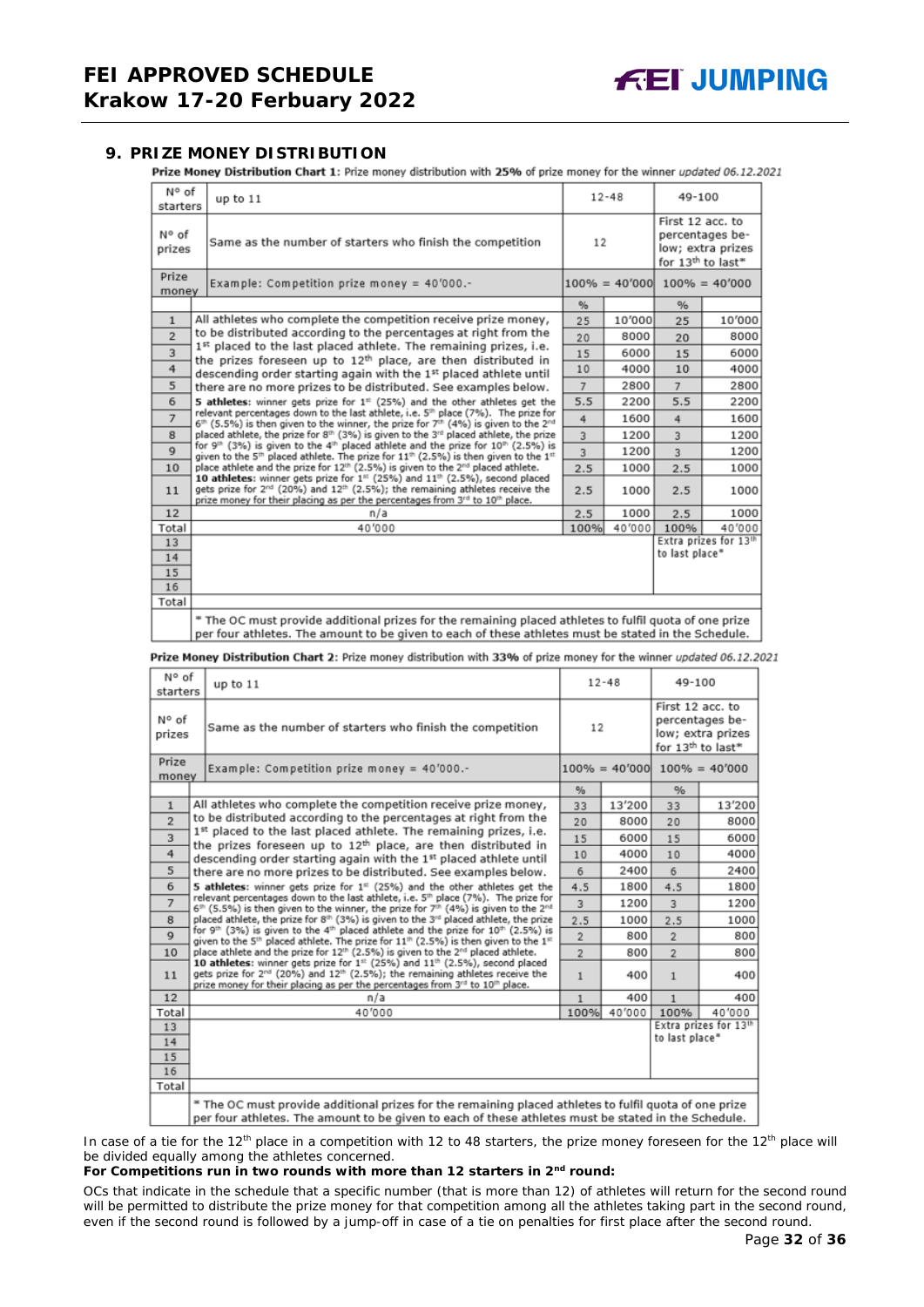#### **DEDUCTIONS FROM PRIZE MONEY AT COMPETITIONS:**

**Full details of any deductions from prize money must be outlined in the schedule. This includes government taxes. If it is necessary for Organisers to deduct such taxes, they must provide participants with an official form indicating the amount of tax deducted.** 

## **The tax form must be provided to the athletes upon arrival and returned to the Organiser prior to departing.**

Space for organiser to include details if necessary

## **IMPORTANT**

## **The total amount of prize money shown for each Competition in the schedule must be distributed. (FEI General Regulations articles 127 and 128)**

For details of the prize money breakdown for each competition please refer to the tables at the end of this document; the Organiser must specify which of the two (2) tables will be used. The total prize money for the Competition must be distributed among the first twelve (12) placed athletes.

The Organiser must provide additional created prizes for athletes placed beyond twelfth (12<sup>th</sup>) place. The minimum amount for each of these additional prizes, for athletes placed from thirteenth (13<sup>th</sup>) to last place, must be clearly specified in the approved schedule and not exceed the prize money of the athlete placed twelfth  $(12<sup>th</sup>)$ 

#### <span id="page-32-0"></span>**10.MAXIMUM NUMBER OF STARTERS PER COMPETITION**

## **\*Annex VI FEI Jumping Rules:**

Maximum 100 starters per Competition other than the GP. If more than 100 starters are declared, the OC must split the Competition into the number of groups required to ensure that there are no more than 100 starters in any group, and provide the same amount of prize money as indicated for the original Competition for each group. The additional prize money provided by the OC is not taken into consideration with regard to the overall prize money that determines the star level of the Event or the Longines Ranking point group of the Competition, if applicable.

OCs may apply either of the following methods for splitting the Competition:

The competition is split into the number of groups required before it starts. There may be athletes with multiple horses in each group but all horses of any one athlete must be in the same group. If it is not possible to have groups of equal size there may be a different number of starters in each group;

OR

The competition is run as one single competition and split afterward into the number of groups required to ensure that there are no more than 100 starters in any group, and the classification established as follows: the athlete with the best score is the winner of the first group, the athlete with the second best score is the winner of the second group and so on until prizes have been allocated to 25% of the total number of starters. *NB: In this case separate results must be sent to the FEI for each of the groups, e.g. results for Competition 1a and for Competition 1b (and for Competition 1c if the original Competition was split into three groups, etc).*

In both cases above each group must offer the same amount of prize money as indicated for the original Competition. For the avoidance of doubt, it is the number of declared starters in the Competition, not the final number of starters that determines whether the Competition must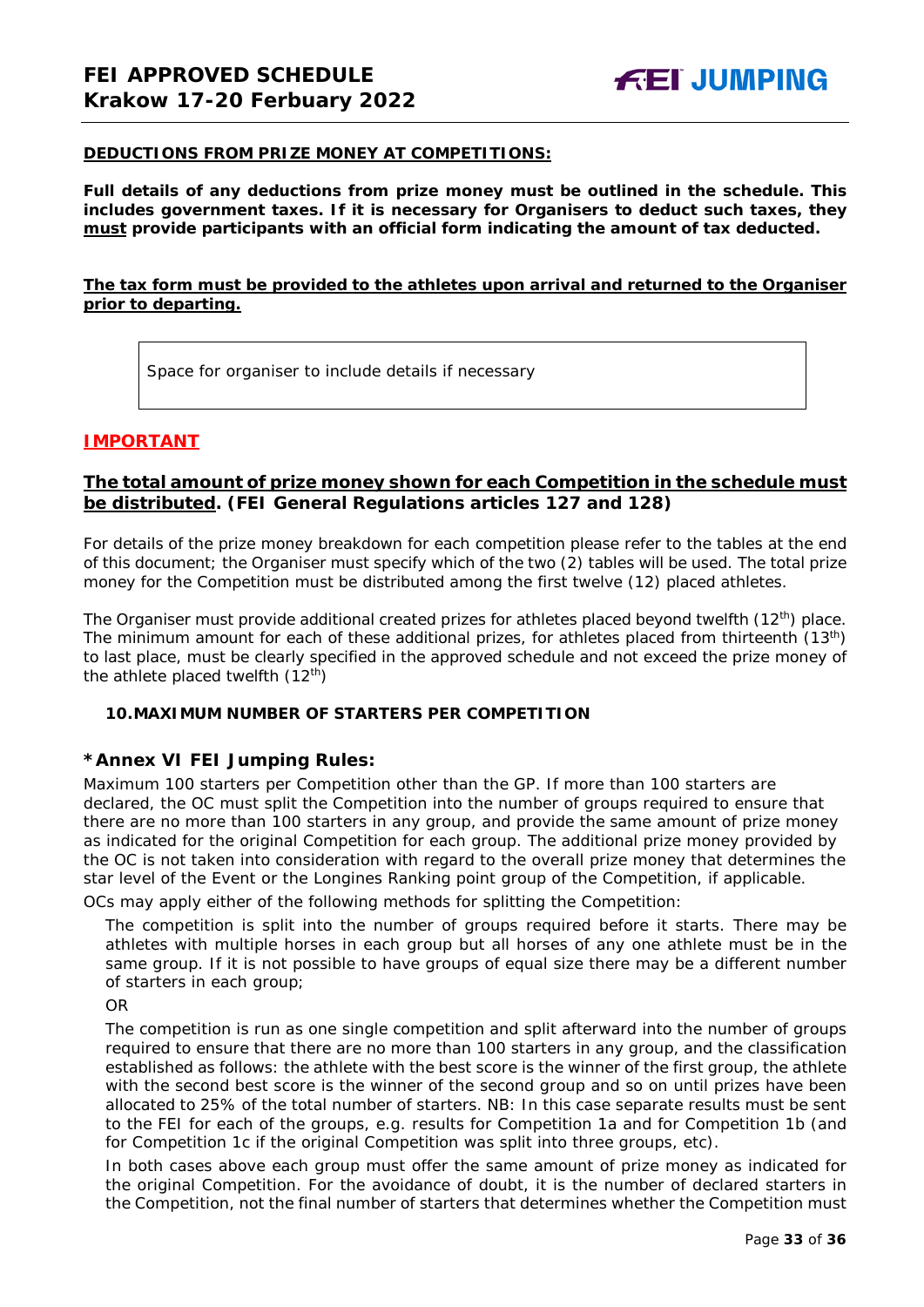#### be split.

As all FEI World Cup™ Competitions have the status of a Grand Prix, the minimum prize money requirements for the Grand Prix are applicable to the FEI World Cup™ Competition. For CSI-W Events with a Grand Prix Competition in addition to the FEI World Cup™ Competition, the minimum prize money requirements for the Grand Prix apply only to the FEI World Cup™ Competition; the Grand Prix Competition at such Events cannot offer more prize money than the prize money offered for the FEI World Cup™ Competition.

## <span id="page-33-0"></span>**11. GLOSSARY**

## **\*Glossary FEI Jumping Rules:**

## **Fees:**

- Compulsory Fee: Compulsory Fees are fees that may be charged by the OC for costs/services not included in the Entry Fee. Compulsory Fees, if charged, must be paid by the Athletes concerned as outlined below. Only the following Compulsory Fees may be charged by the OC, providing full details of the amount to be charged is included in the Schedule and approved by the FEI:
	- NF fee if applicable
	- NF medication control programme fee if applicable
	- FEI EADCMR fee if applicable (OC to indicate in the Schedule if the EADCMR fee is included in the Entry Fee or not)
	- Fee for health/customs-related documents for Horses if these have been requested by the Athlete.
	- Fee for manure disposal (maximum € 40 per horse per Event)
	- Fee for lorry parking if applicable (The fee indicated in the Schedule may only be charged per lorry not per Athlete.)
	- Fee for electric hook-up for lorry (The fee indicated in the Schedule may only be charged per lorry, not per Athlete.)
- Discretionary Fee: Discretionary Fees are fees that may be charged for optional commodities/services that may be purchased by an Athlete if he so chooses and that do not affect the equity of the Athlete's right to compete at the Event or the well-being of the Horse, such as:
	- VIP or premium parking
	- VIP table
	- Extra box for tack or for non-competing Horse
	- Extra bedding and/or fodder (details to be included e.g. shavings, straw, hay)
	- Premium stabling (all stabling at the Event must meet minimum FEI requirements)
- Entry Fee: The Entry Fee is the fee charged to participate in an Event with one Horse and covers the following:
	- Stabling of one Horse for the duration of the Event (includes cleaning and disinfecting stables before the event, including between Events that are part of Tours, water and electricity in the stables, first bedding or a fixed amount of bedding depending on the type of event and 24 hour security services for the stables)
	- Use of all facilities at the Event (no infrastructure fees may be charged)
	- Right to participate in all Competitions in accordance with the conditions in the Schedule (no nomination fees or start fees may be charged)
	- Administrative/Office fees (includes all services relating to administration of the Event and running of the Competitions: data/results/timing services, bookkeeping and accreditation services)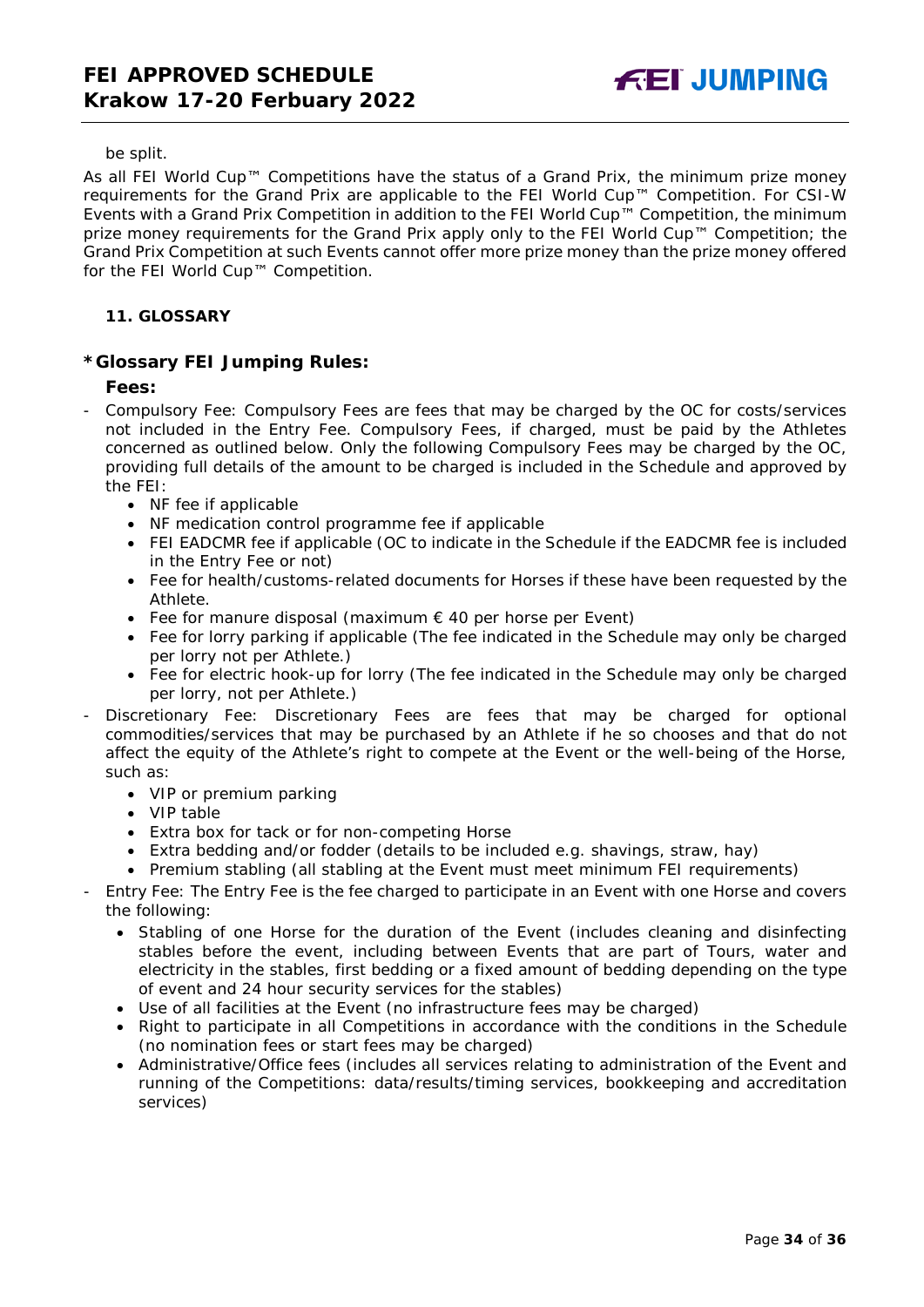

# <span id="page-34-0"></span>**XV. ANNEXES**

## **1. FEI ENTRY SYSTEM**

Please fill the form below in order to provide you and the other members of your committee or your IT Providers access to the FEI Entry System.

| FEI $ID1$ :           | 10189597                                      |                      |
|-----------------------|-----------------------------------------------|----------------------|
| Name*:                | Kulupa                                        |                      |
| First Name*:          | Radosław                                      |                      |
| E-Mail*:              | radoslaw.kulupa@grupamtp.pl                   |                      |
| Access Rights*:       | $\boxtimes$ Admin <sup>2</sup>                | Consult $3$          |
| Events <sup>4</sup> : | all                                           |                      |
| FEI $ID^1$ :          | 10189596                                      |                      |
| Name*:                | <b>Bittner</b>                                |                      |
| First Name*:          | Filip                                         |                      |
| E-Mail*:              | zawody@grupamtp.pl                            |                      |
| Access Rights*:       | $\boxtimes$ Admin <sup>2</sup>                | Consult <sup>3</sup> |
| Events <sup>4</sup> : | all                                           |                      |
| FEI $ID1$ :           | 10045444/10139344                             |                      |
| Name*:                | Święcicki/Tarant                              |                      |
| First Name*:          | Henryk/Agnieszka                              |                      |
| E-Mail*:              | office@baborowko.pl/agnieszkatarant@gmail.com |                      |
| Access Rights*:       | $\boxtimes$ Admin <sup>2</sup>                | Consult <sup>3</sup> |
| Events <sup>4</sup> : | all                                           |                      |

<sup>1</sup> If already have an FEI user account.

<sup>2</sup> Provides you the required access to manage entries and substitutions and download entries/lists.

<sup>3</sup> You are just able to consult and download the entries/lists.

<sup>4</sup> Leave the field blank if the user deals with the entries of all events in the show.

**\* Mandatory Fields**